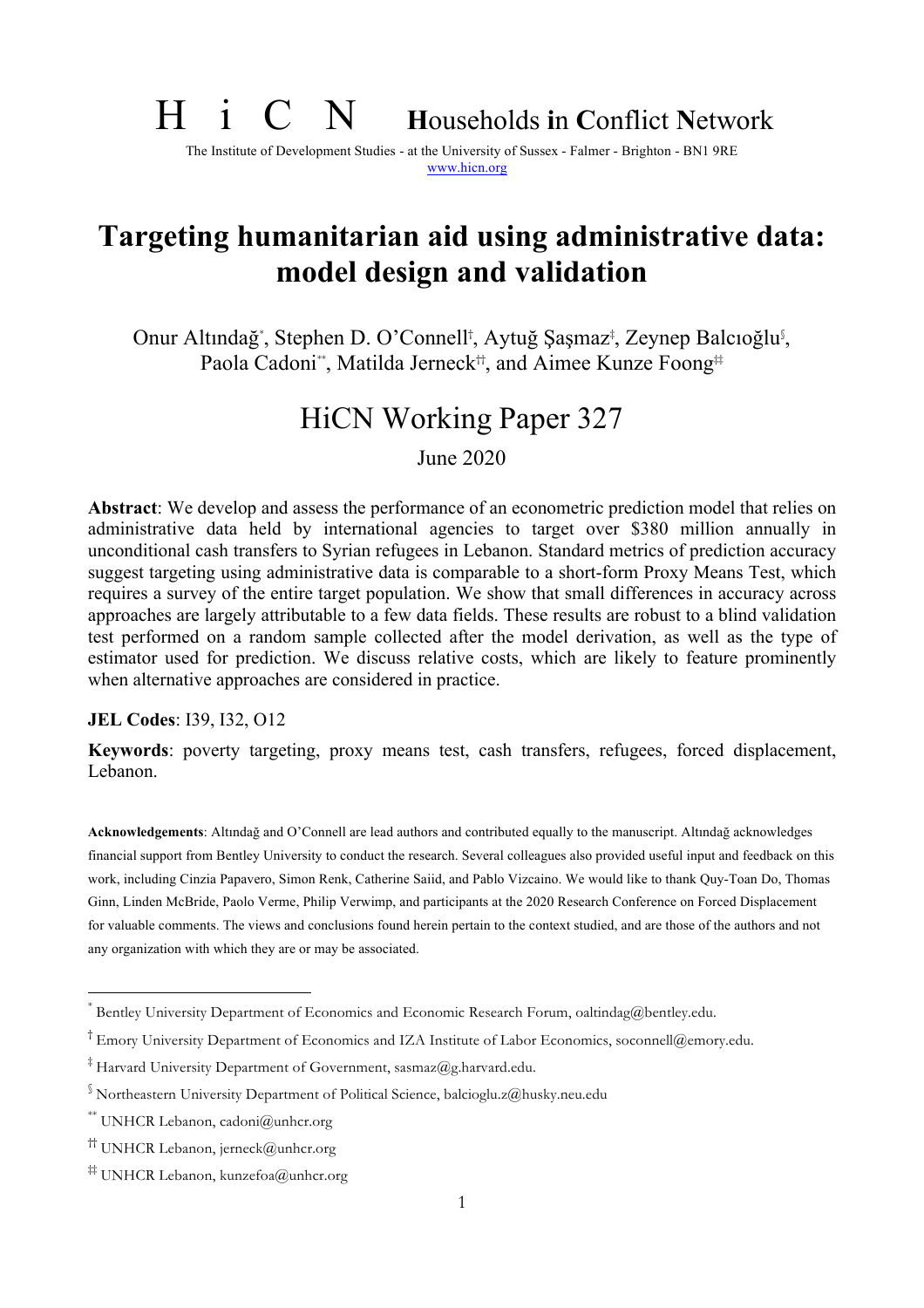### I Introduction

"A refugee used to be a person driven to seek refuge because of some act committed or some political opinion held ... With us the meaning of the term 'refugee' has changed. Now 'refugees' are those of us who have been so unfortunate as to arrive in a new country without means and have to be helped by Refugee Committees." - Hannah Arendt, *We Refugees*, 1943.

Governments and aid organizations face persistent challenges in targeting social welfare programs to accurately identify and reach intended beneficiaries. In the case of unconditional cash transfers, which are popular in many low- and middle-income countries, accurate targeting is often complicated by limited institutional capacity and reliable data. Available aid is thus allocated by any number of proxy mechanisms, including simple approaches such as geographic or demographic targeting, as well as more sophisticated allocation mechanisms such as self- or community targeting, or proxy means tests (PMTs). The performance of these methods exhibits substantial variation across implementations and contexts, with one review showing that, in practice, "*a quarter of programs' ... [targeting] performed worse than a random allocation of resources*" (Coady et al., 2004).

Among such alternatives, PMTs are the most common to target the poor. They rely on existing survey data to choose a small set of predictors to collect in a short survey that is administered, in principle, to the entire potentially eligible population (Basurto et al., 2017; Kshirsagar et al., 2017; Schreiner, 2010).<sup>1</sup> The popularity of PMTs is likely to increase in the future thanks to the recent developments in econo-

<sup>&</sup>lt;sup>1</sup>Recent work has shown some benefit to self- and community targeting over proxy means tests: self-targeting mechanisms can increase targeting efficiency (Alatas et al., 2016), while community targeting does not perform better than PMTs, although it may increase beneficiary satisfaction with aid programs (Alatas et al.,  $2012$ ; Schüring,  $2014$ ).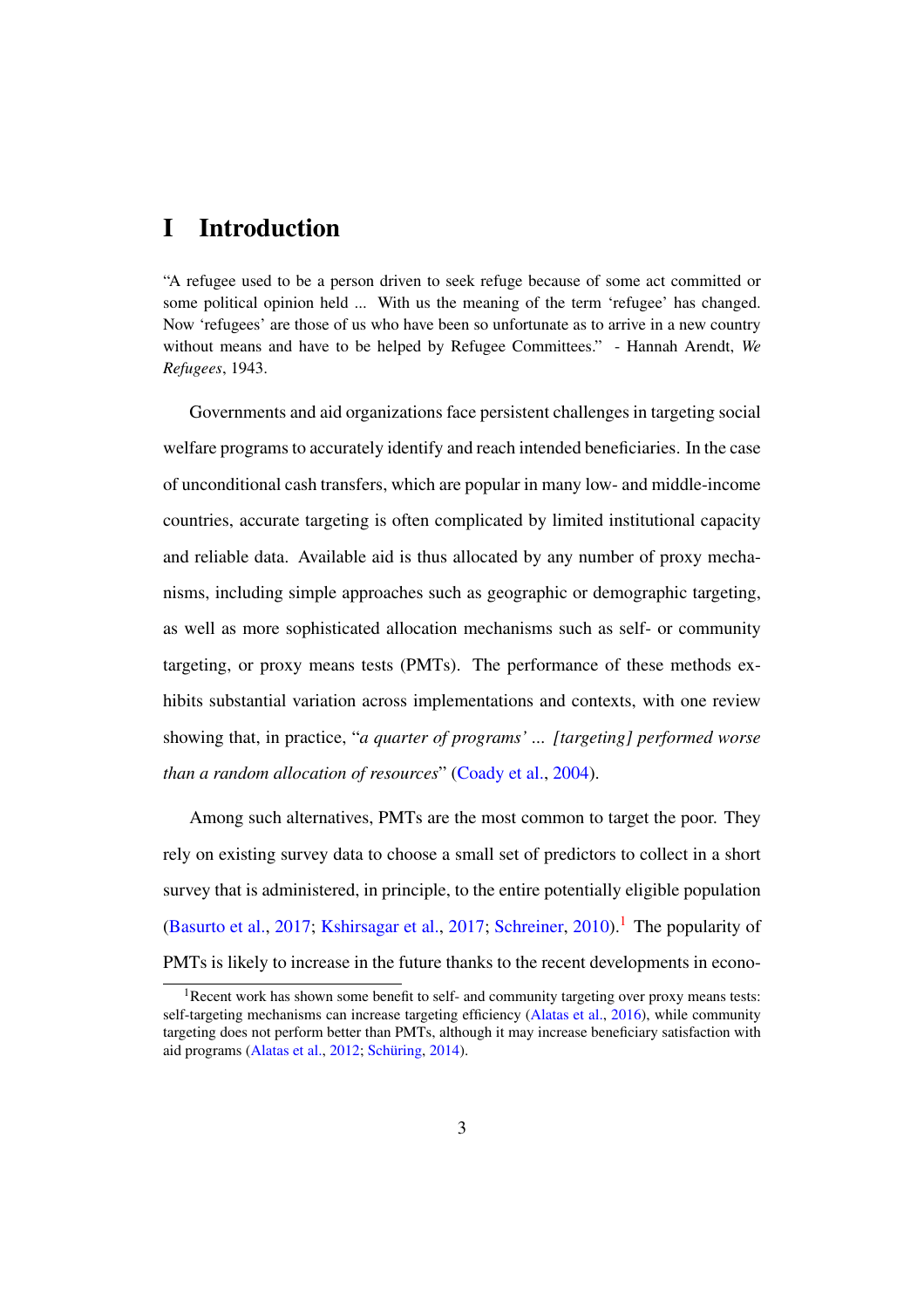metric targeting approaches that prioritize out-of-sample prediction performance (McBride and Nichols, 2018; Kshirsagar et al., 2017).<sup>2</sup> This econometric approach typically uses consumption or expenditure data from a representative household survey as a proxy for poverty, and derives a model that assigns weights to factors used to predict poverty in the broader population of the potentially eligible. The predictors in a standard PMT model comprise a set of household assets and demographics that are easily verifiable, which eschews measurement error and misreporting and diminishes the cost of assessing households' assistance eligibility. The methodology to choose measures that predict consumption thus becomes the key step in targeting the eligible population (Brown et al., 2018).

In this study, we present the design and validation of an econometric targeting model that uses routinely collected administrative data to target over \$380 million per year of unconditional cash and in-kind assistance to Syrian refugees in Lebanon. Our study is motivated by three contemporaneous phenomena influencing the practice of modern poverty targeting. The first is an increasing degree of administrative data availability, integration, and interoperability, which can allow governments, international organizations, and other entities the ability to securely access, use, and analyze data to provide better programs, policies, and services (Fantuzzo and Culhane, 2015). The second concerns perennial limitations in financial and administrative capacity to implement a successful PMT, which requires hiring and training a substantial workforce and coordinating logistics for carrying out household visits of the entire potentially eligible population to gather a census of verifiable assets in

<sup>&</sup>lt;sup>2</sup>See Devereux et al. (2015) for a cross-country review of recent PMT-based programs; see Sharp (2015) for a detailed review of cash and food assistance for refugees in Lebanon, Jordan, and Egypt.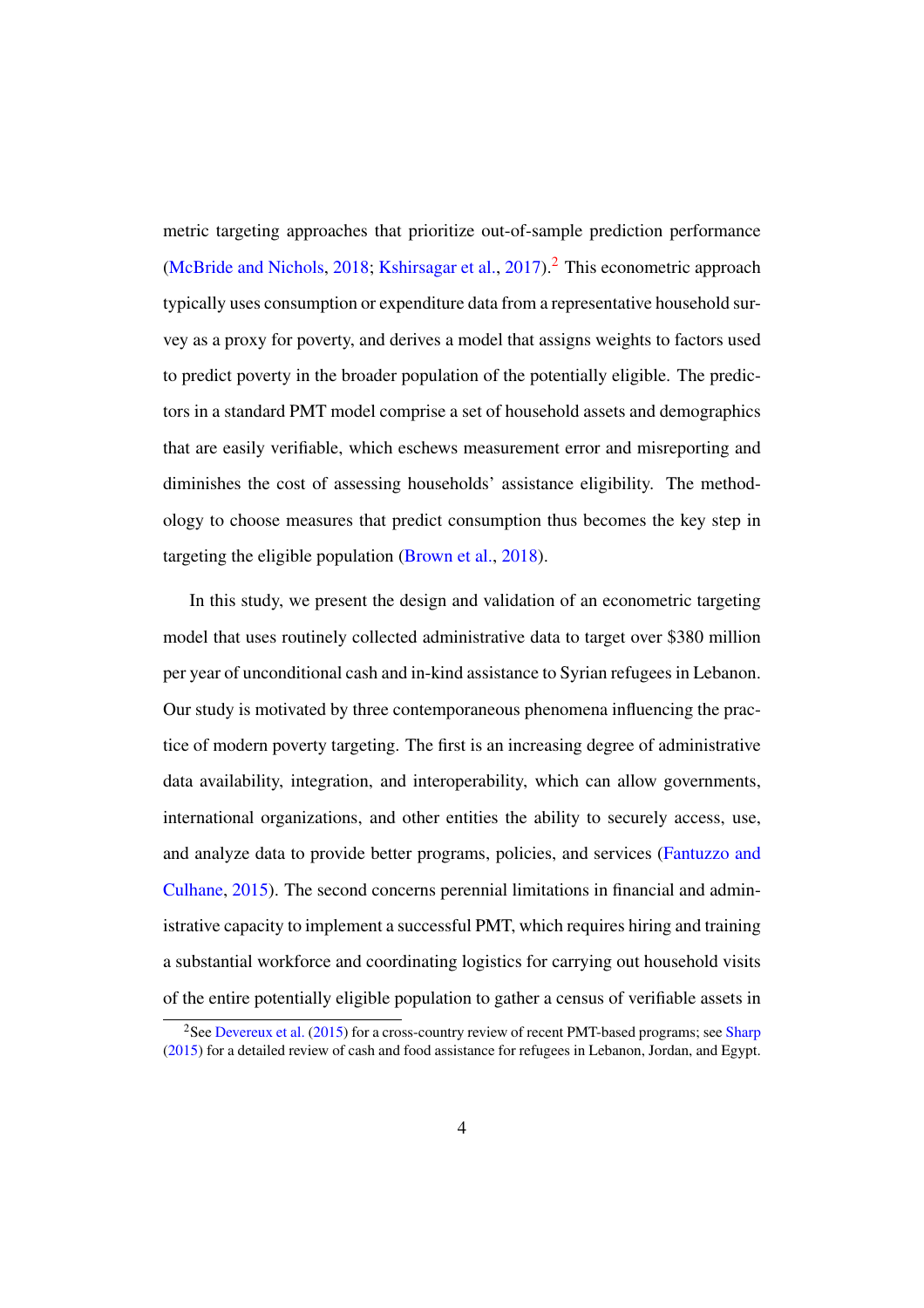order to target the program to the poorest. The accuracy of any PMT thus heavily depends on the capacity of the implementing agency, and this can exhibit substantial variation from one program to another (Coady et al., 2004). This is particularly salient in the context of humanitarian assistance, which is relatively new to unconditional cash-based interventions. Furthermore, chronic underfunding – as is the case with the vast majority of humanitarian programs – thus becomes a major factor determining the effectiveness of a PMT. Finally, if trends in recent decades continue, the future is likely to see increases in the frequency, intensity, and duration of forced international migration – whether driven by conflict or climate change (CARE, 2019); providing alternative and cost-effective tools to improve program targeting is thus crucial for the effective deployment of aid resources to vulnerable populations.

We combine a nationally representative expenditure survey with routinely collected administrative data and cross-validated regularized linear estimators to generate a prediction model for household per capita expenditure. We then compare the prediction accuracy of a set of models relying on administrative data to a simulation of the short-form survey PMT approach, $3$  which would rely on data on household characteristics and verifiable assets collected by survey. While there is no specific expectation that existing administrative data would be well-suited for the targeting of humanitarian aid, we show that the use of basic demographic information from typical administrative records held by aid organizations and governments is approximately as accurate in targeting the poor compared to a short-form PMT

<sup>&</sup>lt;sup>3</sup>Short-form PMT surveys are also often referred to as "scorecards" (Kshirsagar et al., 2017; Schreiner, 2010).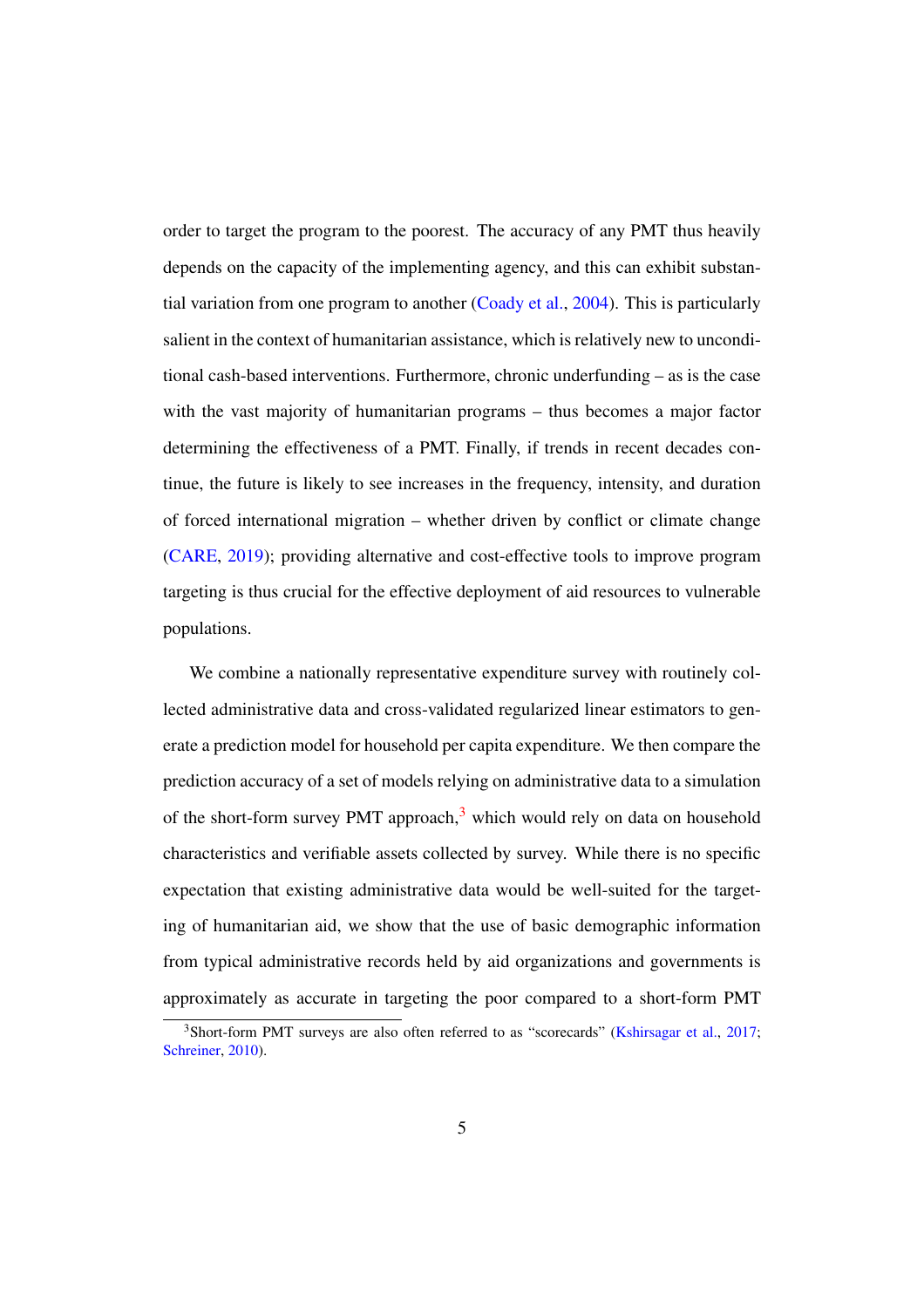that requires a household survey of the entire population. While the survey-based approach yields decreases in inclusion and exclusion error of about two percentage points, these differences are not statistically significant. Furthermore, we are able to isolate a small number of fields in the survey data that provide additional predictive power. All models we present also perform around the median of the 85 targeted interventions in various developing countries reviewed by Coady et al. (2004), suggesting that (a) targeting accuracy among refugee populations is not meaningfully different from those of other populations around the world, and (b) differences in accuracy rates across methods are relatively minor.

Finally, we exploit a unique opportunity to conduct a contemporaneous out-ofsample validation using data from households that were not included in the model derivation sample and were surveyed after the model development process. The out-of-sample validation survey was carried out under the same survey protocol by the same organizations and enumerators involved in collecting the survey data that provided household expenditures for the training data — an important feature for independent data sets to yield meaningful comparisons (Heckman and Smith, 1995). The fact that the validation survey was available only after the model development stage ensures zero degree of discretion regarding the components in the prediction model, and lends additional insight into intertemporal reliability as the validation sample was collected closer to the date of program implementation than the training (survey) data used to develop the model. This out-of-sample test yields targeting accuracy comparable to cross-validated error rates from the data used to develop the model.

Our primary contribution is the development and validation of an administrative-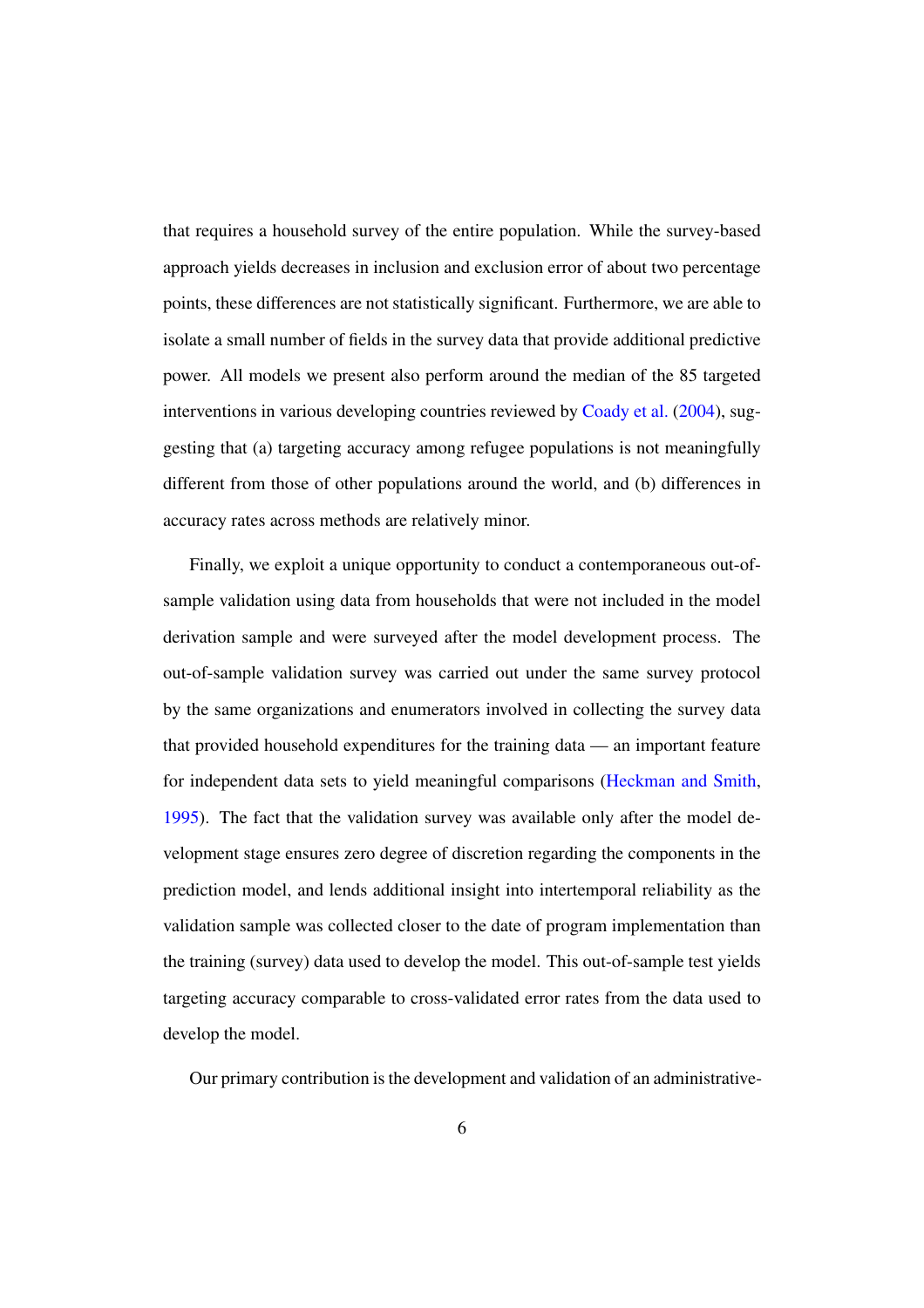data-based econometric targeting model for a large-scale, ongoing, unconditional cash transfer program. We show that such an approach can be used to generate targeting models whose performance compares equivalently to a traditional surveybased approach that is often too costly, too cumbersome, or limited by logistical constraints for antipoverty programs of even moderate scale. Given that there is not a strong conceptual reason to expect existing administrative data to be apt for this purpose, this finding adds a new approach to the toolbox of aid targeting. The main advantages of the proposed tool compared to a typical PMT approach are to avoid (i) non-response/reachability issues related to a population level short-form survey (ii) well-documented problems with the misreporting of assets or household structure during short-form survey verification (Banerjee et al., 2018; Camacho and Conover, 2011).

The structure of the study is as follows. In Section II, we briefly review the existing literature on targeting of anti-poverty programs, then describe the background and context of humanitarian assistance in Lebanon. In Section III, we discuss the data we used to develop the targeting model, the methodology applied, and the resulting model and its prediction properties. We then discuss the sampling and survey methodology for the out-of-sample validation exercise, and present the results from the analysis of those data within the same section. Section IV concludes with a brief discussion on the future of scalable econometric targeting methods in similar contexts.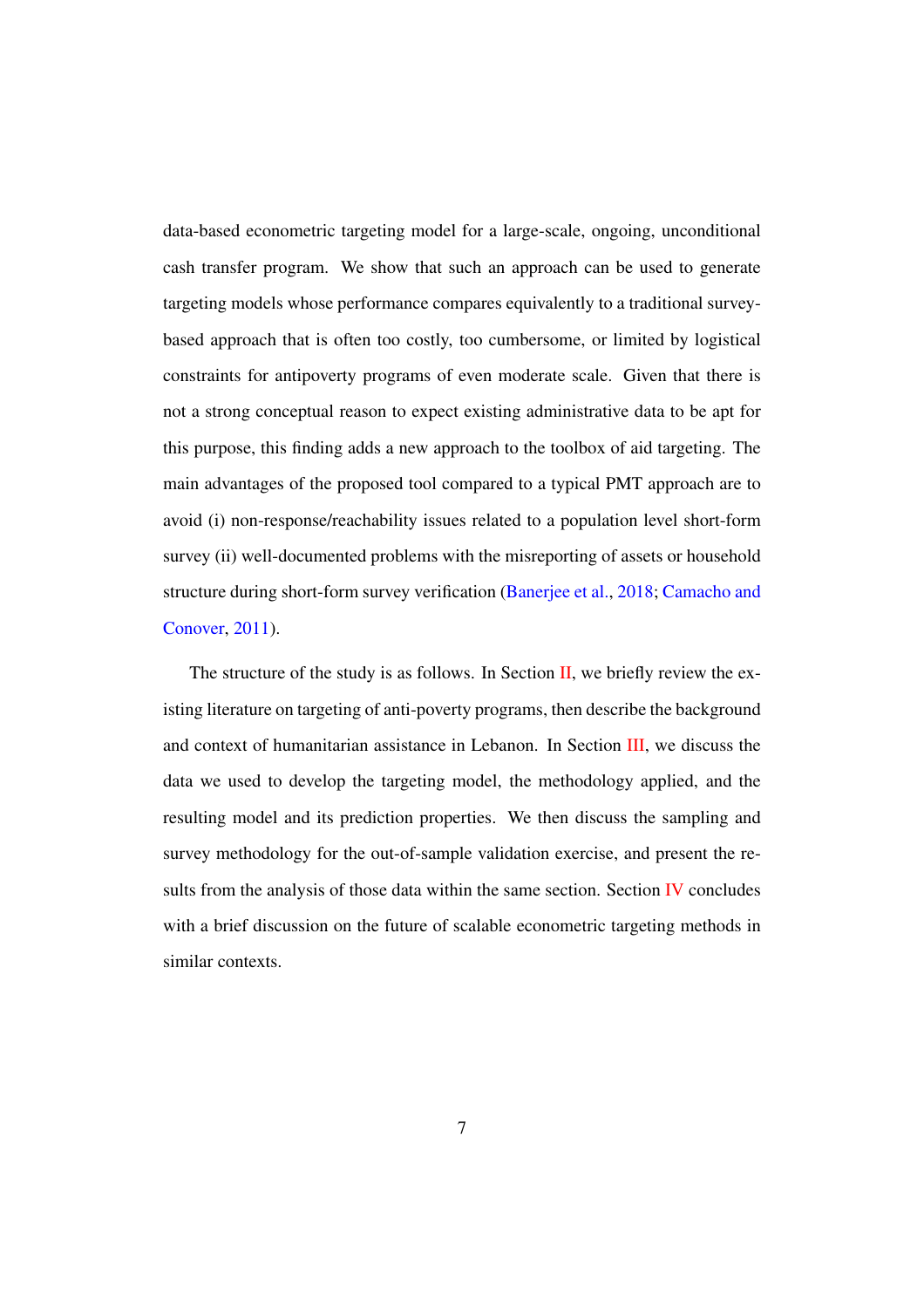### II Background and Literature Review

#### II.1 Proxy targeting of anti-poverty programs

The PMT approach is a popular tool for targeting anti-poverty programs (Coady et al., 2004; Brown et al., 2018). Typically, a representative household expenditure survey provides data to determine the relative importance of predictors of household consumption. The model building process then results in assigning weights to demographic variables that are observed for the population to generate a metric for program eligibility. The two main advantages of PMT are: (i) ease of implementation due to the short surveys that collect information on verifiable assets, and (ii) the ability to account for informal economic activity (Basurto et al., 2017; Kshirsagar et al., 2017; Schreiner, 2010).

There is, however, well-documented substantial variation in exclusion and inclusion error rates across implementations of PMTs.<sup>4</sup> The existing evidence suggests that better targeting is associated with stronger administrative capacity, larger variation in poverty, reliable up-to-date survey and administrative data, and the availability of proxies that are strongly correlated with poverty (Coady et al., 2004; Devereux et al., 2015; Kidd et al., 2017).<sup>5</sup> Even in ideal circumstances, however, a PMT is usually only partially successful in accurately targeting the poor, and the more homogeneous in observables is the target population, the larger the proportion

<sup>4</sup>Type I and exclusion errors are interchangeable terms, both indicating a poor family that is wrongly excluded from the program. Type II/inclusion error accordingly reflects a non-poor family that is wrongly included within the program eligible population due to prediction error.

<sup>&</sup>lt;sup>5</sup>See Coady et al. (2004); Devereux et al. (2015); Kidd et al. (2017) for reviews of targeting effectiveness in various welfare transfer programs around the world.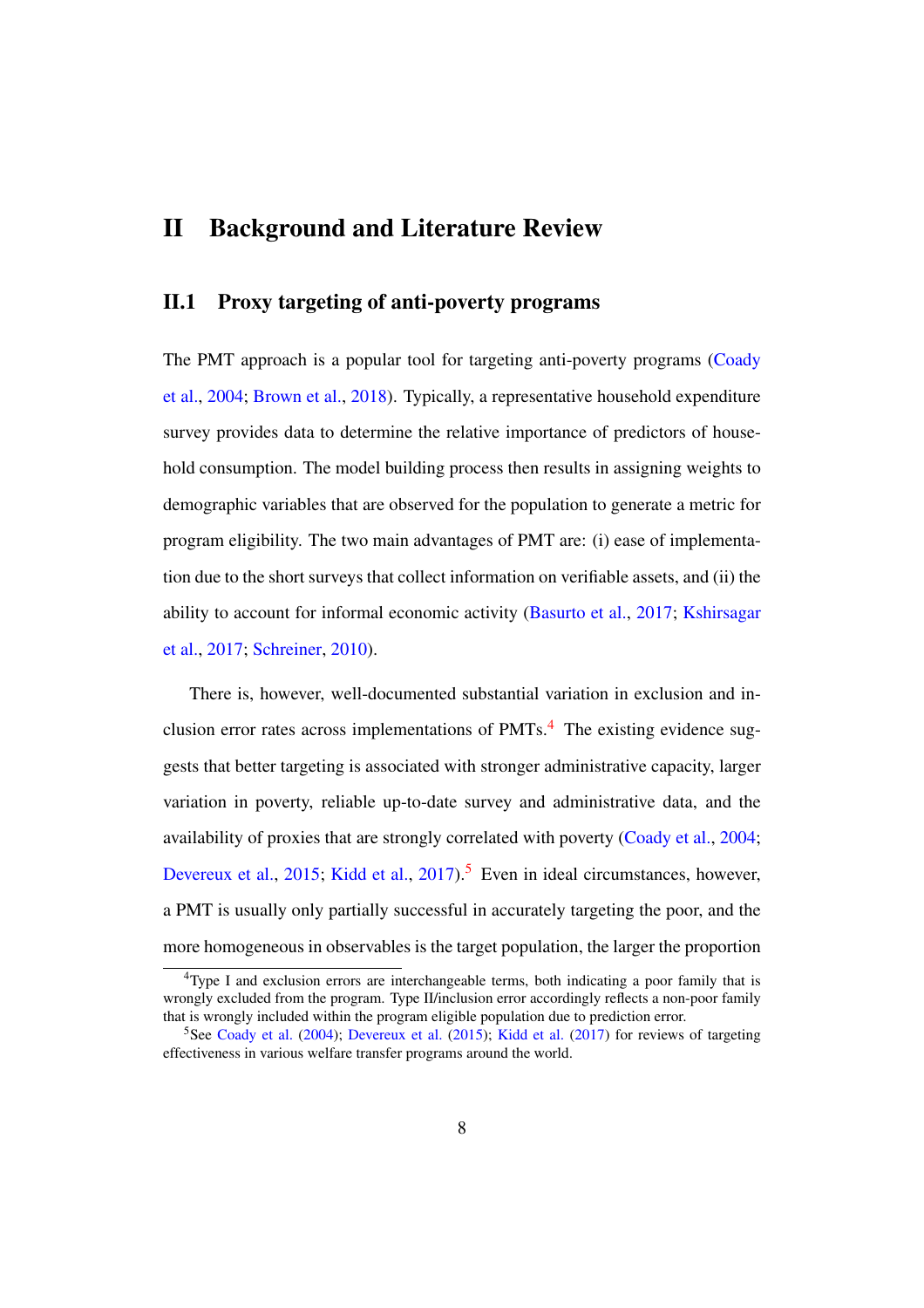that will be incorrectly excluded (Brown et al., 2018).

While the main goal of targeting is to accurately predict welfare in a population for which the data on the outcome of interest is not available, assessments of the program's targeting accuracy often rely on in-sample prediction performance. Only more recently have there been meaningful strides in analyzing the out-ofsample prediction performance of various econometric targeting tools. McBride and Nichols (2018) show that overfitting the prediction sample yields poor outof-sample performance, and prediction tools that are designed to minimize out-ofsample error can likely increase targeting accuracy.

Our study contributes to the literature assessing the performance of various approaches for econometric targeting of social or aid programs. This includes, but is not limited to, Andini et al. (2018) for Italy's national tax rebate program, Sohnesen and Stender (2017) for predicting poverty in several African countries, Baird et al. (2013) for poverty in Tanzania, and Kilic et al. (2014) for farm input subsidies in Malawi. Perhaps the most pertinent studies are McBride and Nichols (2018) and Brown et al. (2018), who evaluate the impact of different methodological tools on targeting effectiveness. Using the United States Agency for International Development (USAID) poverty assessment tool from several countries, McBride and Nichols (2018) show that approaches that prioritize out-of-sample accuracy perform substantially better in accurately identifying the poor population compared to a standard PMT approach relying only on in-sample fitting. Brown et al. (2018) show that simple demographic surveys do as well, or nearly as well, as econometric PMT methods across nine African countries. Our study adds to this literature by showing that routinely collected administrative data can offer a potentially equally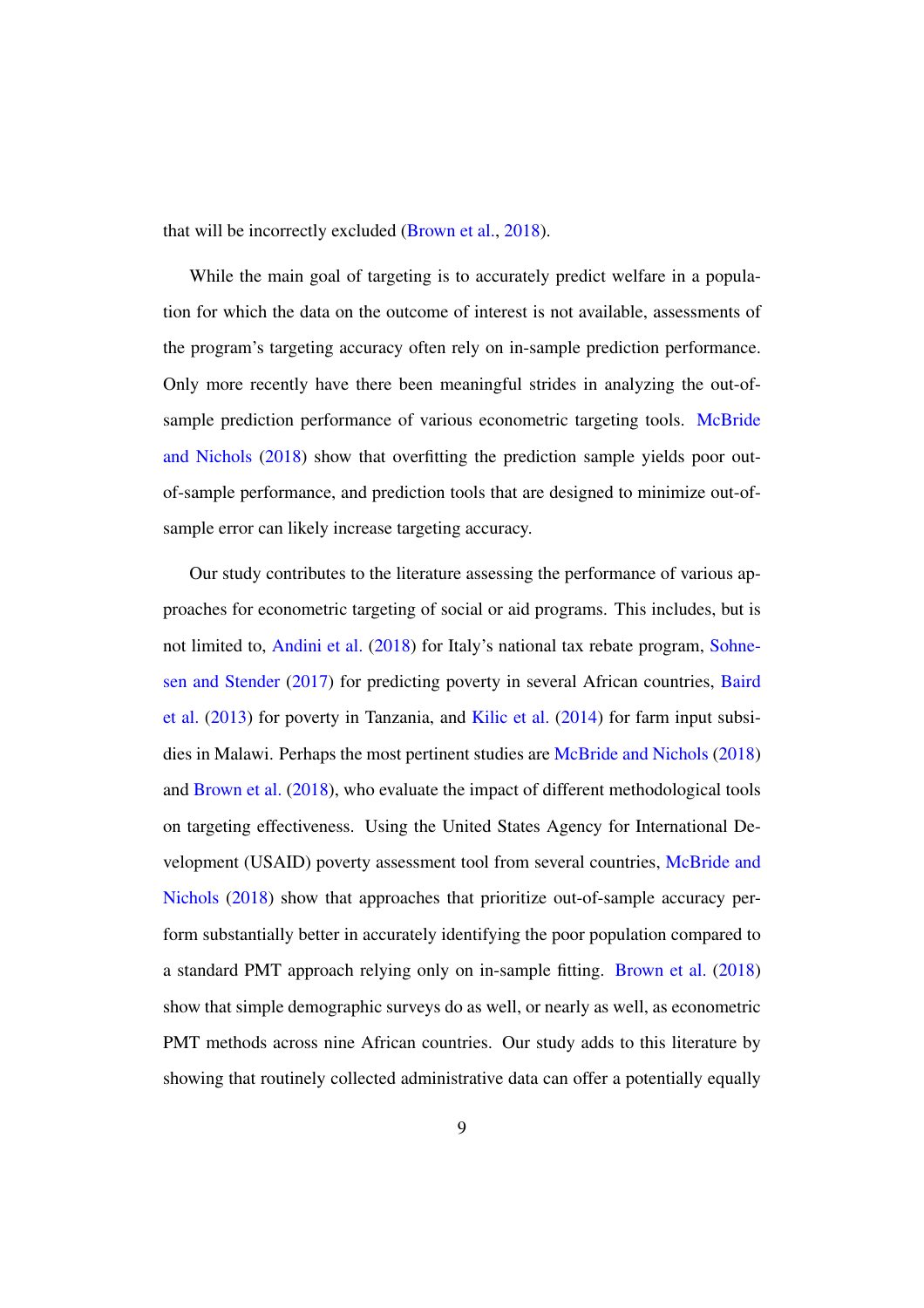reliable, and less costly, alternative to existing PMT strategies.

#### II.2 Basic needs assistance to refugees in Lebanon

Worldwide, more than 61 percent of 25.9 million refugees live in non-camp settings in developing countries under the mandate of the United Nations High Commissioner for Refugees (UNHCR,  $2018$ ).<sup>6</sup> The primary destinations for displaced populations are neighboring countries, which often have constrained economic and operational resources to host these populations.<sup>7</sup> As a result, international organizations, in partnership with governmental and non-governmental organizations (NGOs), have been a primary source of cash and in-kind assistance to displaced individuals in conflict regions. $\frac{8}{3}$ 

Since 2011, the Syrian Civil War forcibly displaced more than 5.5 million people internationally. Lebanon hosts over 1.5 million refugees, resulting in the highest per capita population share of refugees in the world. Following the beginning of the refugee outflows from Syria in 2012, several separate cash transfer and voucher programs have been implemented in Lebanon by organizations including UNHCR,

<sup>&</sup>lt;sup>6</sup>As of 2016, 19.9 million refugees globally were living under the mandate of the UNHCR (UN-HCR, 2018).

<sup>&</sup>lt;sup>7</sup> According to World Bank (2018), in 2015, 80 percent of the internationally forcibly displaced population took shelter in a neighboring country, and those who moved to non-neighboring countries tended to be more skilled.

 $8$ Contextually related to our work, Verme et al. (2016) are the first to provide a detailed welfare assessment of refugees in Jordan and Lebanon. Using household survey data collected between 2013 and 2014, the authors provide a comprehensive description of poverty among the first waves of refugee populations in both countries. Combining administrative data and a large survey from Jordan, the study also investigates the observable characteristics of the registered refugee population that predict welfare (as measured by expenditure per capita). In a follow-up study, Verme and Gigliarano (2019) offer a methodology to optimize the under-coverage and leakage under a budget constraint using an index-based simulation exercise.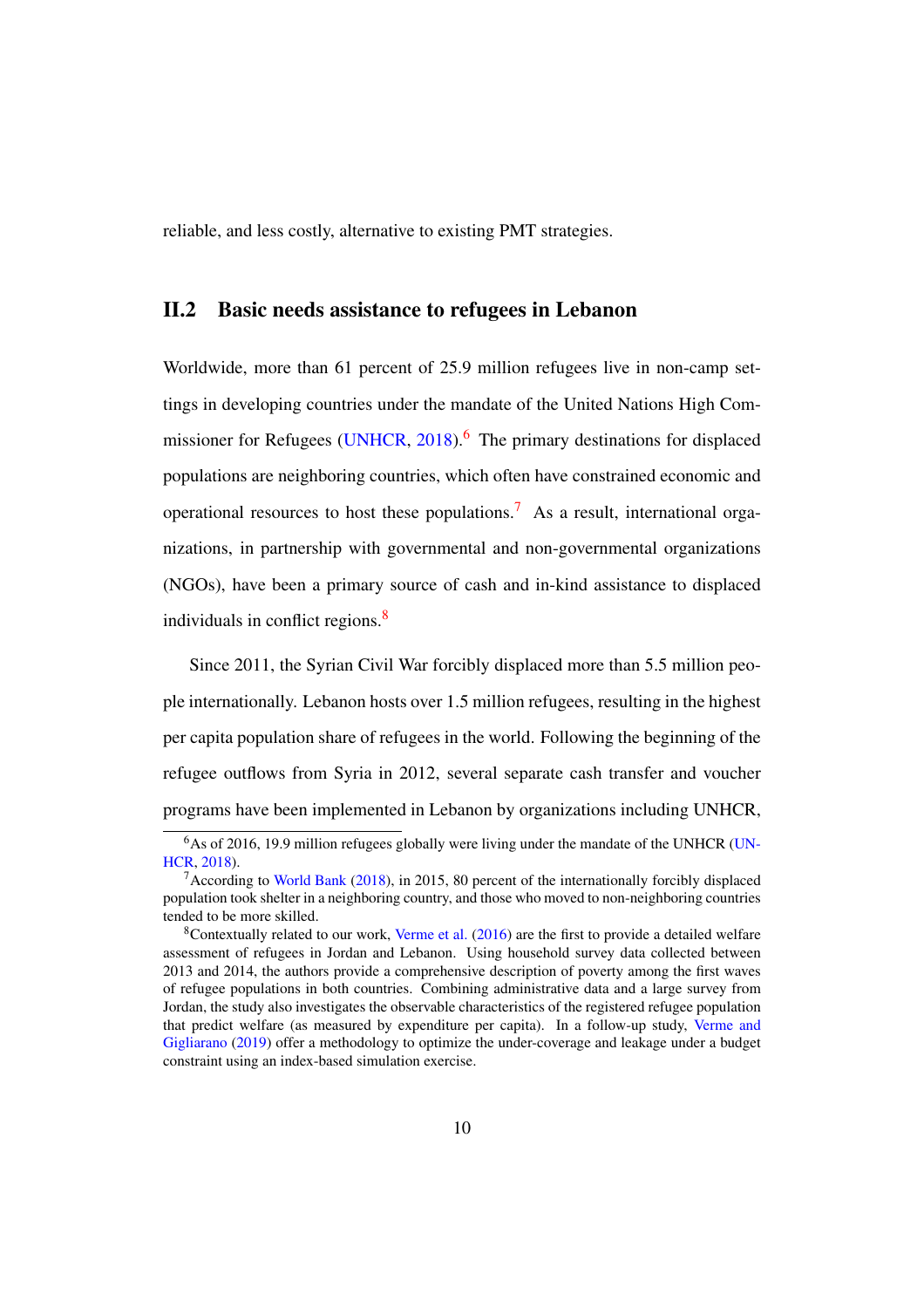UNICEF, and WFP, among others. UNHCR and WFP provided four cash assistance programs for Syrian refugees in Lebanon. As of 2018, the Multi-Purpose Cash Assistance Program (MCAP), operated by UNHCR, assists around 33,000 severely vulnerable refugee families every year. Supported families receive \$175 every month for a year. Assistance is provided through an ATM card, allowing families withdraw cash from ATMs across the country. WFP also operates three other cash assistance programs targeting Syrian refugees in Lebanon. The Multi-Purpose Cash Program (MPC) started in October 2017 and assists approximately 23,000 severely vulnerable Syrian refugee families. In this program, the beneficiaries have the choice either to redeem their assistance at WFP-contracted shops or to withdraw cash from ATMs across the country. The Cash for Food program started in 2017 and provides food assistance to 170,000 Syrian refugees, either as complementary food assistance to UNHCR's MCAP or as food assistance only, and scaled up to reach 220,000 Syrian refugees by late 2018. Finally, the Food e-Card started in 2013 and currently targets 345,000 Syrian refugees; similar to the Cash for Food program, this assistance modality provides either food assistance alone or as a complement to food assistance through UNHCR's MCAP. UNHCR additionally provides winter assistance to 162,000 families (in 2018) through a lump-sum payment of \$375 per household.

Targeting welfare programs is challenging in the context of forced displacement: refugees from a conflict zone typically constitute the very poorest and most vulnerable segment of the host country population, having lost or left assets in their home country. This induces the population to become more observably homogeneous and poorer, reducing the potential predictive capacity of typical econometric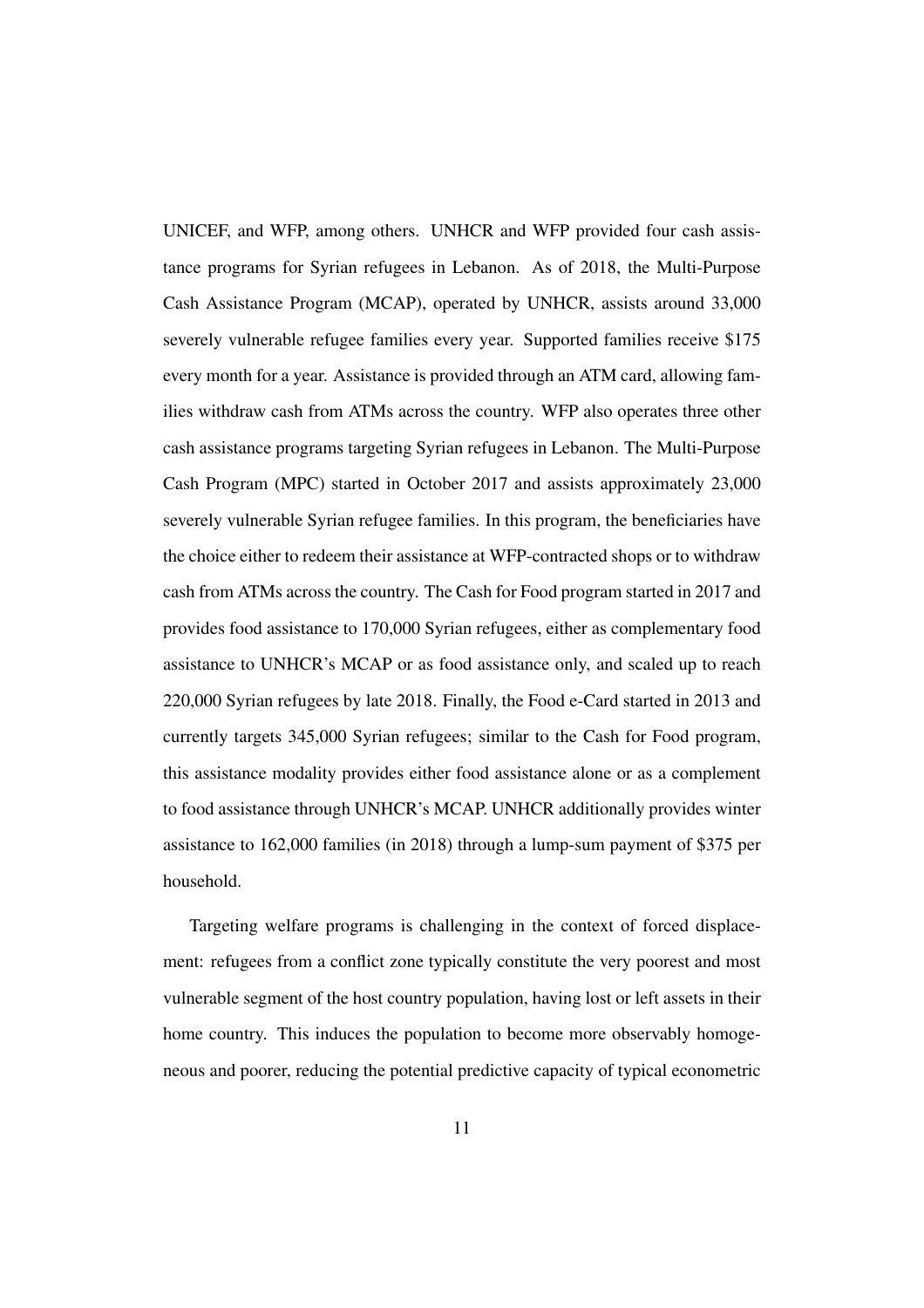approaches that use verifiable household assets as a proxy for economic well-being. Moreover, data quickly become outdated due to displaced populations' ongoing movements both within the host country and between the host and home countries. While targeting limited assistance resources to such populations is crucial to achieve the typical goals of humanitarian organizations, little is known about the performance of PMTs, or their alternatives, in such contexts.

Importantly, eligibility for these transfer programs is based on a common, unified scoring system. Since comprehensive data on consumption and expenditure do not exist, program targeting has had to rely on the use of information available in administrative records held by the humanitarian agencies and in nationally representative surveys. Since 2016, UNHCR and WFP have used a regression-based approach to determine the predictors of per capita consumption from a nationally representative<sup>9</sup> household expenditure survey called the Vulnerability Assessment of Syrian Refugees (VASyR). The model coefficients are then used to predict expenditure per capita in the population using refugee households' background and demographic information collected comprehensively by aid agencies. The model and household scores have historically been updated annually, a process that typically occurred over the months of July and August; the newly generated scores were then used to determine assistance receipt from November to the following October. For the purposes of this paper, we are concerned with the classification of a household as "severely vulnerable," defined as a household with per capita expenditure below \$87 per month,<sup>10</sup> which reflects the subsistence level of consumption for a

<sup>&</sup>lt;sup>9"</sup>Nationally representative," as used throughout this work, refers to representativity of the Syrian refugee population in Lebanon.

 $10$ See Verme et al. (2016) for a comprehensive discussion of concepts related to economic welfare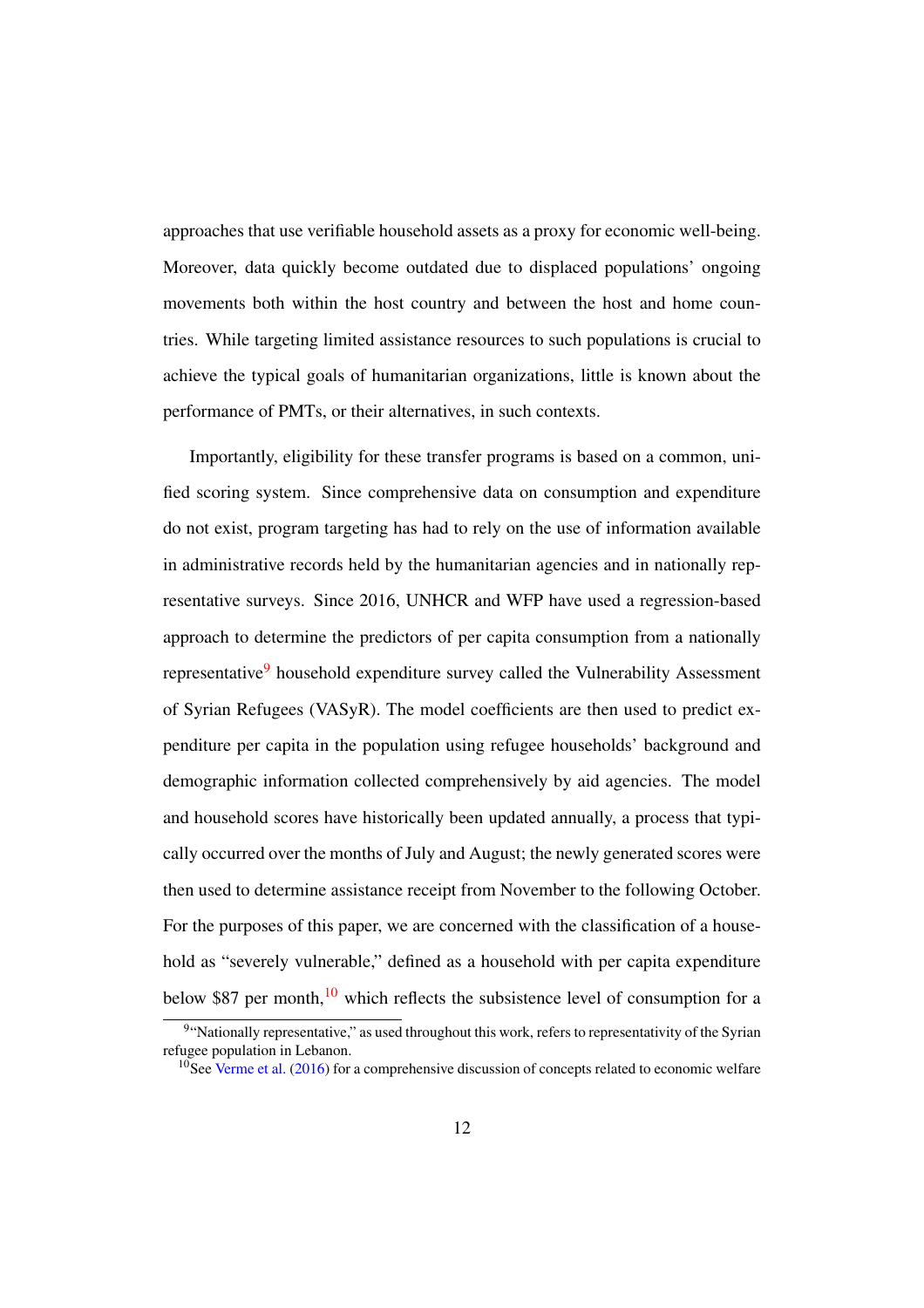typical family as determined by the Lebanese government.<sup>11</sup>

Two points are worth addressing with respect to the reliability of expenditure per capita as the outcome measure to target the vulnerable population. The first is whether expenditure per capita is a relevant measure of poverty for refugees when other assessment measures such as multidimensional indices, principal components, or ad-hoc categorization by aid agencies are available. For this paper, we took as given the institutional decision to target cash assistance based on expenditure per capita. This measure, however, parallels the nature of a program that provides additional cash assistance to families to top-up existing expenditure levels that fall short of subsistence levels that provide basic needs. The same agencies also run alternatively targeted programs that provide assistance to address needs for education, health services, and health services, and heating/shelter needs.

The second is whether the absolute (level) or the relative (ranking) measure of poverty is better in accuracy assessment of the prediction model given that the former could potentially underestimate the poverty. The question is empirically testable and we show that using the nominal values of expenditure per capita yields very similar predicted and actual estimates of poverty rates for the refugee population. Thus, reported inclusion and exclusion errors rely on expenditure per capita

of refugees and a detailed welfare and vulnerability assessment of refugees in Jordan and Lebanon. Verme et al. (2016) make a distinction between welfare and vulnerability, suggesting the latter refers to the ability of households to respond to future shocks and the risk of remaining in or falling into poverty in near future. In line with the operationalization of the concept by international organizations in the context in which we conducted this research, we use the terms welfare, vulnerability, and deprivation interchangeably, with all three terms conveying a concept of socio-economic welfare.

 $11$ In the Lebanese government's official poverty line calculation, the typical family is assumed to be composed of two adults, one child over five years of age, and two children under five years of age. The calculation is then based on a survival-level minimum food expenditure basket; amount of rent for an informal tent settlement; and minimum water, clothes, communication and transportation costs. A full description can be found at UNHCR, UNICEF, WFP (2017).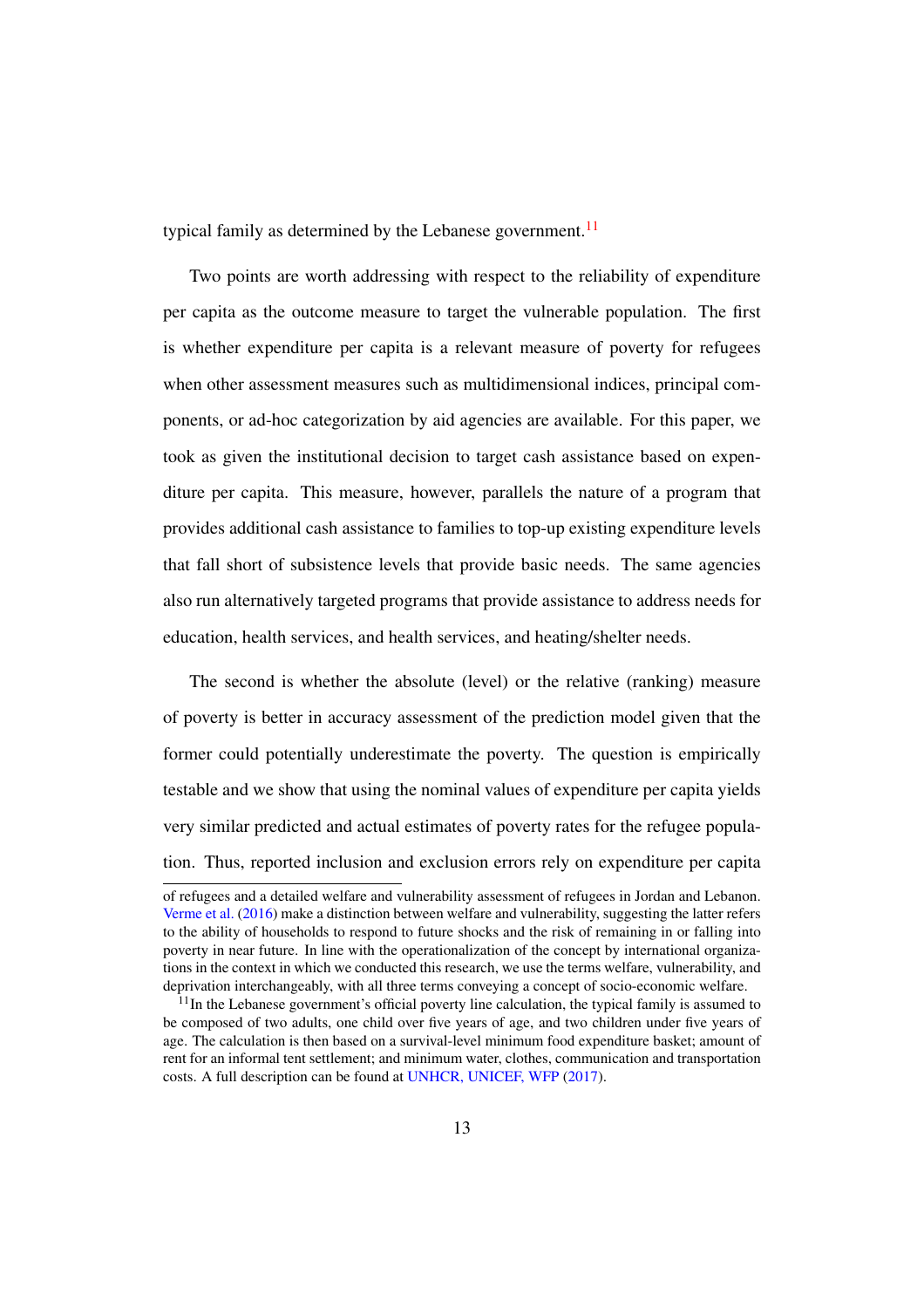expressed in absolute terms.

## III Targeting Model

#### III.1 Data

We develop the model and validation analysis using three data sources. The first is nationally representative survey data from the Vulnerability Assessment of Syrian Refugees in Lebanon (VASyR) 2018, which collected detailed information on households and expenditure patterns. The sample includes information on 4,364 households across 26 districts in Lebanon. We construct expenditure per capita (in USD) for each household as of the survey date, which spanned three weeks of April/May 2018.<sup>12</sup> Unique household and individual identifiers allow us to link the survey records to the administrative databases described below.

The second data source is the UNHCR database, which is an administrative data set that contains information on the demographic background of all Syrian refugees in Lebanon known to UNHCR. As is typical in many contexts, Syrian refugees in Lebanon must make humanitarian agencies aware of their presence in order to receive humanitarian aid. Undertaking this process also provides refugees a proof of identity that can protect against forced return or arbitrary arrest, and eases family unification and resettlement efforts. Refugees this have strong incentives to make their presence and situation known to humanitarian agencies and thus to be included

<sup>12</sup>VASyR survey instruments, as well as the summary report, are available at https://data2. unhcr.org/en/documents/details/66669 and https://data2.unhcr.org/en/documents/details/67380, respectively.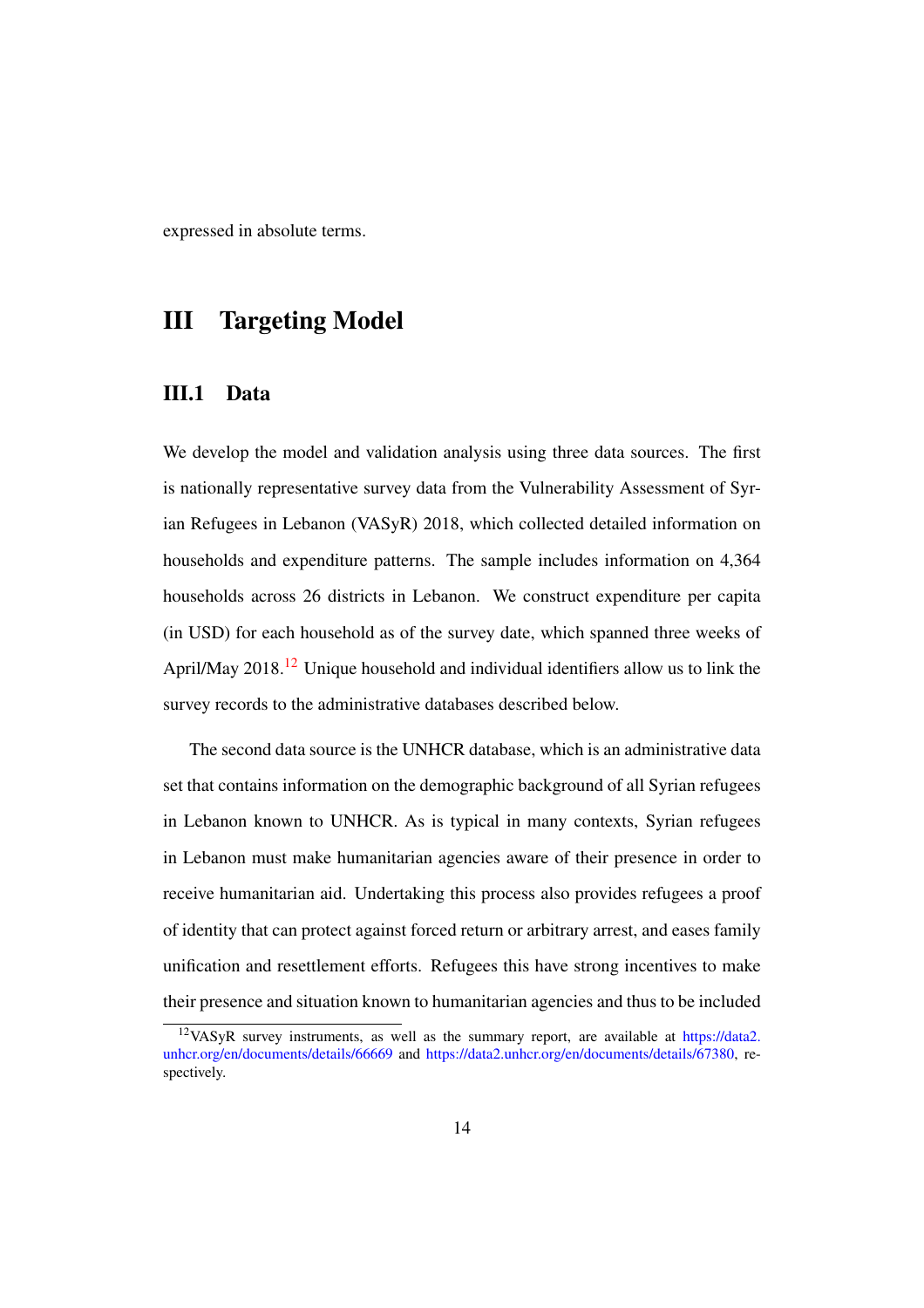in the administrative data.

Information in the UNHCR database is updated on a regular basis through mobile phone and in-person communication with refugee families. Individual-specific information includes the individual's arrival date, the governorate and district of origin (in Syria), a self-reported education level, age (in years), relationship to the household head, gender, and a series of other indicators reflecting specific vulnerabilities or protection concerns.<sup>13</sup> For the targeting model, we construct householdlevel analogues of these variables (typically in terms of the share of household members with a given characteristic), along with additional measures of household structure. Our modeling and analysis uses a snapshot of the database as of June 2018. Importantly, the UNHCR database serves as the sampling frame for both the VASyR and the validation surveys, and is also the data to which the model is ultimately applied in practice.

The third data source is the Refugee Assistance Information System (RAIS), which includes up-to-date information on all refugee families who receive assistance in Lebanon from any of the major international organizations or their partners. Our data were current as of June 2018 and include the details on the type(s) of assistance (cash and/or food) currently being received. Unique family identifiers in the RAIS allow this data set to be merged with both the administrative and survey datasets described above.

Table I, Panel A shows summary statistics of the individual demographic background information from the UNHCR database, which includes Syrian refugees in

<sup>&</sup>lt;sup>13</sup>Due to data sensitivity, we are unable to report some of the questions that are asked to refugees during the initial interview. These include questions about specific medical conditions, children's daily activities, and relationships among family members, among others.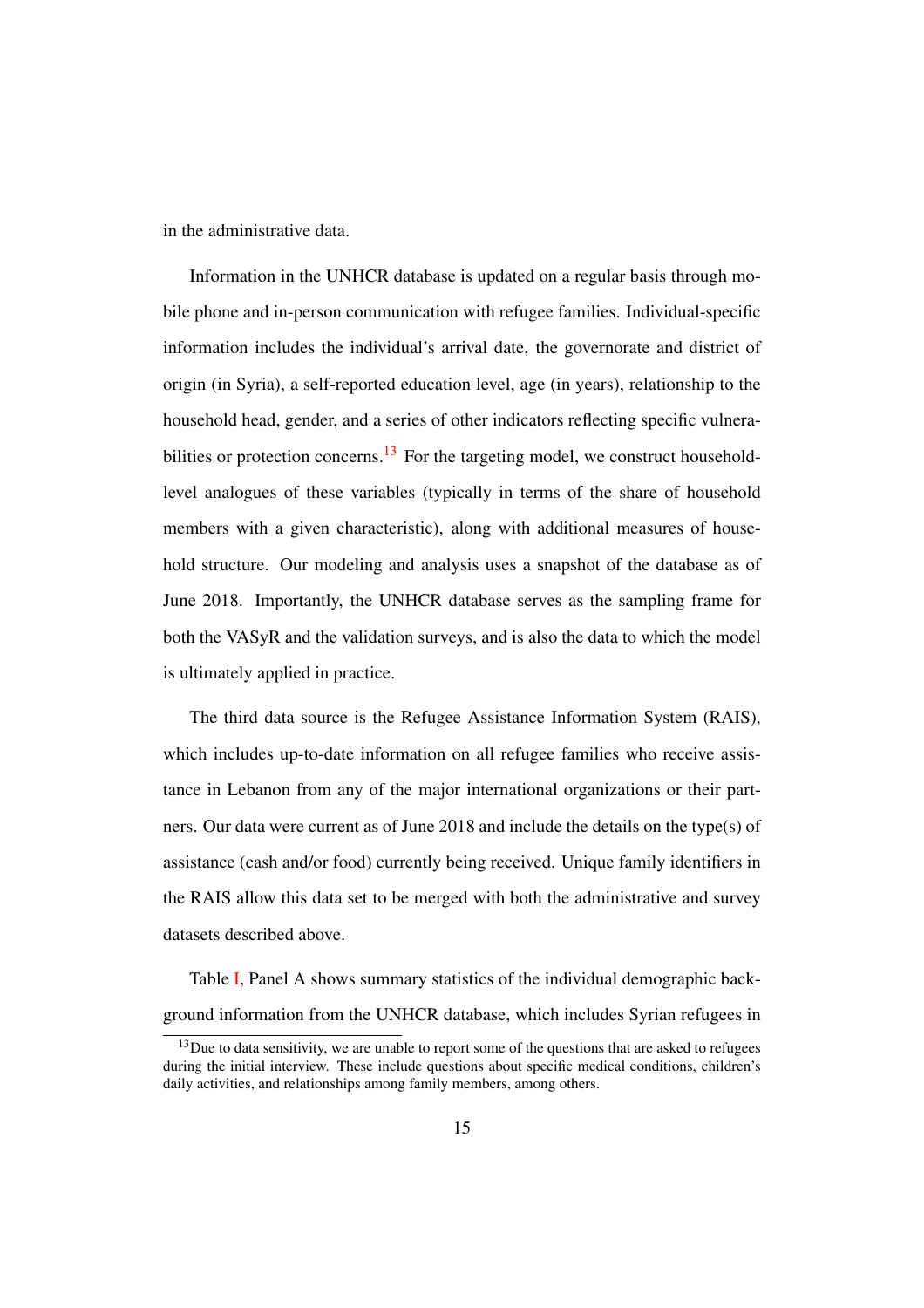Lebanon known to UNHCR. The refugee population is young, balanced by gender, and relatively uneducated. The initial interview includes a question about refugees' most recent profession prior to displacement. Responses to this question are recorded without strict categorization; we aggregated them into six categories: none, unknown, housekeeper, labor, services, and student. Occupational patterns are in line with the education distribution, and indicate a relatively low-skill labor force. Table I Panel B shows the constructed measures by household. High fertility is seen alongside a high share of dependents; working age males constitute only 23% of the individuals in the average household.<sup>14</sup> Importantly, 33% of the households receive some form of assistance; of the available assistance programs, WFP's Cash for Food Assistance Program has the largest share of recipients.

Figure I contains a conceptual mapping of our model-building and validation process and the various data sources used therein. We first merge the UNHCR database, RAIS, and VASyR data sets to create our training sample, which includes only families for whom we have information on household expenditure. Summary statistics on expenditure are shown in Table  $II$ , which indicates a right-skewed distribution of consumption with a mean and median of \$114 and \$87 per capita, respectively.<sup>15</sup> We then use the estimated coefficients derived from the training sample to predict expenditure per capita in the population. In the final stage of the analysis, consumption and expenditure data are collected from a random sample of 521 households that were not interviewed in the original VASyR sample to assess

 $14$ We define the dependency ratio as the total number of household members over 60 and under 15 divided by the total number of household members.

<sup>&</sup>lt;sup>15</sup>The Lebanese pound was pegged to the US dollar during the study period with an exchange rate of approximately  $\overline{1}$  USD = 1,500 LBP. All currency values referred to throughout the paper are in USD.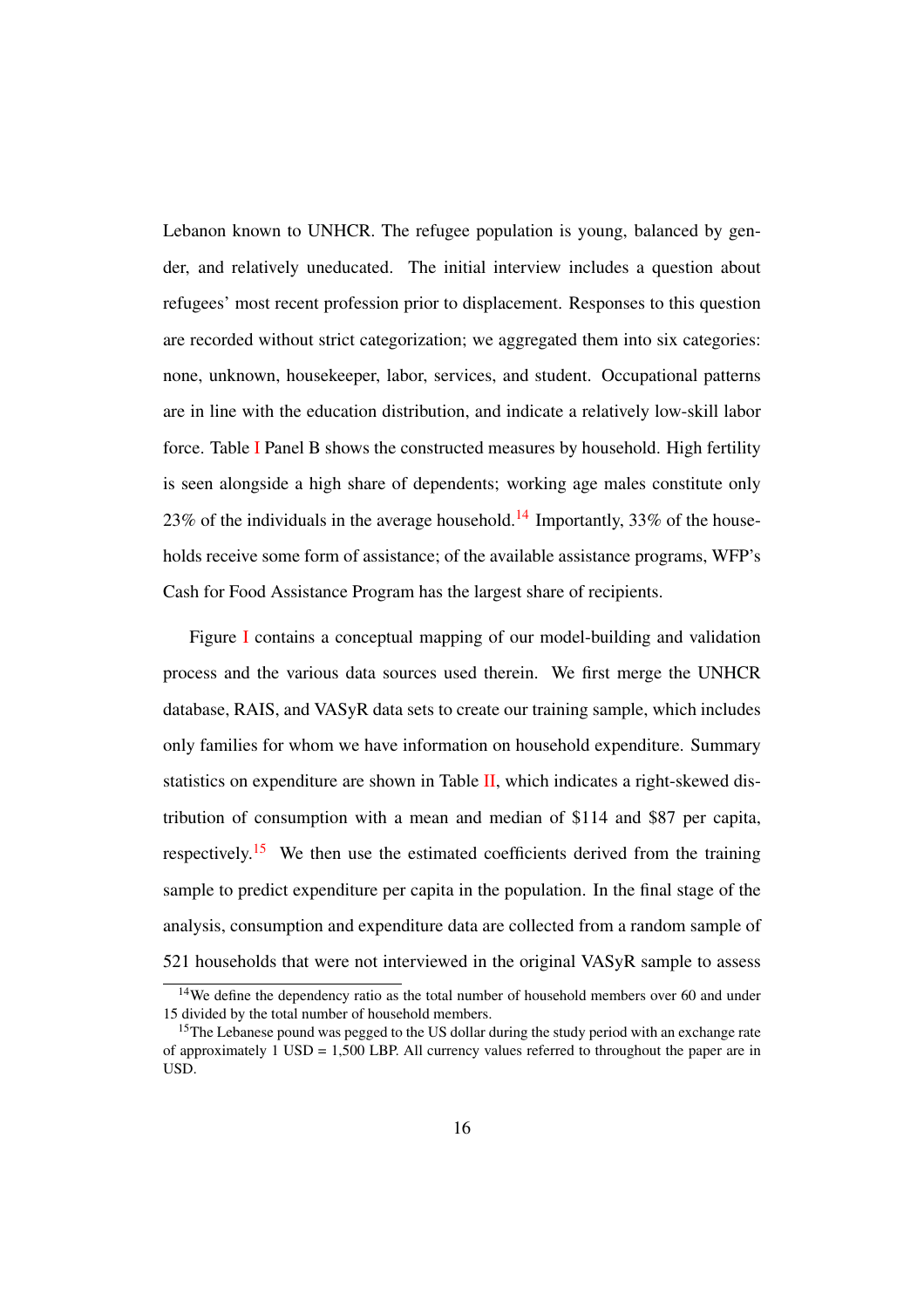| Panel A: Individual records                                      | Mean  | Std. Dev. |
|------------------------------------------------------------------|-------|-----------|
| Age                                                              | 20.41 | 16.42     |
| Female                                                           | 0.52  | 0.50      |
| Disabled                                                         | 0.03  | 0.18      |
| No education                                                     | 0.24  | 0.43      |
| Less than primary school                                         | 0.16  | 0.37      |
| Primary school                                                   | 0.23  | 0.42      |
| Secondary school                                                 | 0.16  | 0.37      |
| High school and above                                            | 0.08  | 0.26      |
| <b>Education Unknown</b>                                         | 0.12  | 0.33      |
| Housekeeper                                                      | 0.15  | 0.36      |
| Service                                                          | 0.04  | 0.20      |
| Student                                                          | 0.01  | 0.12      |
| Laborer/Other                                                    | 0.11  | 0.32      |
| None                                                             | 0.07  | 0.25      |
| Profession Unknown                                               | 0.07  | 0.26      |
| Panel B: Constructed household records                           | Mean  | Std. Dev. |
| Size                                                             | 4.20  | 2.25      |
| Head's age                                                       | 36.99 | 12.46     |
| Head female                                                      | 0.31  | 0.46      |
| % members aged 0-5                                               | 0.19  | 0.21      |
| % members aged 6-10                                              | 0.12  | 0.17      |
| % members aged 11-17                                             | 0.12  | 0.19      |
| % male members aged 18-50                                        | 0.23  | 0.27      |
| % female members aged 18-50                                      | 0.24  | 0.21      |
| $%$ members aged 60+                                             | 0.04  | 0.16      |
| Dependency ratio                                                 | 0.48  | 0.28      |
| % members with no education                                      | 0.14  | 0.30      |
| $%$ members with less than primary school education $(% \theta)$ | 0.04  | 0.16      |
| $%$ members with primary school education $(\%)$                 | 0.33  | 0.39      |
| $%$ members with secondary school education $(% \theta)$         | 0.29  | 0.37      |
| $\%$ members with high school education and above $(\%)$         | 0.17  | 0.32      |
| $%$ members who worked in service $(\%)$                         | 0.10  | 0.24      |
| $%$ members who worked as a housekeeper $(\%)$                   | 0.34  | 0.33      |
| $%$ members who were students $(% \mathcal{O}(\omega))$          | 0.03  | 0.13      |
| $%$ members who worked as a laborer/other profession $(\%)$      | 0.25  | 0.30      |
| $\%$ members who were not working $(\% )$                        | 0.14  | 0.29      |

Table I: Summary statistics, UNCHR database

*Note:* This table shows the mean and the standard deviation of the demographic characteristics of the Syrian refugee population in Lebanon based on the UNHCR database. Panel A reports the individual level data whereas Panel B shows the household level characteristics. Summary statistics represent the cross-section of active cases as of June 2018. Due to data sensitivity, we are unable to report sample sizes and the details of some of the questions that are asked to refugees during intake. These include questions about specific medical conditions, children's daily activities, and relationships among family members, among others. For approximate sample size of the individualand household-level records, we refer the reader to publicly available sources such as Office (2018), which report more than 976,000 Syrian refugees registered in Lebanon as of 31 July 2018.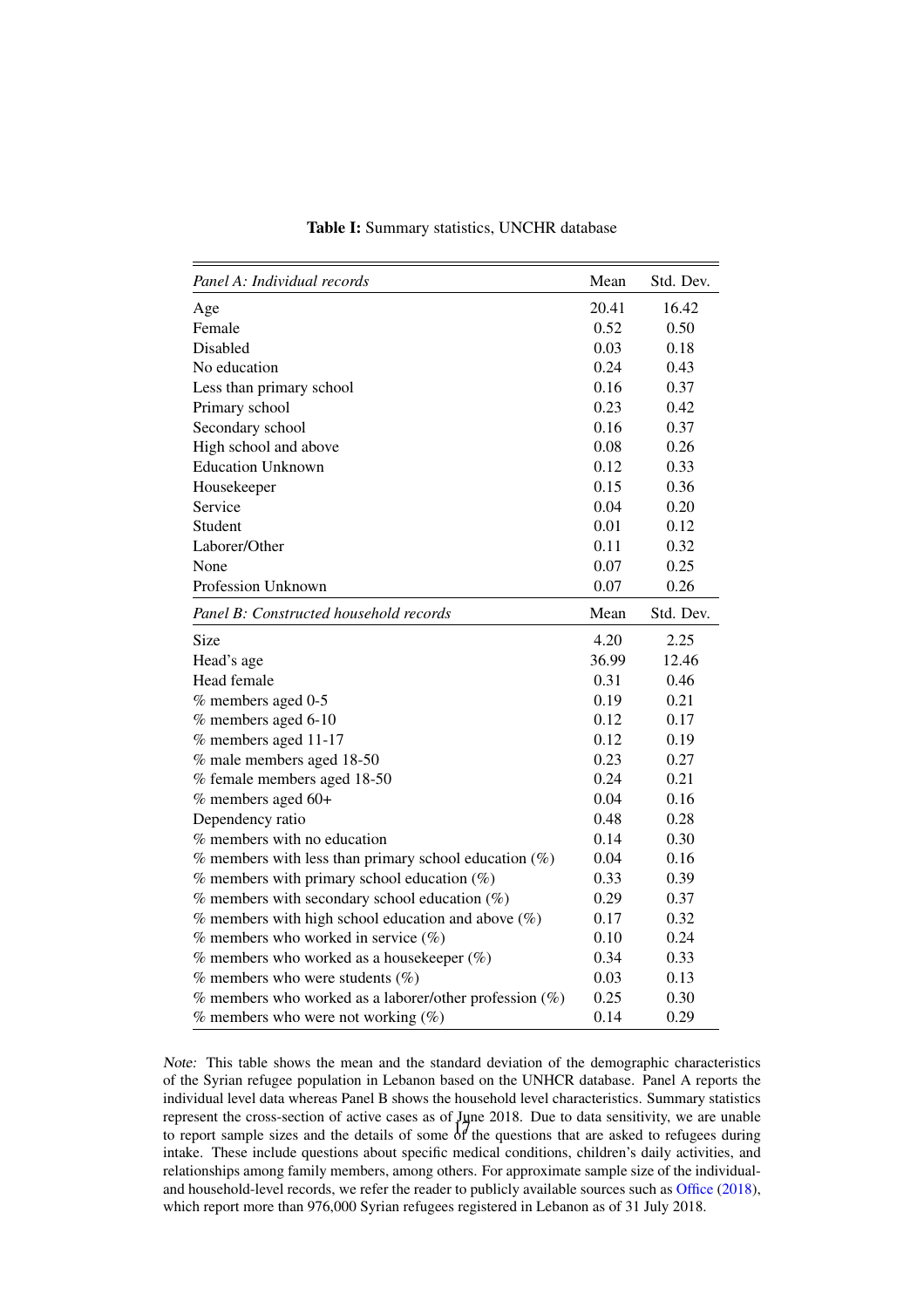the out-of-sample overlap between actual and predicted expenditure (see Figure I).

| <b>Statistic</b>             | Mean    | Std. Dev. | Median | N     |
|------------------------------|---------|-----------|--------|-------|
| Expenditure per capita (USD) | 113.862 | 113.115   | 86.667 | 4.364 |
| In (Expenditure per capita)  | 4.524   | 2.161     | 4      | 4.364 |
| Household size               | 0.502   | 0.500     |        | 4.364 |

Table II: Summary statistics, VASyR 2018 – household expenditure per capita

*Note:* This table shows summary statistics of household consumption per capita based on VASyR 2018.

For the prediction model, the observational unit is a "case," which is typically a nuclear family or a household that registered together with the UNHCR. The survey information is based on household visits, and only in rare cases does a household include multiple cases who live together. We assigned the same outcome for multiple families who live in the same household given that expenditure can only be observed by household.

#### III.2 Prediction model

#### III.2.1 Regression framework

We use the following linear specification:

$$
log(y_i) = \pi_0 + \sum_{j=1}^{k} x_{ij}\pi_j + \varepsilon_i
$$
 (1)

where  $y_i$  is the log per capita expenditure for case *i*, which is predicted by *k* independent variables,  $\varepsilon$  is the unknown error term and  $\pi_0$  denotes a common intercept.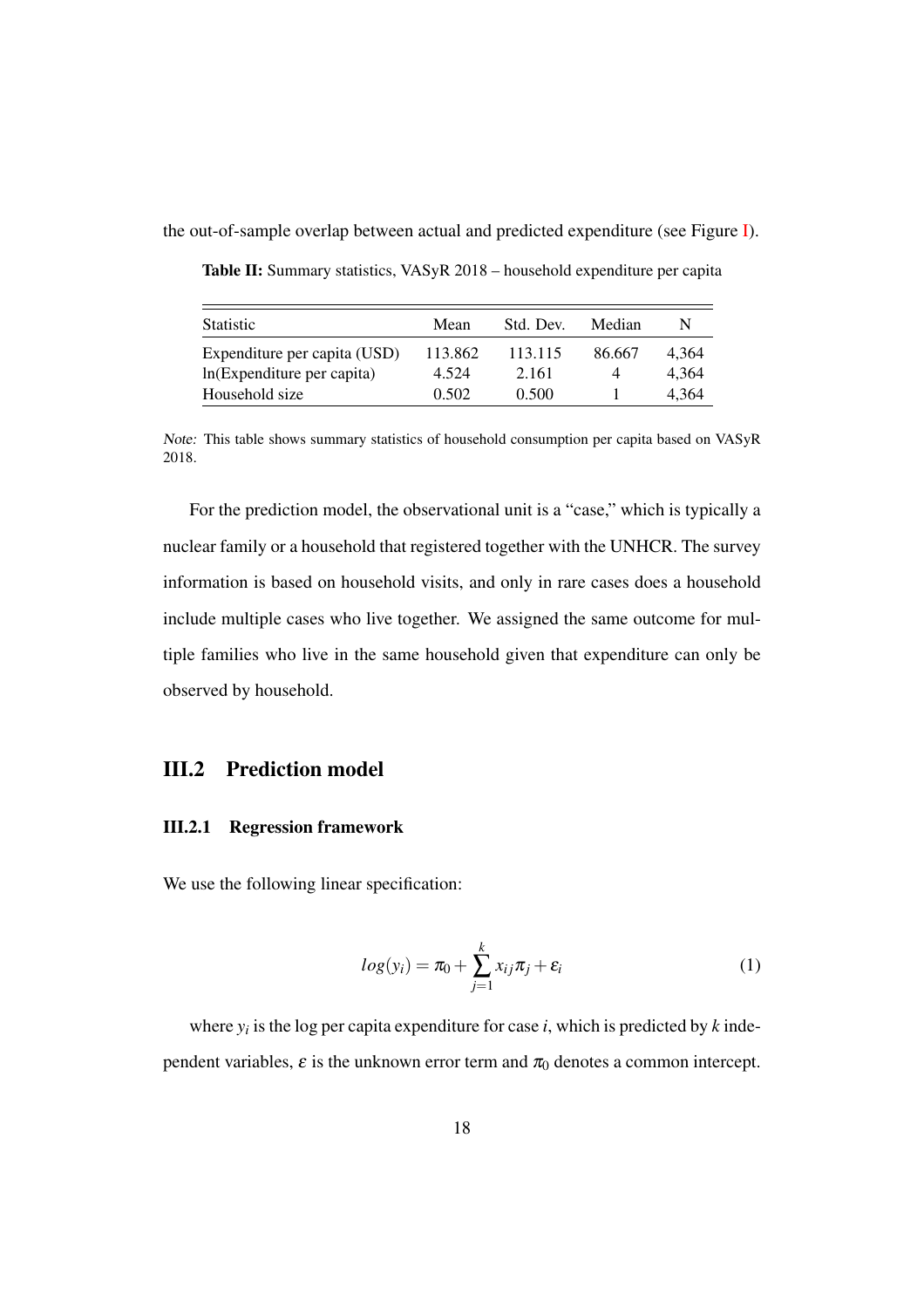

Figure I: Conceptual mapping of datasets used

*Note:* This figure shows the merging process of different data sets that are used for the targeting exercise. The validation sample was randomly drawn from the population that was not interviewed in VASyR 2018 and was performed after the targeting model was estimated.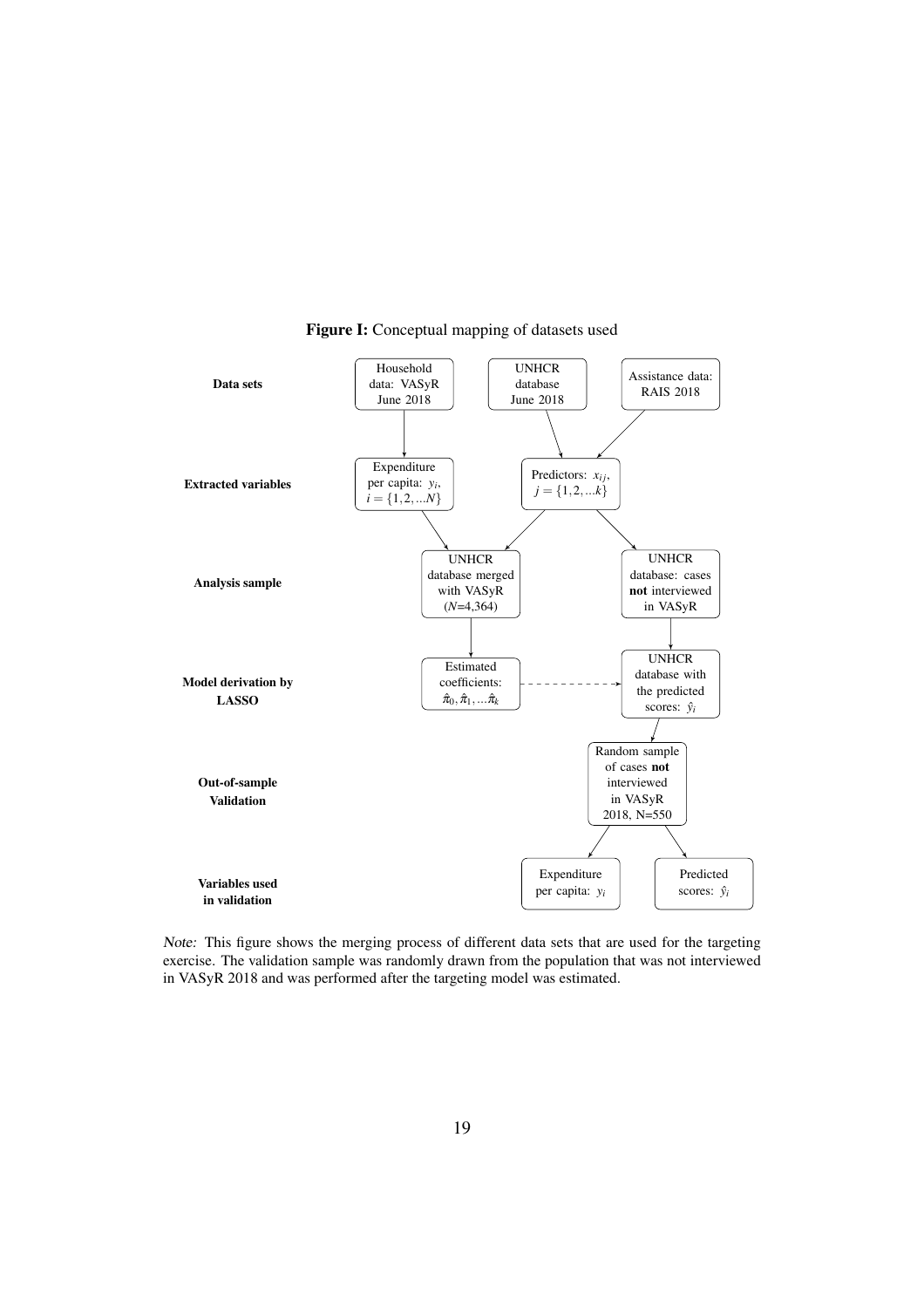As recently shown by McBride and Nichols (2018), approaches using in-sample validation — such as the standard implementation of Ordinary Least Squares are likely to overfit in a prediction exercise. Instead, tools and methods designed for out-of-sample prediction, such as cross-validated penalized linear regression, should be used for the out-of-sample prediction exercise that PMTs comprise.

To estimate the coefficients  $\pi_0, \pi_1, \ldots, \pi_k$ , our primary approach relies on a least absolute shrinkage and selection operator (lasso) regression, which, when combined with cross-validation to choose hyperparameters, has been shown to consistently perform well across various out-of-sample prediction settings (Abadie and Kasy, 2019). Cross-validated lasso is now commonly used to predict outcomes for which acquiring direct information on the outcome is costly or impossible.<sup>16</sup> It solves the following optimization problem:

$$
\underset{\pi_0, \pi_1, \dots, \pi_k}{\arg \min} = \sum_{i=1}^N (y_i - \pi_0 - \sum_{j=1}^k x_{ij} \pi_j)^2 \text{ such that } \sum_{j=1}^k |\pi_j| \le \lambda \tag{2}
$$

where the constraint denotes the *L*1 norm of the regression coefficients and  $\lambda$  is a hyperparameter for coefficient regularization. We calculated the latter through a *K*-fold cross-validation process with  $K = 10$ , and chose a regularization parameter that yields the model with the fewest number of predictors that is within one standard error of the estimated minimum error rate (Hastie et al., 2009). Alternative

<sup>&</sup>lt;sup>16</sup>Some examples of machine-learning tools that have recently been applied include the prediction of economic activity, productivity, or growth with nighttime lights (Jean et al., 2016; Donaldson and Storeygard, 2016; Henderson et al., 2012; Chen and Nordhaus, 2011), wealth and poverty using mobile phone logs (Blumenstock et al., 2015; Blumenstock, 2016), food security and resilience (Knippenberg et al., 2018), and community poverty (Abelson et al., 2014; Sohnesen and Stender, 2017, among others).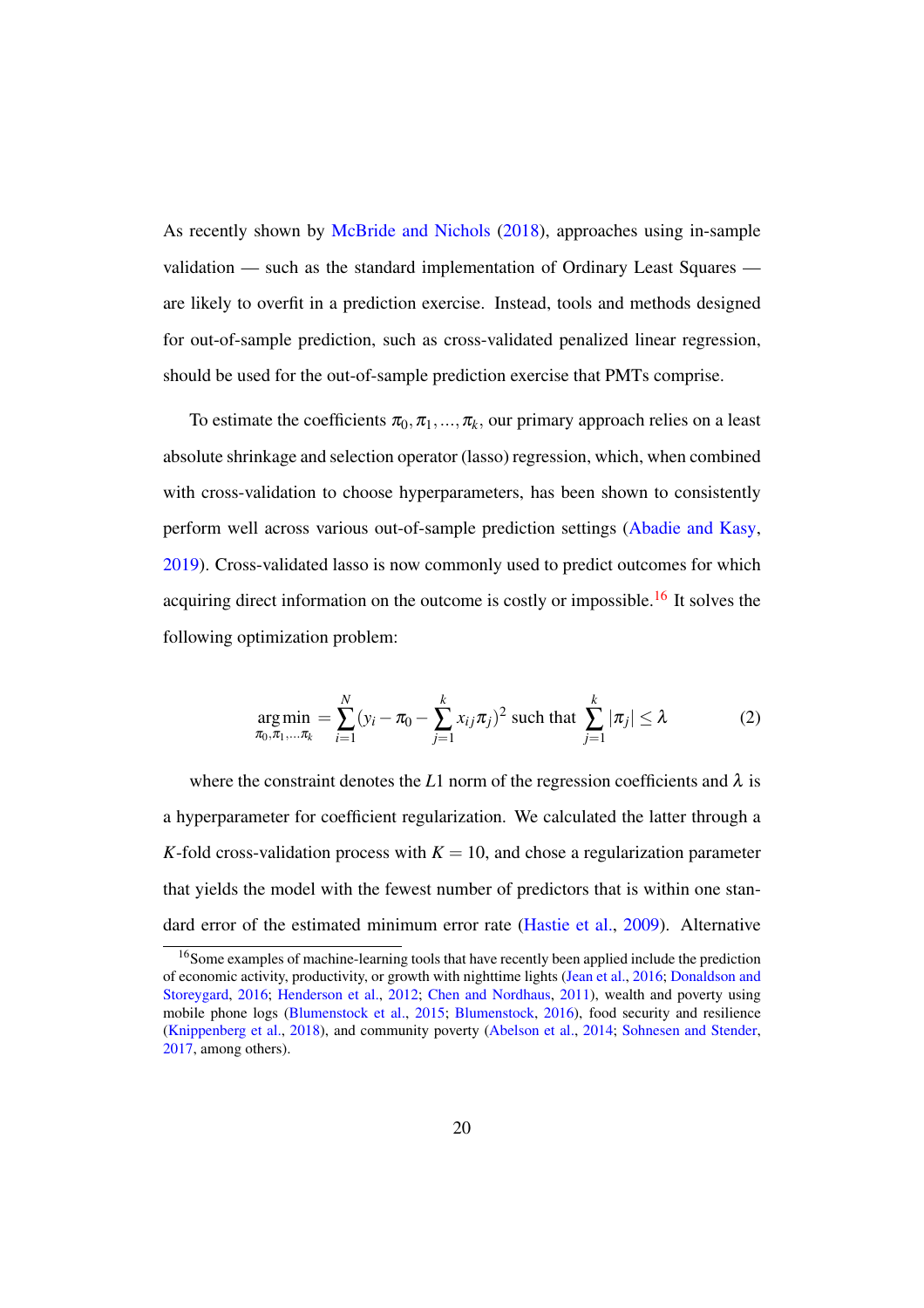models adjust the penalty parameter to estimate ridge and elastic net regressions, as well as perform random forest regression. For benchmarking, all models are compared to a forward selection algorithm. All of our results from these models use only administrative data in the vector of predictors; they are then compared to the results of an approach using an expansive vector of household characteristics and verifiable assets that would be available to develop a survey-based PMT, as described below.

#### III.2.2 Outcome and prediction variables

We model and predict a continuous measure of the natural log of expenditure per capita so that the targeting score can be used flexibly by humanitarian agencies in the form of a categorical classification, a ranking, or directly as predicted expenditure per capita. As described above, we construct the training sample by combining household expenditure per capita from the 2018 VASyR (survey) data and the household-level demographic variables from the June 2018 UNHCR (administrative) database. Only the dependent variable of the prediction model (log per capita expenditure) is taken from the 2018 VASyR survey, and candidate predictors come from the administrative data. This ensures consistency in the information used to model and predict per capita expenditure by reducing the discrepancies in the data sources across the two uses. We show below that this conceptual change has implications for targeting accuracy.<sup>17</sup>

<sup>&</sup>lt;sup>17</sup>For example, for a family who was surveyed in VASyR 2018, the education information was available in both administrative and survey data. We used the education information from the administrative data, which is more likely to be missing. While this can be expected to reduce in-sample prediction power, it ensures that the differential measurement error will have no impact when predicting the majority of the population for whom the same information is only available in the ad-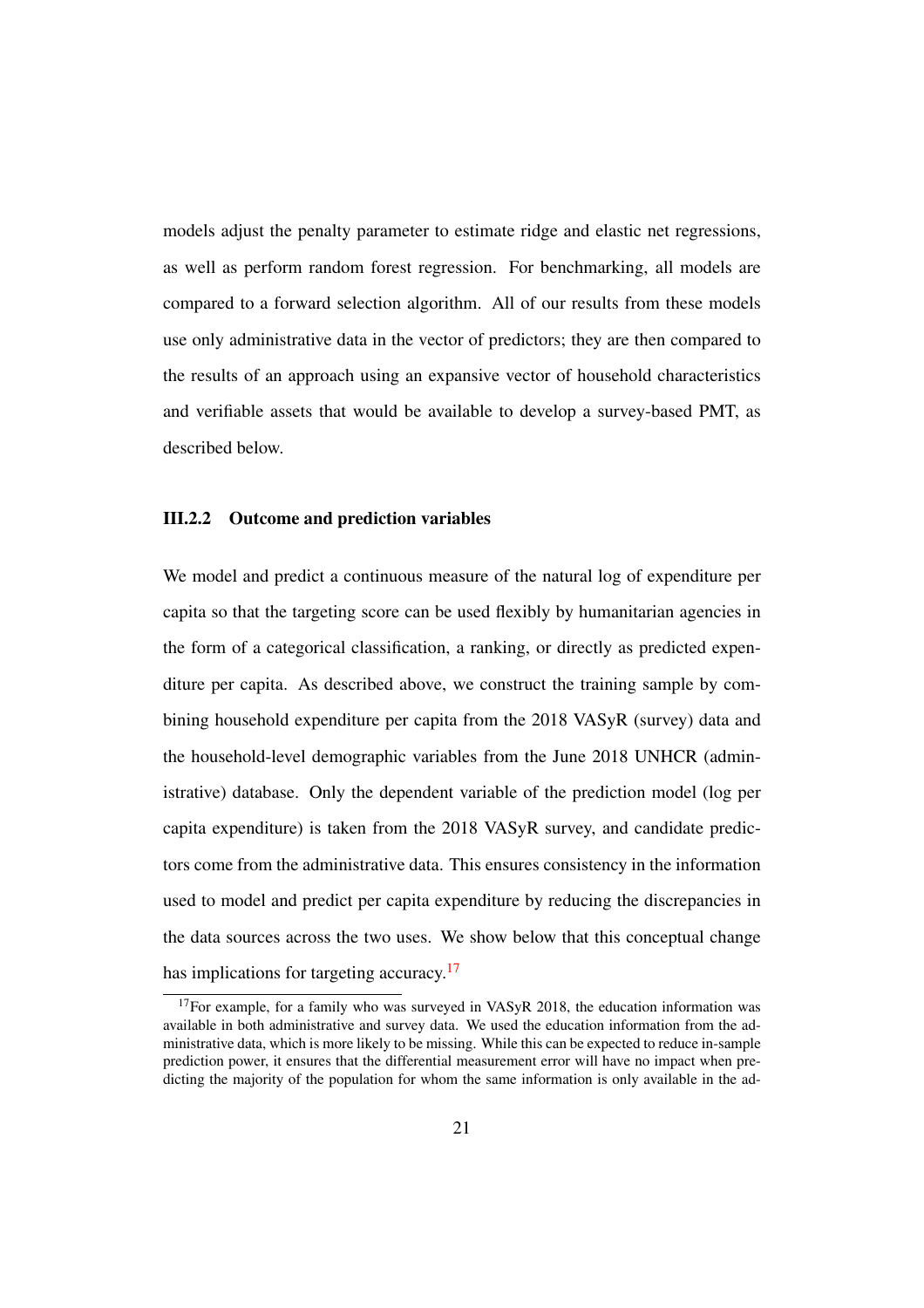The independent variables in the prediction model are based on the administrative records of household characteristics stored in the UNHCR database. We include the basic demographic variables in addition to measures of adults' previous occupations (in Syria) and education levels, the governorate of origin of the household head, the district of residence, and other specific medical issues or vulnerability measures. We also explicitly create a category for the share of records with missing data in any categorical variable so that all households can receive a predicted score. Appendix Table I contains a listing of the candidate variables used in the model-building process.

A potentially important issue is that existing transfers might contaminate the outcome of interest (expenditure per capita) through their effect on household expenditures. Because we are able to observe accurately which sample households are receiving assistance as of the survey date – another advantage of the administrative data – we train the model using an unadjusted measure of expenditure and include indicators for assistance receipt in the vector of candidate predictors. Put another way, we avoid making any assumptions about the marginal propensity to consume (or expend) cash transfers and do not adjust our outcome measure *ex ante*. Instead, we allow the model selection algorithm to provide a non-zero weight for the prediction step should assistance be sufficiently strongly linked to changes in expenditure. Therefore, both predicted and actual expenditure per capita account for the existing transfers that the families are receiving.<sup>18</sup>

ministrative data set.

 $18$ For program implementation, we manually set to zero any weights on indicators for current assistance, in order to predict a form of counterfactual expenditure per capita in the absence of any cash transfer. This allows us to avoid penalizing, in the new round of targeting, households who exhibit higher expenditure due to current receipt of transfers. However, for the purpose of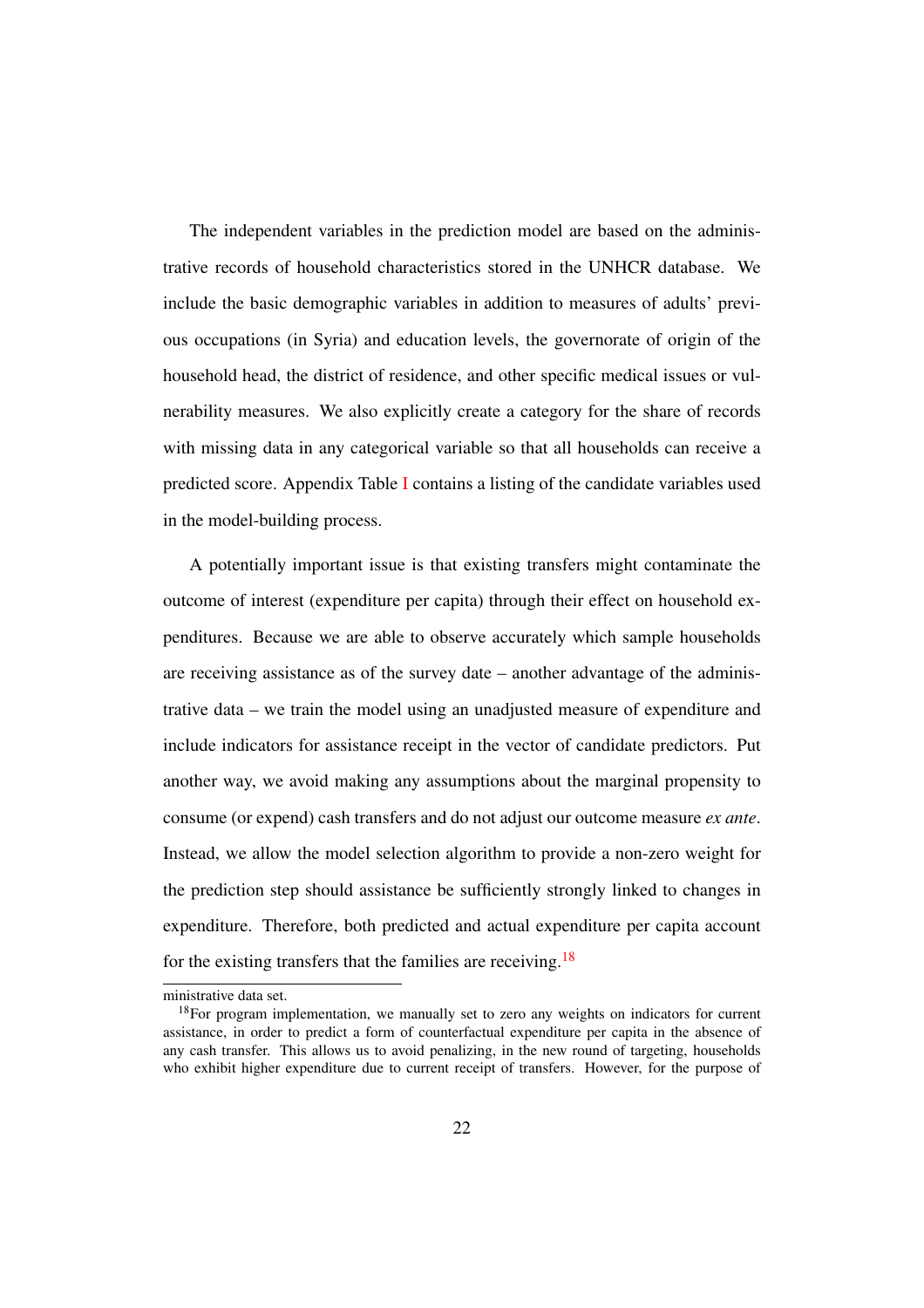#### III.2.3 Population characteristics at percentiles of predicted expenditure

We present characteristics of households in different percentiles of predicted expenditure per capita in Table III. Overall, families who are predicted to be poor tend to be larger, have a higher share of disabled members, are substantially more likely to be female-headed, are less likely to have a working-age male, and have a higher share of dependents. Education and former occupation also follow an expected pattern, in which the model is more likely to target households with lower education and with a larger share of members who had no previous occupation before their arrival to Lebanon.

| Quantile | Household<br>size   | Female<br>Head HH       | <b>Disabled</b><br>Dependent | <b>HH</b> Head<br>Disabled | Share working<br>age males   |
|----------|---------------------|-------------------------|------------------------------|----------------------------|------------------------------|
| 10       | 5.54                | 0.46                    | 0.09                         | 0.07                       | 0.10                         |
| 30       | 4.84                | 0.35                    | 0.08                         | 0.07                       | 0.14                         |
| 50       | 4.46                | 0.31                    | 0.06                         | 0.05                       | 0.16                         |
| 70       | 3.54                | 0.26                    | 0.05                         | 0.05                       | 0.19                         |
| 90       | 2.15                | 0.16                    | 0.01                         | 0.03                       | 0.46                         |
|          | Dependency<br>ratio | <b>Share</b><br>no occ. | Share service<br>sector occ. | Share below<br>primary ed. | Share post-<br>secondary ed. |
| 10       | 0.65                | 0.22                    | 0.04                         | 0.24                       | 0.05                         |
| 30       | 0.58                | 0.18                    | 0.06                         | 0.19                       | 0.10                         |
| 50       | 0.55                | 0.13                    | 0.09                         | 0.12                       | 0.12                         |
| 70       | 0.50                | 0.07                    | 0.13                         | 0.08                       | 0.20                         |
| 90       | 0.15                | 0.06                    | 0.19                         | 0.05                       | 0.35                         |

Table III: Characteristics of households at quantiles of predicted expenditure

*Note:* This table reports the demographic characteristics of households by quantiles of predicted expenditure based on lasso regression.

calculating accuracy metrics for this paper, we make no such adjustment as it is not necessary for accurate representations of prediction performance.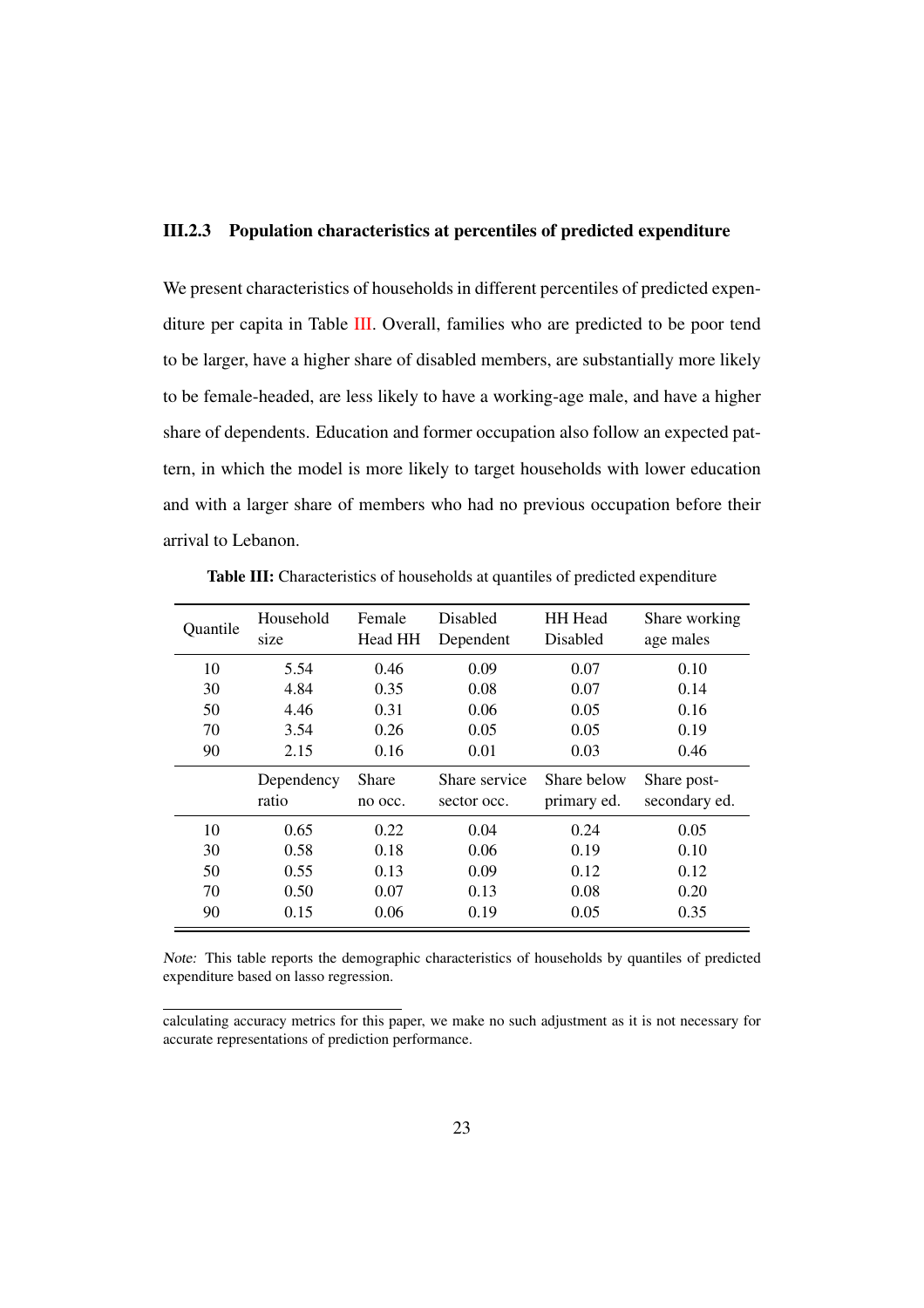#### III.3 Model assessment

#### III.3.1 Prediction performance: administrative vs. short-form proxy-means

Table IV contains the definition of our various measures of prediction performance. We first present a standard confusion matrix in Panel A, which classifies the four types of possible prediction outcomes based on true and predicted expenditure relative to our targeting eligibility cutoff. Panel B then defines inclusion and exclusion error, which are standard in the literature. We additionally use the Coady-Grosh-Hoddinott (CGH) Ratio, from Coady et al. (2004), which is the ratio of total benefits distributed to the targeted population to the ratio of total benefits that the same population would receive in the case of random or universal allocation at a given percentile of the distribution. For example, the CGH-40 ratio for Mexico's famous and successful conditional cash transfer program, PROGRESA, is 1.56 — meaning that the households in the bottom 40 percent of the expenditure per capita distribution receive 62.4 percent of the resources in the PROGRESA program  $(62.4/40 =$ 1.56). Because of its flexibility in assessing targeting accuracy across different segments of the distribution, the CGH metric gives a more robust characterization of prediction performance across the distribution of targeted households and allows us to compare our findings to those documented across the 122 interventions reviewed and analyzed in Coady et al. (2004).<sup>19</sup>

Figure II contains these metrics of prediction performance across modeling approaches, along with 95% empirical confidence intervals based on 1,000 boot-

<sup>&</sup>lt;sup>19</sup>See Coady et al. (2004) for the details of the ranking methodology and the list of countries and programs that are included in the ranking list.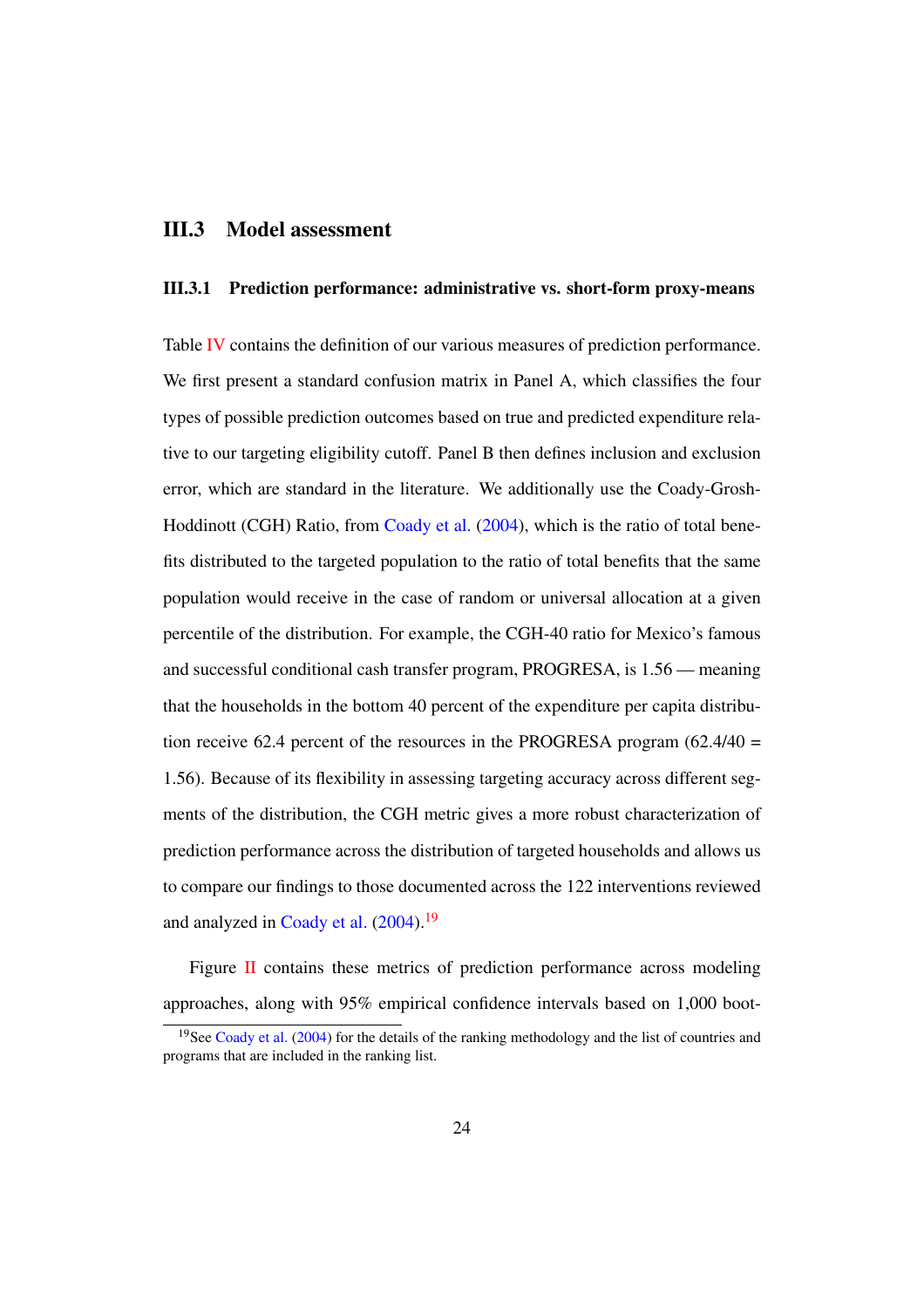|                            | Panel A: Confusion Matrix<br>$1\{y_i < $87\} = 1$ | $1\{y_i > $87\} = 1$ |
|----------------------------|---------------------------------------------------|----------------------|
| $1\{\hat{v}_i < $87\} = 1$ | True Positive (TP)                                | False Positive (FP)  |
|                            | $1\{\hat{v}_i > $87\} = 1$ False Negative (FN)    | True Negative (TN)   |

Table IV: Confusion Matrix and Targeting Performance Measures

*Panel B: Performance measure definitions*

| Inclusion error       | FP                                                    |
|-----------------------|-------------------------------------------------------|
| (Leakage)             | $TP+FP$                                               |
| Exclusion error       | FN                                                    |
| (Undercoverage)       | $TP+FN$                                               |
| Coady-Grosh-Hoddinott | share of benefits reaching the poorest $x$ percentile |
| (CGH) Ratio           | х                                                     |

Note: Definitions of inclusion and exclusion error are presented as standard in the literature. The Coady-Grosh-Hoddinott (CGH) ratio is described in (Coady et al., 2004) and relates the ratio of the share of aid potentially disbursed under a given targeting scheme at a given percentile of the poverty distribution to the share of aid disbursed under a neutral (random) allocation scheme. For example, if the bottom 20 percent of the poverty distribution receive 50 percent of the aid disbursed, this ratio is 2.5. A higher value is associated with better targeting performance. Assuming homogeneous benefits and that total aid would reach all of the truly eligible, the CGH ratio can formally be expressed as  $\frac{TP_x}{TP+FN}$   $\div$   $\frac{TP_x+FP_x+FN_x+TN_x}{TP+FP+FN+TN}$ , where the latter fraction represents a universal, neutral, random assignment of aid — which by construction evaluates to *x*, the fractional percentile for which the CGH ratio is being calculated. Subscripted terms represent the cumulative sum of types at the *x*th percentile of the true poverty distribution, and nonsubscripted terms represent the total sum of types in the population.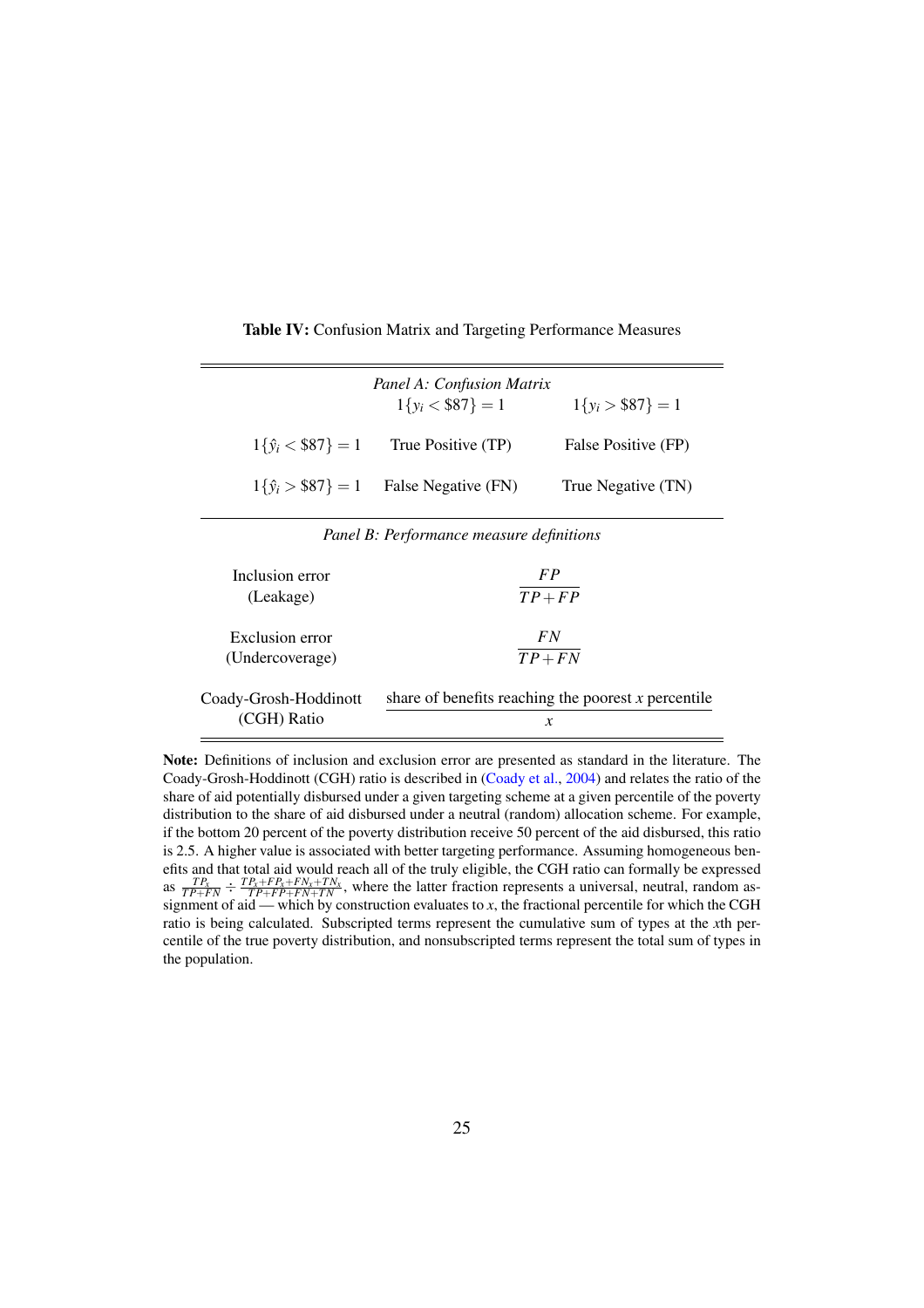strap replications. We begin with the benchmarked forward selection model using administrative data, which exhibits inclusion and exclusion errors of 35.7% and 26.1%, respectively, in Panel A. The lasso model provides substantial improvements, with inclusion error of 30.9% and exclusion error of 26.7%. We then show that the choice of the form of the penalty function makes little difference to prediction performance, with inclusion/exclusion errors from an elastic net regression (31.0%/26.7%) or ridge regression (30.5%/26.8%) being highly similar to those of lasso. Random forest regression yields slightly lower exclusion error (23.1%) at substantial cost of inclusion error  $(39.1\%)$  – and with a substantially higher degree of variability than the regularized regressions.

Finally, the short-form survey approach (using lasso regression) considers a large vector of candidate features from measures of household characteristics and verifiable assets in survey data, which are listed in Appendix Table  $II$ . In the shortform model derivation, both inclusion exclusion errors are slightly lower than those of lasso model, although as the overlapping 95% confidence intervals indicate, these differences are not statistically meaningful. The short-form survey yields an inclusion error of 28.6% (CI: [27.2%, 30.2%]) and an exclusion error of 24.3% (CI: [22.8%, 25.8%]), while the corresponding metrics for the lasso model are 30.9% (CI: [29.2, 32.4]) and 26.7% (CI: [25.2, 28.3]), respectively.

Panel B of Figure II reports CGH metrics at the 10th, 20th, and 40th percentiles of the expenditure per capita distribution along with 95% confidence intervals from 1,000 bootstrap replications. In terms of targeting accuracy across the distribution of households, the lasso model allocates households below the 10th, 20th, and 40th percentile of the (true) expenditure per capita distribution to receive 15.3, 30.0, and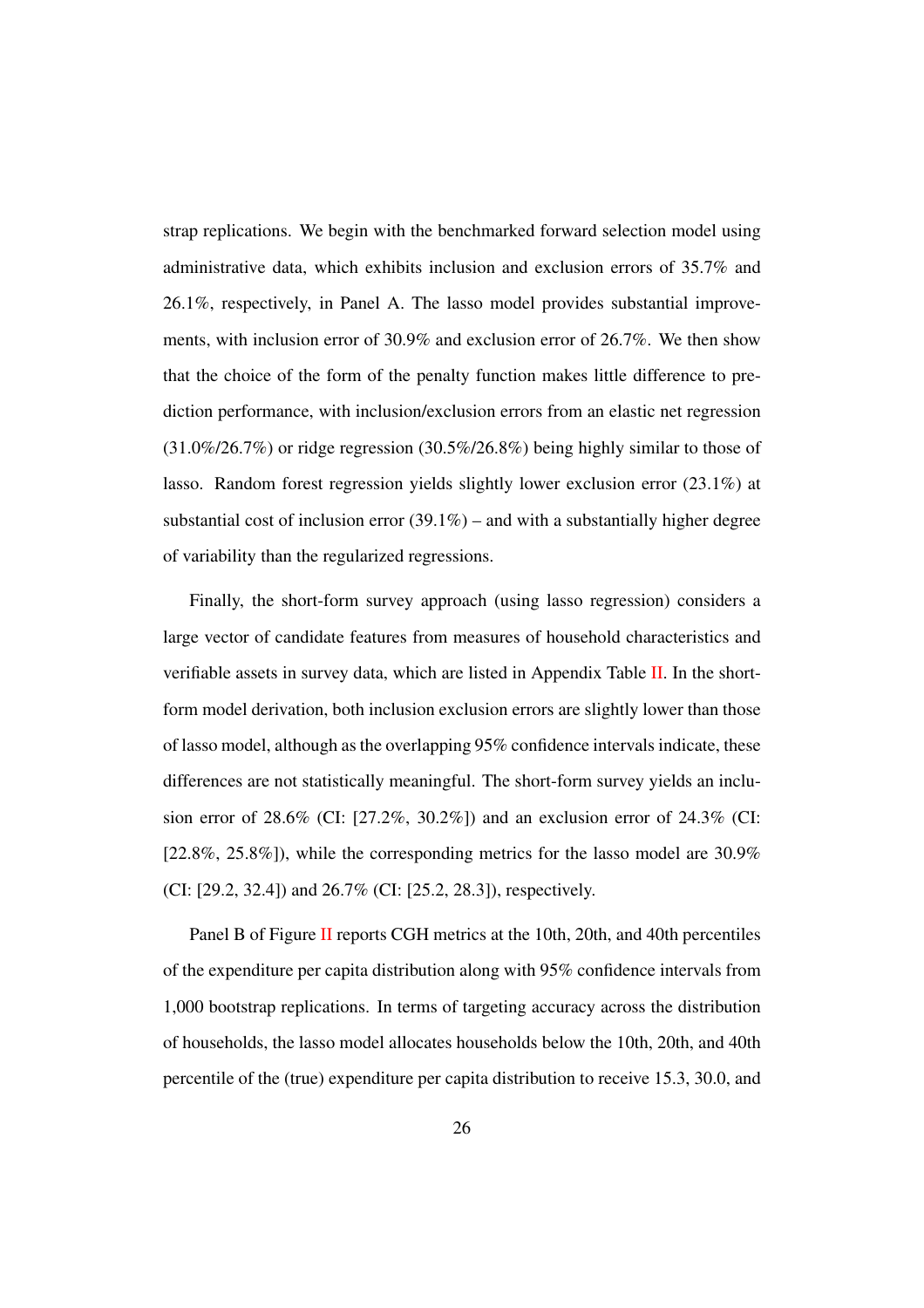57.6 percent of available assistance. (In a program in which 50% of the population will receive assistance, the theoretical maxima of these percentages is 20, 40, and 80.) Dividing by the share of the population at which that statistic is evaluated yields CGH ratios of 1.53, 1.50, and 1.44, respectively, with a theoretical maximum of two at any percentile. As with the error rates in Panel A, the performance of any of the regularized linear models is roughly comparable; forward selection and OLS models yield a higher variance, and there are performance losses to the use of random forest models. The survey-based approach yields no gain at the 10th percentile (1.51), and only modest improvements over lasso at the 20th and 40th percentiles (1.55 and 1.48, respectively).

Taking these results together, we draw two major conclusions: first, there is no substantive difference in the capacity of administrative data – which includes no information on assets – to predict poverty, in this context, relative to traditional survey-based methods. Second, the short-form survey approach yields only small reductions in inclusion and exclusion error - in our context, only up to two percentage points. These improvements are not particularly surprising, as information on assets (or lack thereof) is likely to provide useful additional explanatory power in predicting the capacity of households to fulfill basic needs. The magnitude of performance gain, however, is important to quantify – especially in consideration of the relative costs of each approach. Our results suggest that the primary consideration when considering these alternative methods (survey vs. administrative data) should be one which weighs the higher cost of the survey-based approach with an expectation of only slightly higher errors when using administrative data, with the strong assumption that targeting institutions are capable of reaching the full population for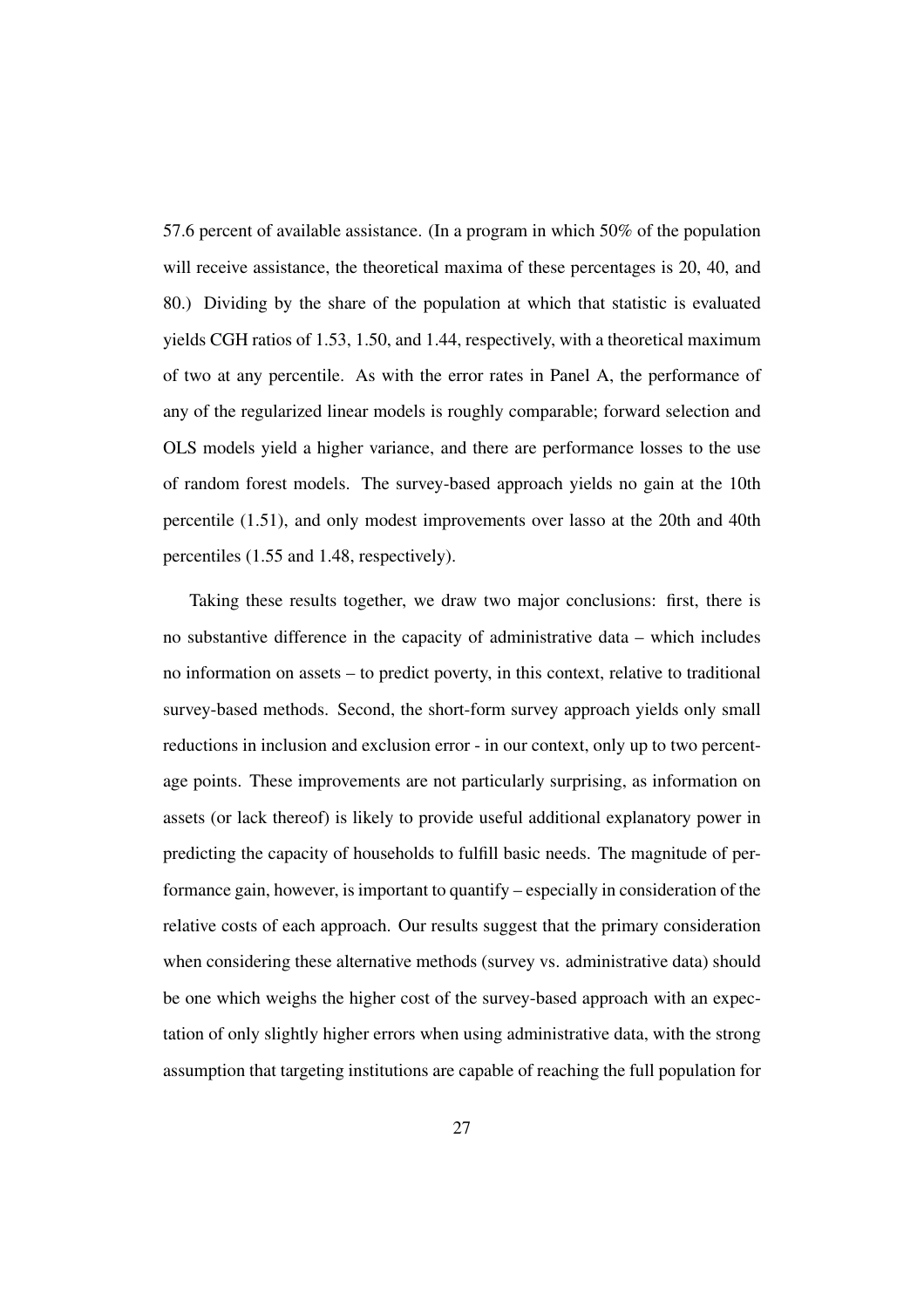assessment. In Section III.7 below, we discuss cost considerations.



Figure II: Inclusion and exclusion error, by prediction methodology



*Note:* Figure presents prediction performance metrics across methods and data sources. Statistics presented are the mean error rate and a 95% empirical confidence interval from 1,000 bootstrap replications.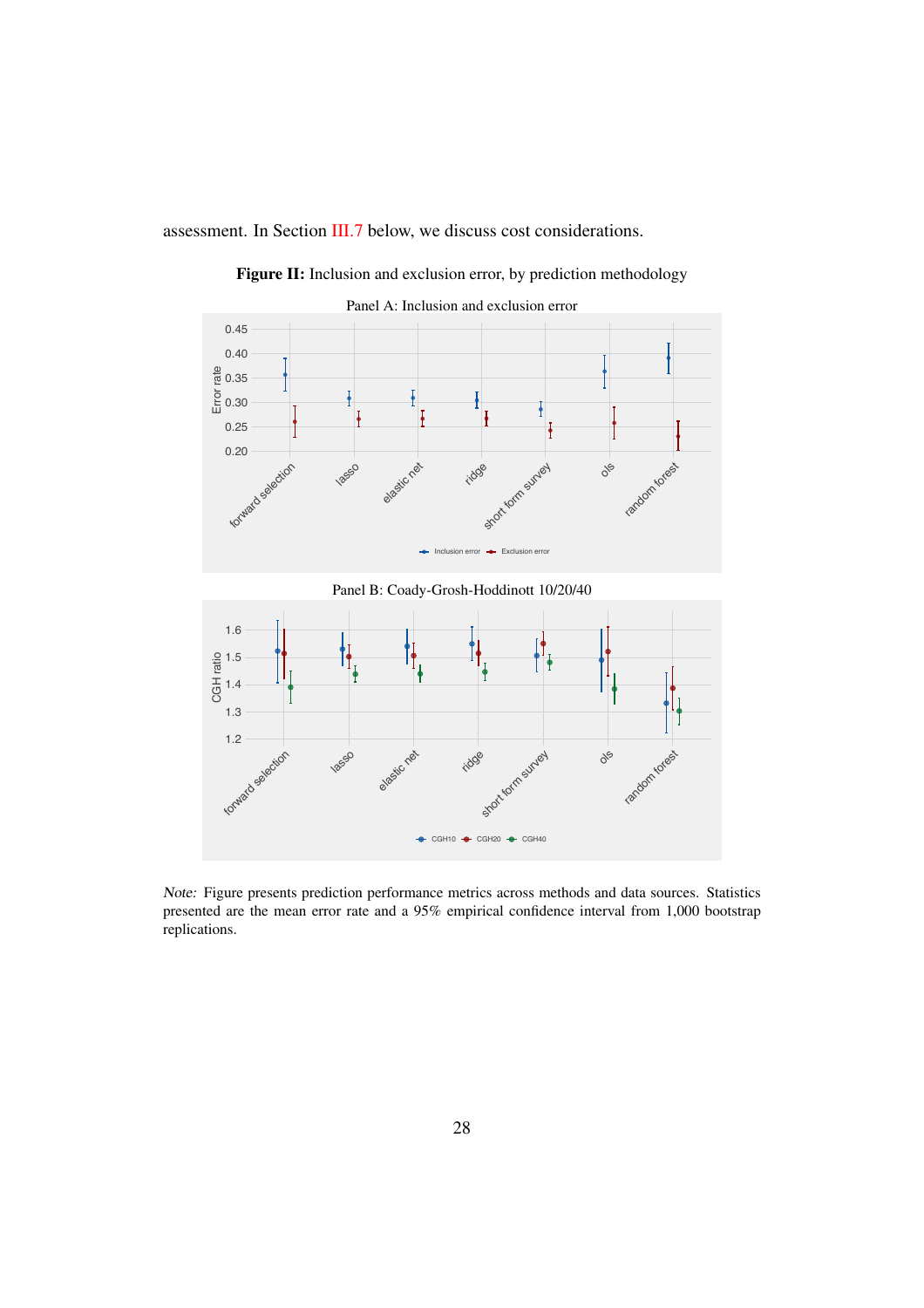|                   |                                              |                |                | Share of transfers |                |
|-------------------|----------------------------------------------|----------------|----------------|--------------------|----------------|
|                   | Inclusion                                    | Exclusion      |                | to bottom:         |                |
|                   | error                                        | error          | 10%            | 20%                | 40%            |
| Panel A: Models   | using administrative data                    |                |                |                    |                |
| forward selection | 0.357                                        | 0.261          | 0.152          | 0.303              | 0.556          |
|                   | [0.324, 0.39]                                | [0.229, 0.294] | [0.141, 0.164] | [0.284, 0.321]     | [0.532, 0.58]  |
| lasso             | 0.309                                        | 0.267          | 0.153          | 0.301              | 0.576          |
|                   | [0.293, 0.325]                               | [0.252, 0.283] | [0.147, 0.16]  | [0.292, 0.31]      | [0.564, 0.587] |
| elastic net       | 0.31                                         | 0.267          | 0.154          | 0.301              | 0.576          |
|                   | [0.293, 0.325]                               | [0.251, 0.283] | [0.148, 0.16]  | [0.292, 0.311]     | [0.563, 0.589] |
| ridge             | 0.305                                        | 0.268          | 0.155          | 0.303              | 0.579          |
|                   | [0.289, 0.322]                               | [0.252, 0.282] | [0.149, 0.161] | [0.294, 0.313]     | [0.566, 0.591] |
| <b>OLS</b>        | 0.364                                        | 0.259          | 0.149          | 0.304              | 0.554          |
|                   | [0.33, 0.397]                                | [0.225, 0.291] | [0.138, 0.16]  | [0.287, 0.322]     | [0.532, 0.577] |
| random forest     | 0.391                                        | 0.231          | 0.133          | 0.277              | 0.521          |
|                   | [0.36, 0.421]                                | [0.203, 0.262] | [0.122, 0.144] | [0.262, 0.293]     | [0.502, 0.54]  |
|                   | Panel B: Short form verifiable assets survey |                |                |                    |                |
| lasso             | 0.286                                        | 0.243          | 0.151          | 0.31               | 0.593          |
|                   | [0.272, 0.302]                               | [0.228, 0.258] | [0.145, 0.157] | [0.301, 0.319]     | [0.582, 0.605] |

Table V: Prediction performance metrics, by prediction and adjustment methodology Table V: Prediction performance metrics, by prediction and adjustment methodology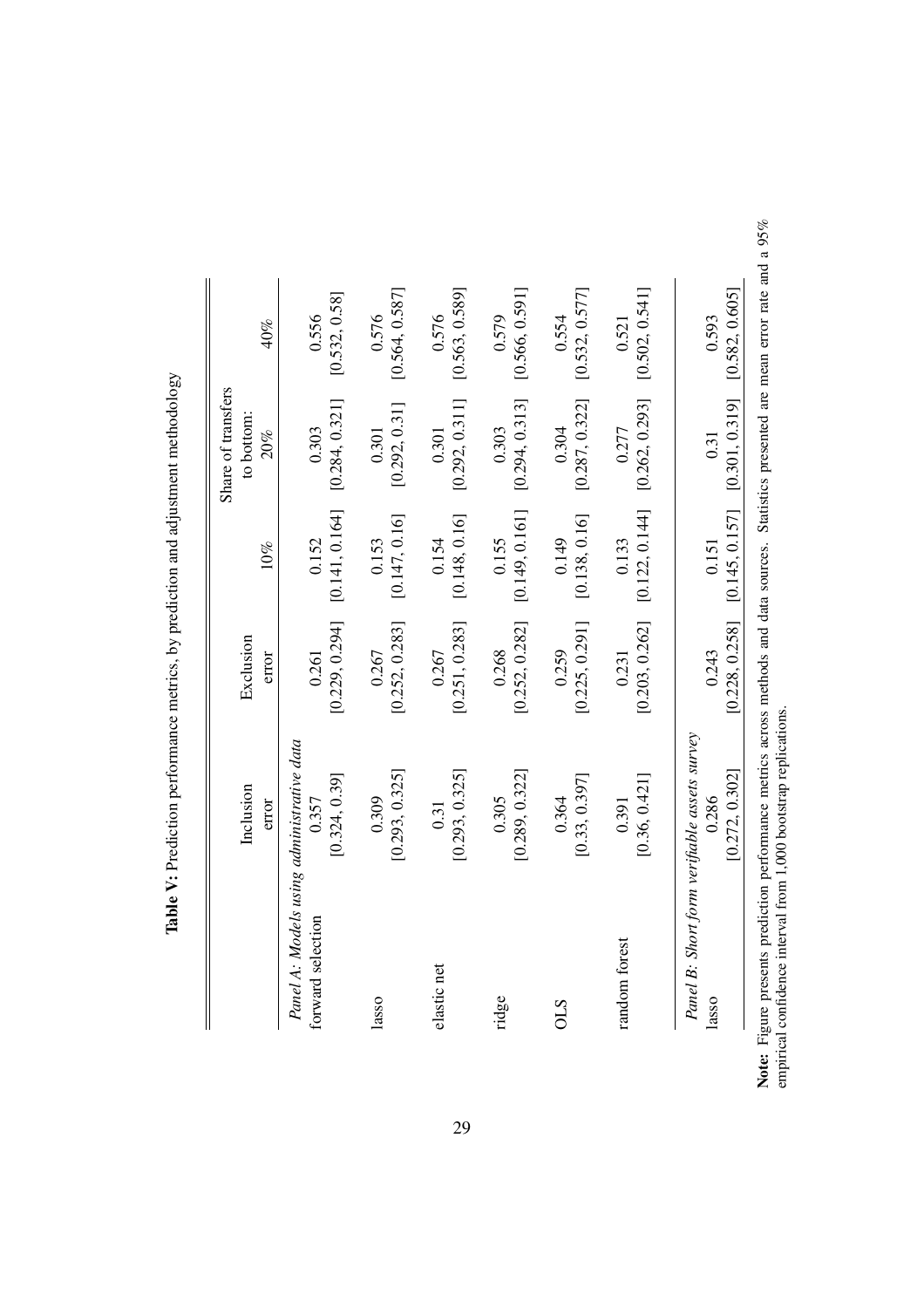#### III.4 Tracing the source of prediction accuracy differences

We next undertake an analysis in which we explore the specific factors that generate differences in error rates between the survey-based and administrative data approaches. That is, are there a small number of features that could be selectively added to the administrative data to achieve survey-level error rates, and if so, what would these be? To do this, we augment our administrative data-based lasso models iteratively with the features from a single survey question to estimate the feature-wise contribution to targeting accuracy. Figure III contains the result of this analysis, plotting the marginal change to net inclusion and exclusion error rates by feature added to the model; Appendix Figure I plots effects on inclusion and exclusion error separately.

In Figure III, we see a clear pattern of prediction performance gains attributable to additional knowledge about the type of housing inhabited by the household, $20$ providing improvement jointly in inclusion and exclusion error. A small number of basic household furniture questions (beds, refridgerator) provide modest improvements in overall error; the vast majority of the other features provide trivial improvements in error rates, with some features increasing model error.<sup>21</sup> Adding a single type of housing question to the administrative data base would improve the targeting accuracy around 2 percentage points, which would fully compensate for

<sup>&</sup>lt;sup>20</sup>This variable can take 14 values, including: Active construction site, Agricultural/engine/pump room, Apartment/house, Concierge's room in residential building, Factory, Farm, Garage, Hotel room, Prefab unit, School, Shop, Tent, Warehouse, or Workshop. Additional analyses suggest the most predictive individual values of this question are whether the household resides in an apartment, or a tent.

<sup>&</sup>lt;sup>21</sup>Whether such features could be accurately captured through intake interviews that take place on UNHCR premises and not the dwelling of the refugee is an open question; this analysis is used to illustrate the principle behind one way to identify additional accuracy-enhancing features.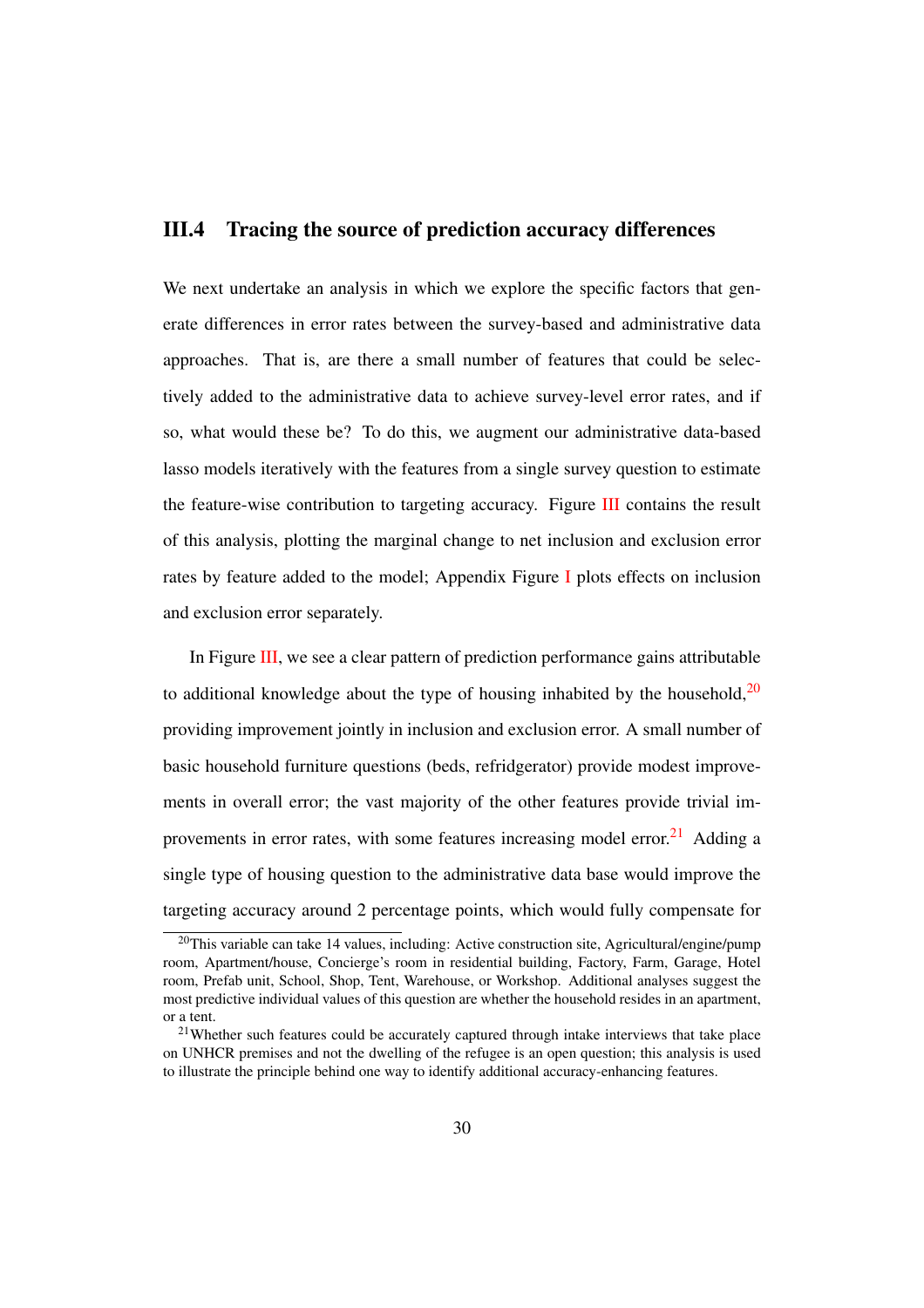the targeting differences across models reported in Figure II.

Figure III: Reduction in targeting error from single survey question added to administrative-data-based lasso model



Note: Figure plots the change in combined error from the lasso model per single feature added to the candidate vector.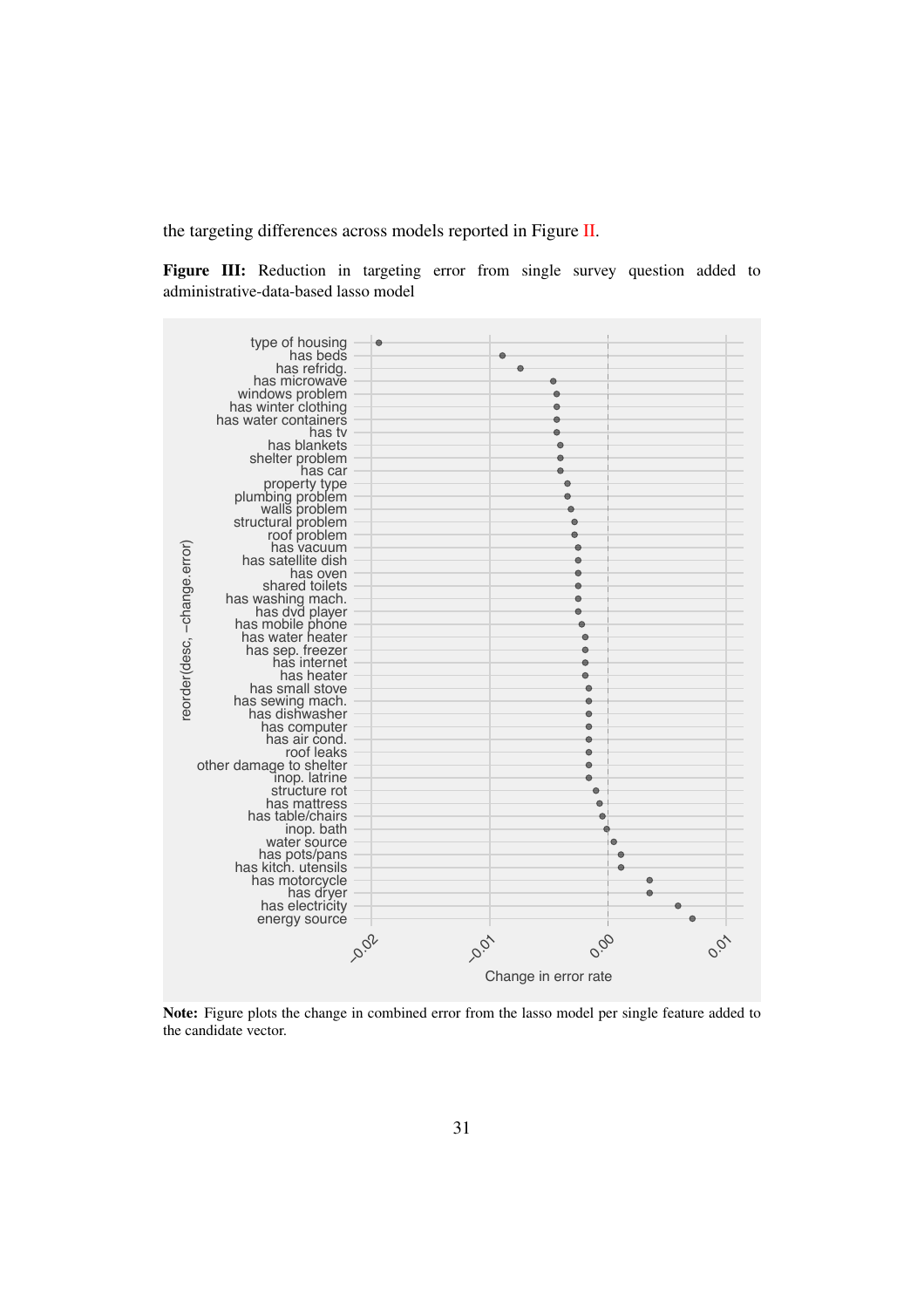#### III.5 Prediction performance: out-of-sample validation

For out-of-sample validation, we use data collected by UNHCR and WFP in July 2018 from 521 randomly selected households that were not part of the 2018 VASyR sample.<sup>22</sup> While such validation is commonly (and more easily) done by splitting the initial sample into training, testing, and (blinded) validation subsets, the choice to collect an additional sample was made to assess both validity and reliability, as the data would be collected several months later than the training sample. Given the volatility of refugee households' situations as well as high levels of mobility, this approach lends additional insight into whether the model is intertemporally accurate – specifically whether accuracy changes substantially between the time the survey data were collected and the implementation of the program (using more recent data) several months later.

In the validation survey, the expenditure module was the same as that used in the 2018 VASyR survey, allowing us to recover a measure of expenditure per capita equivalent to that used in the modeling process. Furthermore, the same enumerators who collected the VASyR data also collected the validation survey. The sample was constructed to exclude households in the training sample and was collected after, but blind to the outcome of, the targeting model's prediction(s). To gauge and reduce measurement error, each household was visited and assessed by two enumerators.<sup>23</sup>

 $^{22}$ Due to logistical constraints, the sample was drawn from 11 of 26 districts in Lebanon, of which 9 were randomly selected. See Section  $\Delta 2$  for more details of the sampling design.

<sup>&</sup>lt;sup>23</sup> Appendix Table III contains summary statistics of the variables collected in the validation sample, and compares them to comparable measures from the VASyR both for the same district sample and the whole sample. As expected, the households in the validation sample are highly similar in basic measures of welfare and demographics to the comparable VASyR sample: across Panel A and B, we see that the median household expenditure per capita was about \$81.79 in the validation sample, compared to \$79.24 in the VASyR. Household size is similar (approximately five in both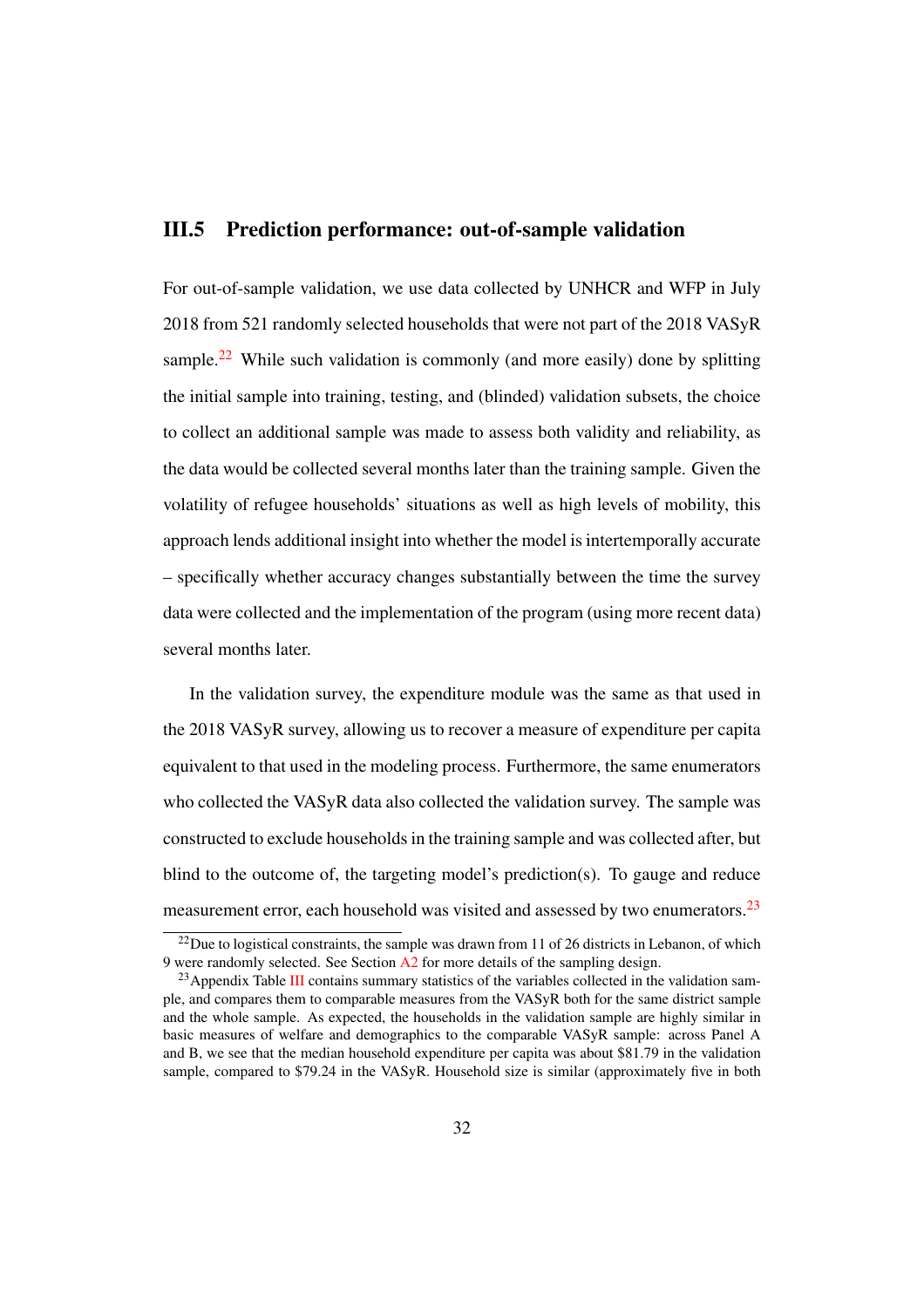Figure IV contains inclusion and exclusion error rates based on model crossvalidation as well as the blinded out-of-sample validation sample for households in the set of districts that surveyed in the validation sample. Overall, this test yields highly comparable prediction performance relative to the cross-validated error rates: in this sample, lasso, ridge, and elastic net models all generate crossvalidated inclusion and exclusion error rates between 31 and 32 percent; in the blinded validation data, these same models yield error rates slightly lower (between 29 and 30 percent). This analysis not only confirms the cross validated error rates, as expected, but provides evidence of intertemporal reliability of the model, at least to the degree to which there is a gap in the data used for model derivation and program implementation using more recent administrative records.<sup>24</sup>

#### III.6 Accuracy of targeting a refugee population

A crucial remaining question is whether any poverty targeting can be accurate among refugees. Given the unique characteristics of refugee populations relative to the poor in the host community, it is not obvious as to whether policymakers should hold similar expectations over the ability to accurately target poverty in humanitarian crises independent of the targeting method. To provide some insights, Figure V overlays the performance of the survey-based approach (in blue) and our

samples), as is the share of severely vulnerable households (53 percent, compared to 56 percent).

 $^{24}$ For practical purposes, the choice to collect an additional sample for validation also preserved a larger sample size for training the data, and was useful in building consensus as to the value of using a method that otherwise eliminates face-to-face contact between field workers and refugee households for targeting. The process we follow made predictions about families that field staff have never visited before, and then they had the opportunity to verify the predictions via household visits – somewhat easing the skepticisms of field staff on the capacity of this type of approach to accurately predict vulnerability.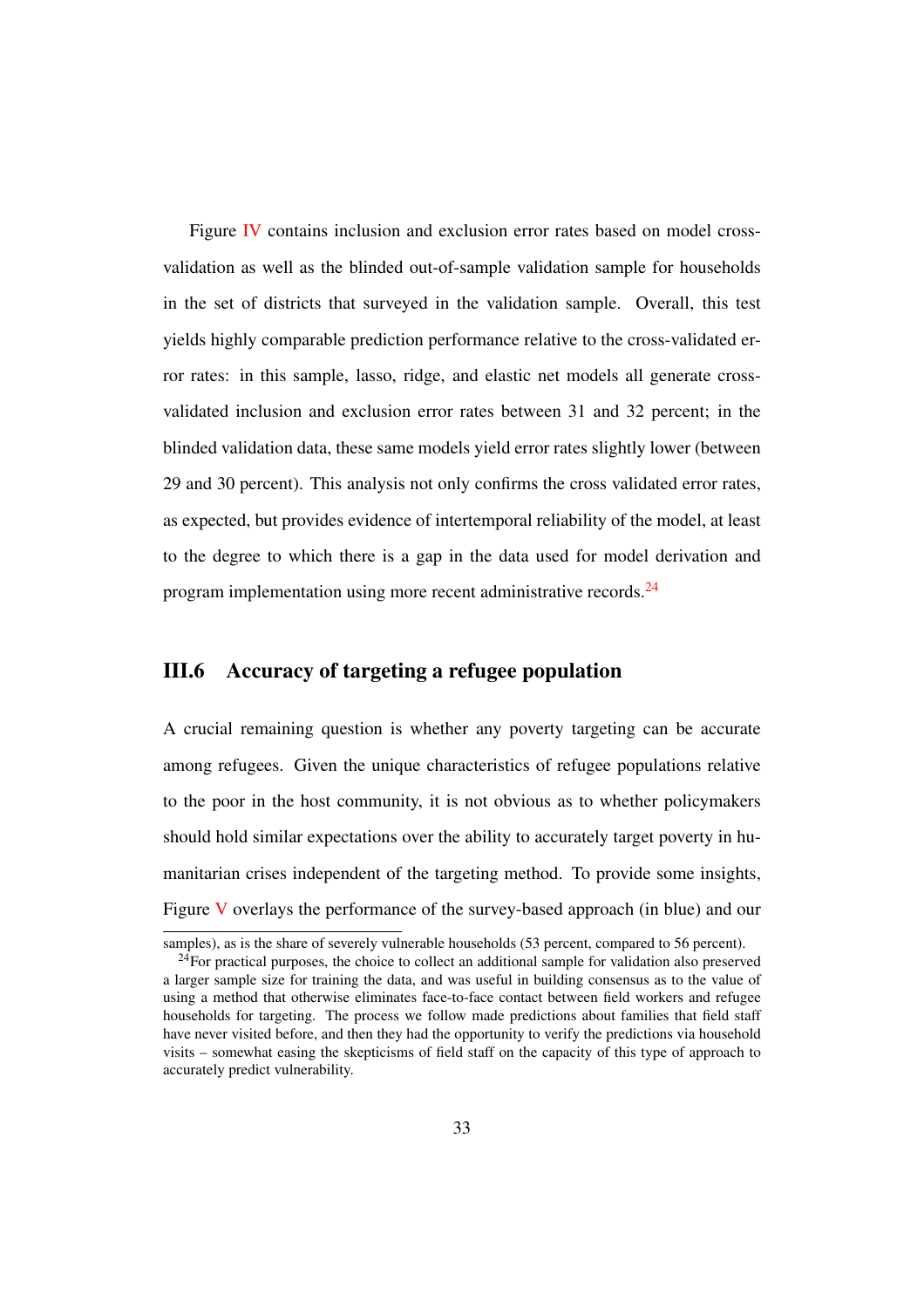

Figure IV: Model cross-validation error rates versus blind out-of-sample validation

Note: Figure plots cross-validated error rates and out-of-sample error rates from the additional validation data collected after model development.

regularized regression models (in red) in the distribution of accuracy rates of the 85 targeted social welfare programs implemented in developing countries and are reviewed by Coady et al. (2004). First, the targeting of poverty among refugees, even in the survey-based approach, performed slightly above the median of other known programs – implying that targeting poverty among refugees is neither substantially more difficult nor substantially easier compared to other antipoverty programs and their respective beneficiaries. Second, the use of survey or administrative data does not meaningfully change the relative performance of the program in view of the distribution of accuracy across programs worldwide.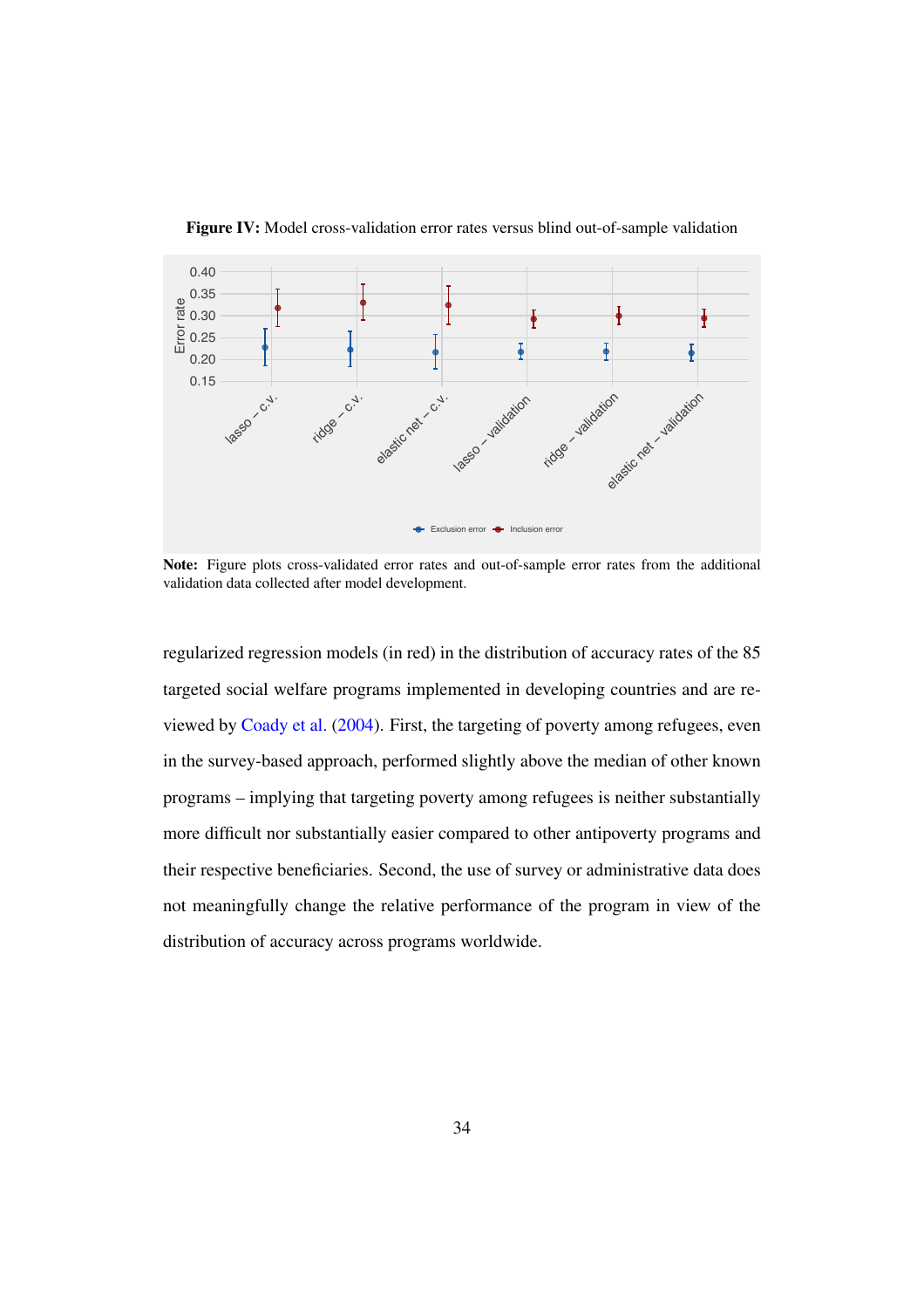Figure V: Prediction performance metrics, Lebanon cash targeting compared to programs analyzed in Coady et al. (2004)



*Note:* Figure presents prediction performance metrics across programs reviewed by Coady et al. (2004). Each position on the x-axis is one program CGH ratio; some programs report multiple. The red series shows the CGH ratios for the lasso, elastic net, and ridge regression models described above; each model reports three ratios (CGH10, 20 and 40). The blue series plots analogous CGH ratios for the simulated survey-based approach.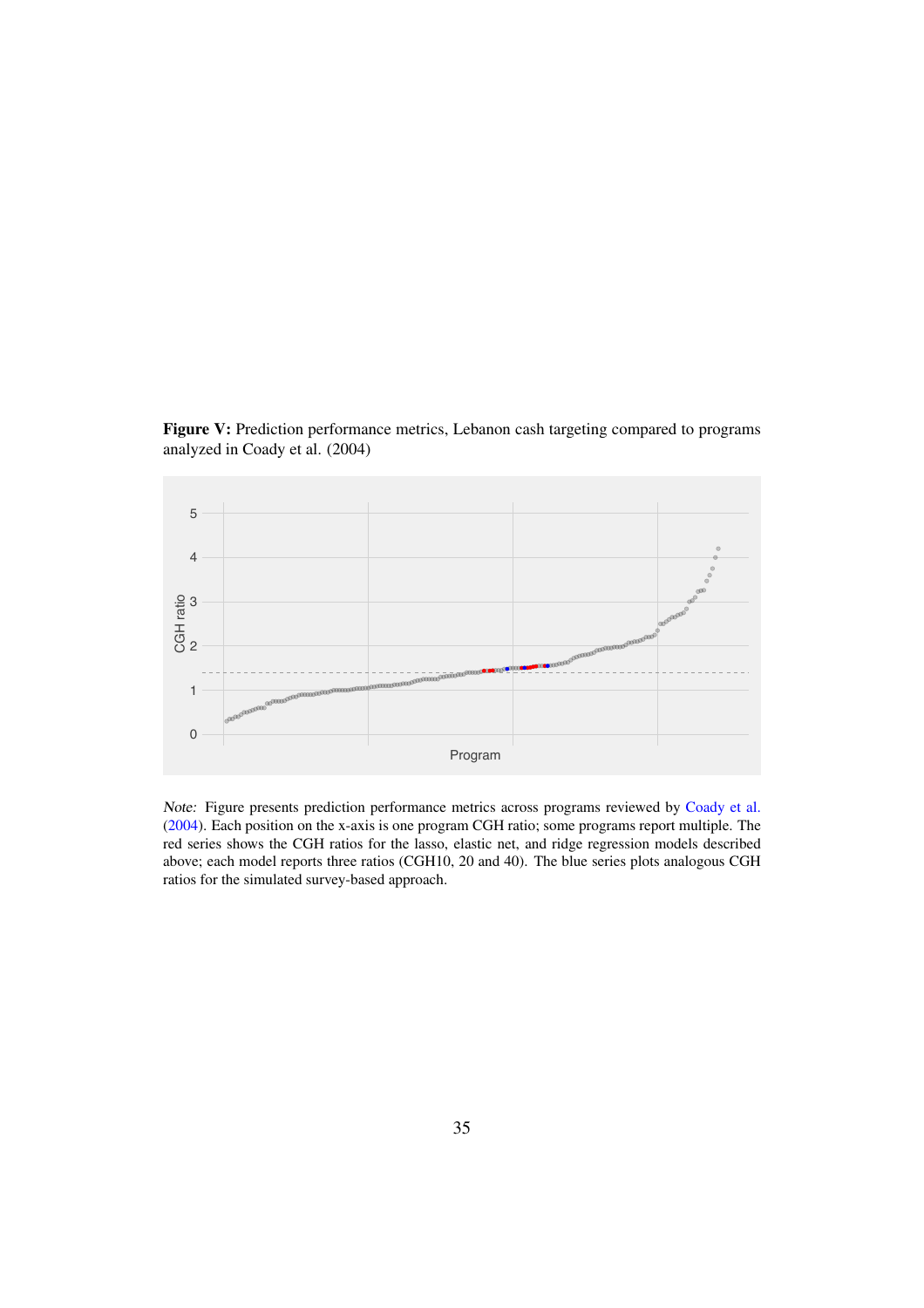#### III.7 Cost of targeting

As discussed above, the main consideration between alternative approaches is one of relative cost: targeting based on survey data incurs a substantial cost per household visit, even for short-form surveys. Assuming an all-inclusive cost of \$25 per household visit<sup>25</sup> and a program scale (using the figures reported in Table I of nearly one million people of an average size of five, yielding 200,000 households), the survey-based approach would cost around \$5 million. This amount would allow the program to include more than 2,300 additional families in the cash program – approximately equal to the implied number of wrongly excluded families by the lasso model using administrative data relative to the short-form survey PMT (110,000  $\times$ [.266 - .243]). This calculation, of course, assumes that logistical capacity would be available for a program of this size, that costs would not grow with the scale of the operation, and that all households could be found, reached, and scored for targeting; in practice, these factors may or may not be present in any given context.

#### III.8 Further considerations

We now discuss additional considerations related to the application of the above approach to poverty targeting. The first is whether accuracy is maintained when targeting smaller shares of the population. Up to this point, the analysis presents error rates when targeting approximately 55% of the refugee population; Figure VI

 $25$  per household visit is an average cost for a medium-sized survey in the region. Experts we consulted suggest that the unit price would increase substantially if a very large number of households were to be surveyed in a relatively short period (under four weeks), and preparations for such an operation would require additional time and fiscal resources, with the potential for costs to reach up to \$40 per household visit; the estimates we present are thus conservative.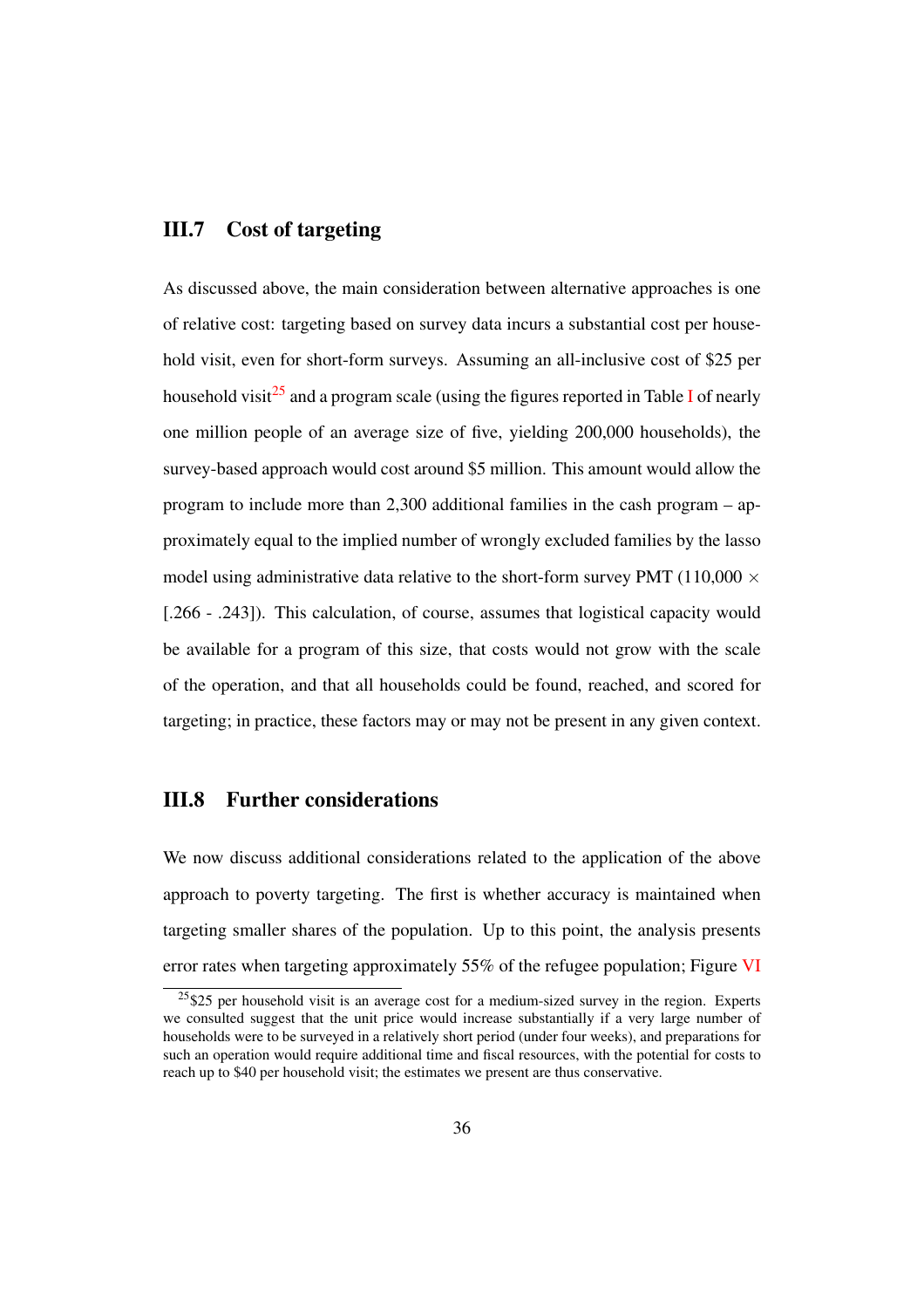contains inclusion/exclusion error rates when targeting from one to 99 percent of the population.<sup>26</sup> By construction, error rates approach  $100\%$  as the targeted share of the population approaches zero. Using non-regularized linear regression appears to improve accuracy when the objective is to predict a small number of households into the lower tail of the distribution, although programs of such small scale are often more conducive to categorical targeting or a case management approach in which individual cases are assessed through interviews and household visits.

The second regards the frequency with which targeting models should be updated. In an environment with large population in- or out-flows or a rapidly changing policy environment, frequent re-assessment is likely to be beneficial to targeting accuracy. In more stable, protracted situations, collecting a new sample survey and reestimating the model annually might only yield minimal benefit to targeting accuracy. As to the frequency of updates to administrative data, while up-to-date administrative records are ideal, the strongest predictors of economic vulnerability are often structural and persistent – such as education and the ability to supply labor. Therefore, fields that hold promise for improving targeting but are often not found in administrative data include accurate measurements of human capital and labor supply capacity. Future work should test the value to targeting of various measures of human capital and labor supply capacity, among others, with a view towards their potential incorporation into administrative records at the registration stage.

 $^{26}$ Because this calculation is based on targeting shares of the population, inclusion and exclusion errors are equivalent conditional on share targeted and method due to the fact that there is a onefor-one replacement of false positives for false negatives. Inclusion and exclusion error rates will diverge when the error is calculated based on an absolute value, as in all other analysis presented in the paper.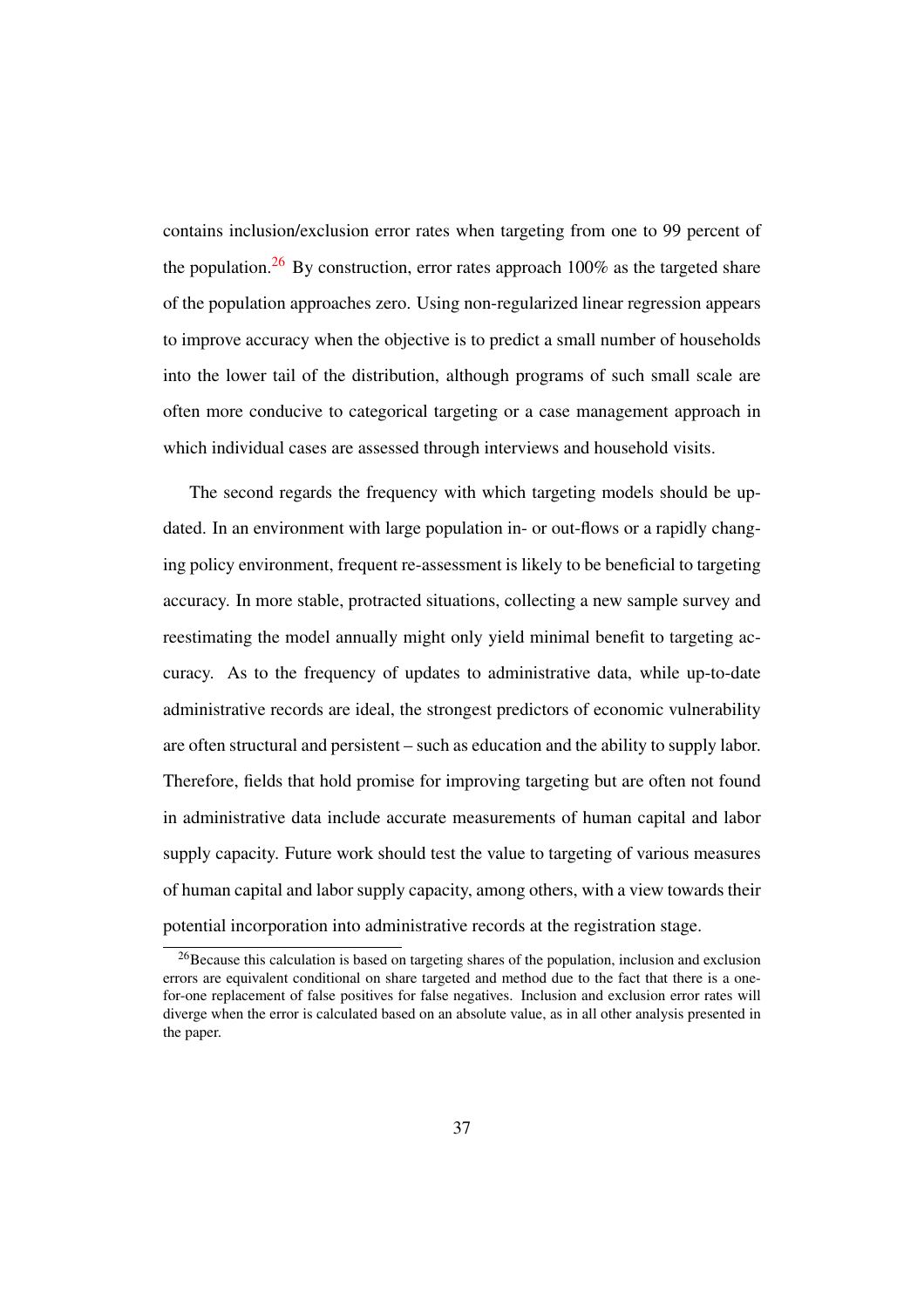

Figure VI: Inclusion/exclusion error by share of population targeted

*Note:* Figure presents prediction performance metrics across methodology and differing shares of population targeted.

## IV Conclusion

An econometric targeting model for unconditional cash transfers based on limited information captured in typical administrative records held by humanitarian agencies performs approximately as well as a traditional PMT requiring a short-form survey of the entire potentially eligible population. These findings have implications for the understanding of the prerequisites for successful targeting of large scale cash and food assistance programs, especially in the context of humanitar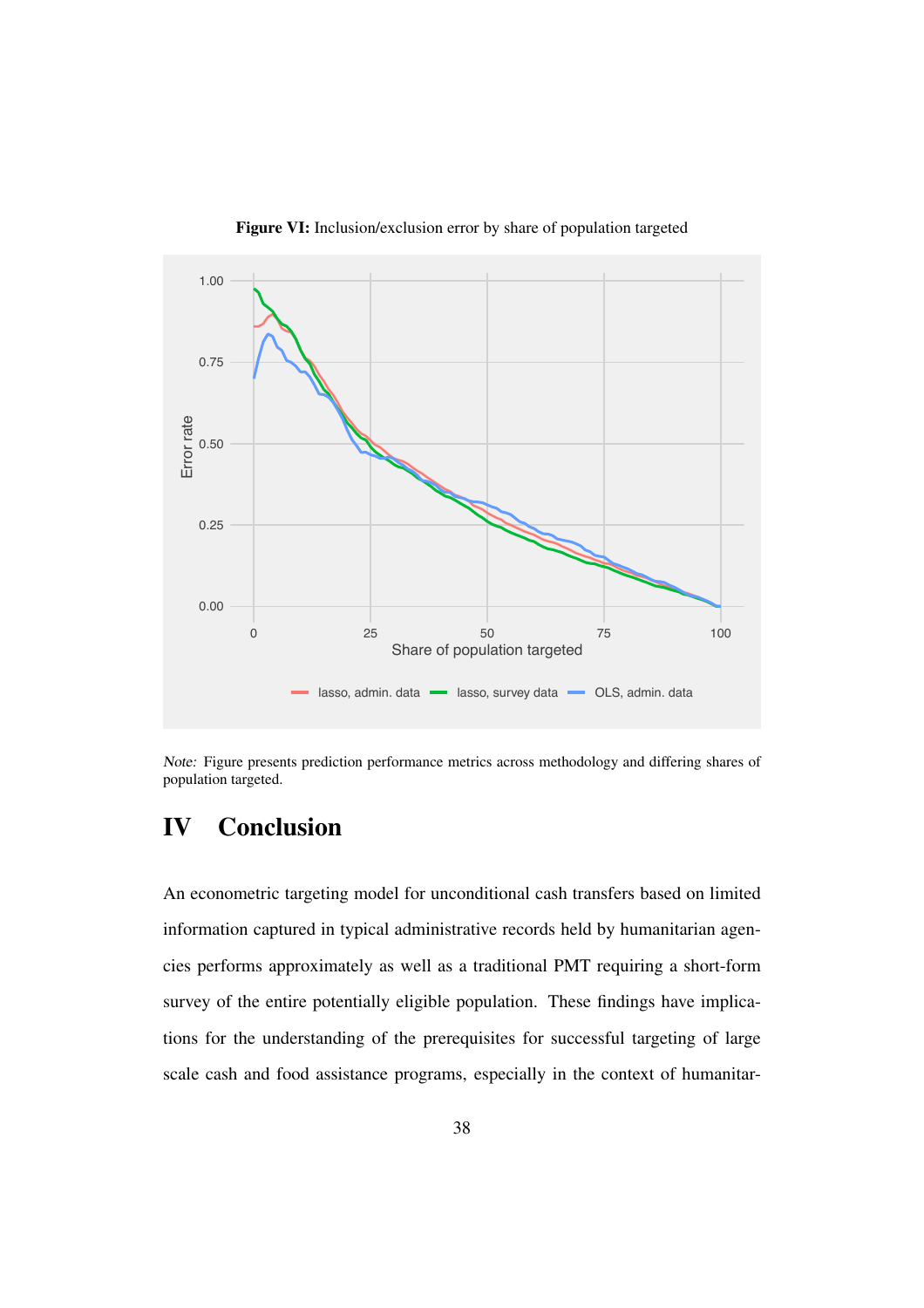ian aid. The use of administrative data, which captures structural predictors of poverty, reduces the concern over misreporting of household composition or assets in annually-repeated targeting surveys (Banerjee et al., 2018; Camacho and Conover, 2011). A small reduction in targeting error comes at substantial costs, and could be alternatively achieved through the addition of a small number of fields to the administrative records. Our findings suggest that policymakers should consider targeting methods that maximize the use of existing data, and should additionally provide scope to include new features into administrative data should they be identified as beneficial for program targeting.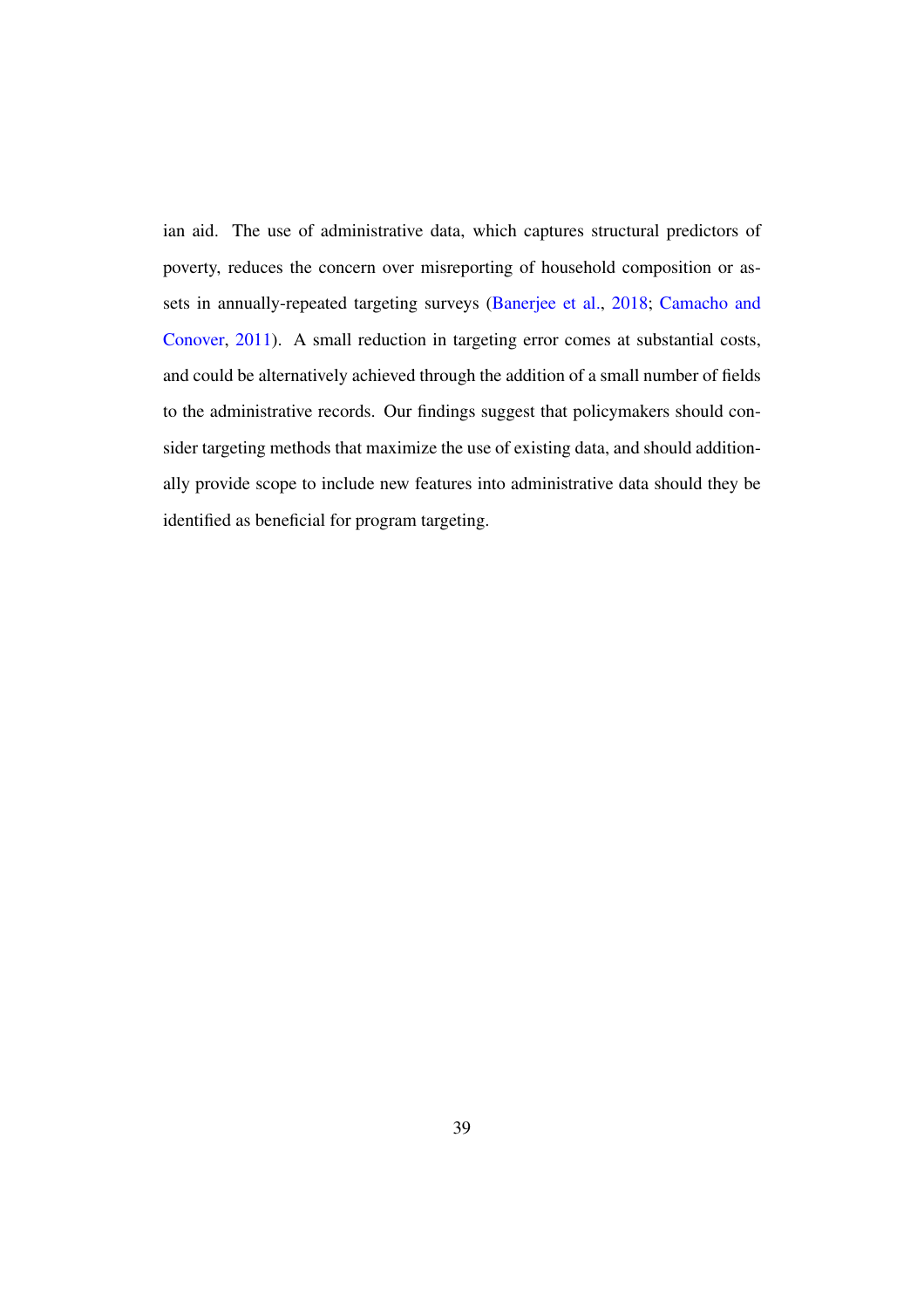### References

- Abadie, A. and Kasy, M. (2019). Choosing among regularized estimators in empirical economics: The risk of machine learning. *The Review of Economics and Statistics*, (forthcoming).
- Abelson, B., Varshney, K. R., and Sun, J. (2014). Targeting direct cash transfers to the extremely poor. *Proceedings of the 20th ACM SIGKDD international conference on Knowledge discovery and data mining*, pages 1563–1572.
- Alatas, V., Banerjee, A., Hanna, R., Olken, B. A., Purnamasari, R., and Wai-Poi, M. (2016). Self-targeting: Evidence from a field experiment in Indonesia. *Journal of Political Economy*, 124(2):371–427.
- Alatas, V., Banerjee, A., Hanna, R., Olken, B. A., and Tobias, J. (2012). Targeting the poor: Evidence from a field experiment in Indonesia. *American Economic Review*, 102(4):1206–40.
- Andini, M., Ciani, E., de Blasio, G., D'Ignazio, A., and Salvestrini, V. (2018). Targeting with machine learning: An application to a tax rebate program in Italy. *Journal of Economic Behavior & Organization*, 156:86 – 102.
- Arendt, H. (1943). We refugees. *The Menorah Journal*, 31:69.
- Baird, S., McIntosh, C., and Özler, B. (2013). The regressive demands of demanddriven development. *Journal of Public Economics*, 106:27 – 41.
- Banerjee, A., Hanna, R., Olken, B. A., and Sumarto, S. (2018). The (lack of)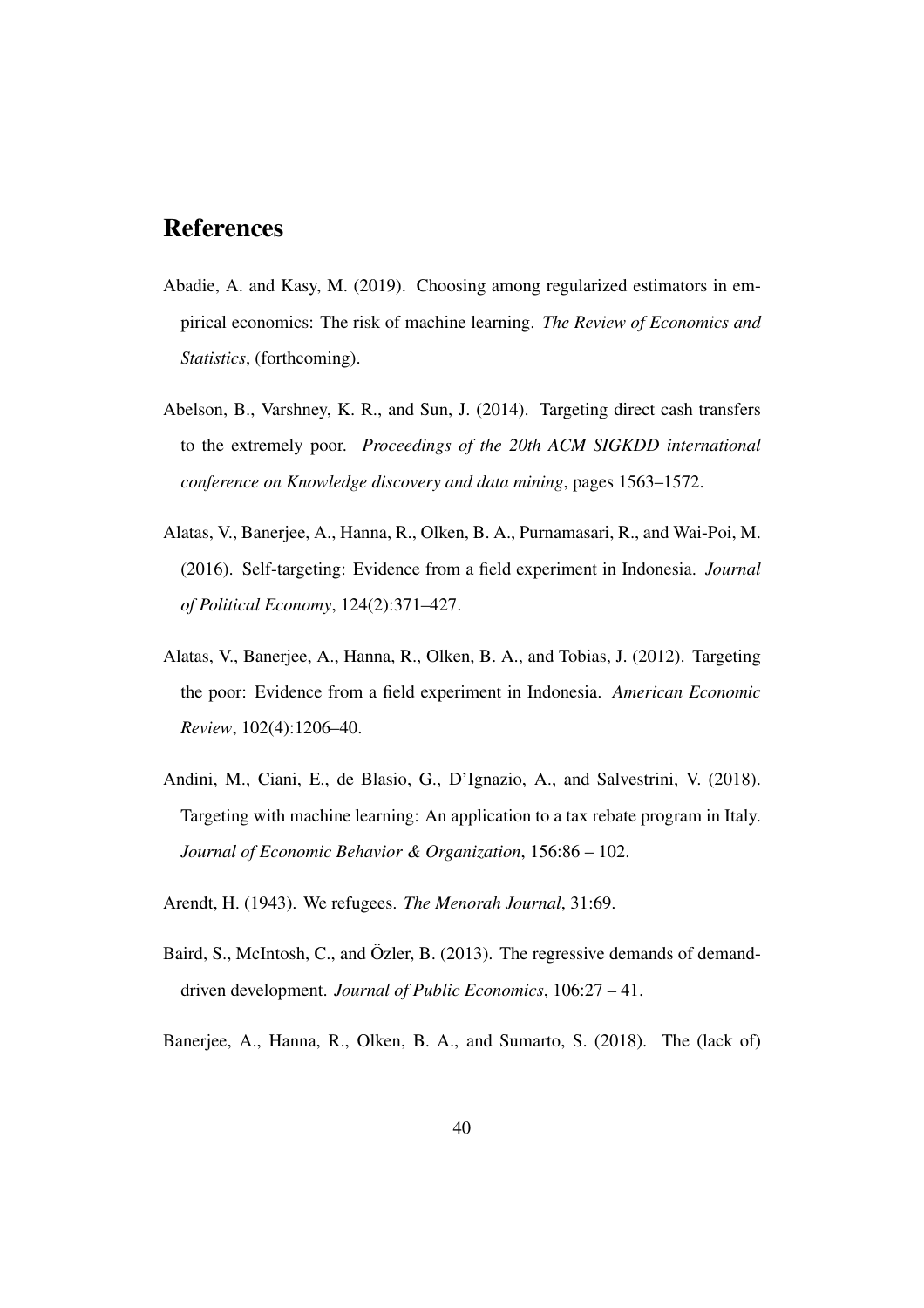distortionary effects of proxy-means tests: Results from a nationwide experiment in Indonesia. Working Paper 25362, National Bureau of Economic Research.

- Basurto, P., Dupas, P., and Robinson, J. (2017). Decentralization and efficiency of subsidy targeting: Evidence from chiefs in rural Malawi. *NBER Working Paper No. 23383*.
- Blumenstock, J., Cadamuro, G., and On, R. (2015). Predicting poverty and wealth from mobile phone metadata. *Science*, 350:1073–1076.
- Blumenstock, J. E. (2016). Fighting poverty with data. *Science*, 353(6301):753– 754.
- Brown, C., Ravallion, M., and van de Walle, D. (2018). A poor means test? Econometric targeting in Africa. *Journal of Development Economics*, 134:109 – 124.
- Camacho, A. and Conover, E. (2011). Manipulation of social program eligibility. *American Economic Journal: Economic Policy*, 3(2):41–65.
- CARE (2019). Suffering in silence iii: The 10 most under-reported humanitarian crises of 2018. *CARE.org*.
- Chen, X. and Nordhaus, W. D. (2011). Using luminosity data as a proxy for economic statistics. *Proceedings of the National Academy of Sciences*, 108(21):8589–8594.
- Coady, D., Grosh, M., and Hoddinott, J. (2004). *Targeting of transfers in developing countries: Review of lessons and experience*. The World Bank.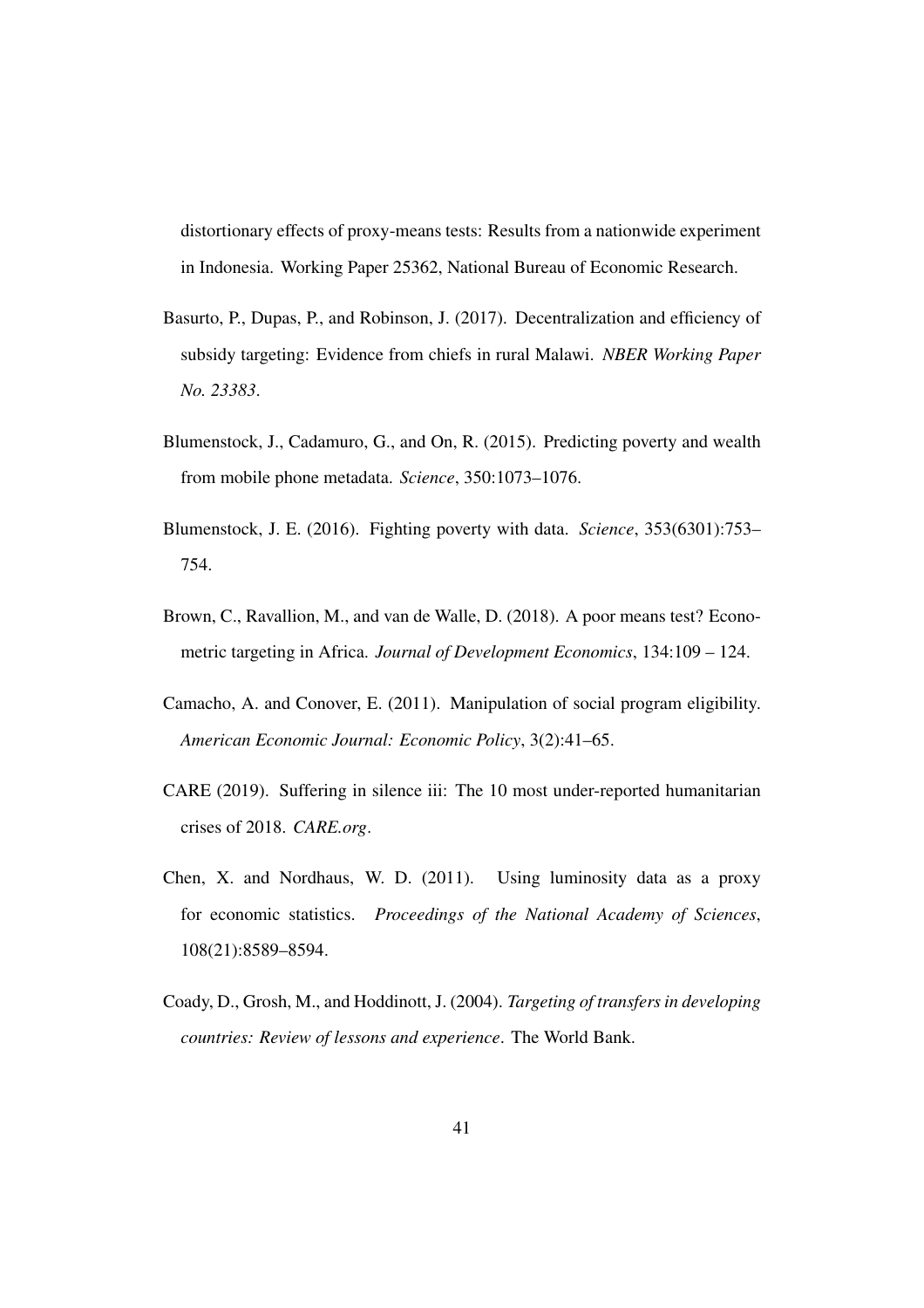- Devereux, S., Masset, E., Sabates-Wheeler, R., Samson, M., te Lintelo, D., and Rivas, A.-M. (2015). Evaluating the targeting effectiveness of social transfers: a literature review.
- Donaldson, D. and Storeygard, A. (2016). The view from above: Applications of satellite data in economics. *Journal of Economic Perspectives*, 30(4):171–98.
- Fantuzzo, J. and Culhane, D. P., editors (2015). *Actionable Intelligence: Using Integrated Data Systems to Achieve a More Effective, Efficient, and Ethical Government*. Palgrave Macmillan.
- Hastie, T., Tibshirani, R., and Friedman, J. (2009). *The Elements of Statistical Learning: Data Mining, Inference, and Prediction, Second Edition (Springer Series in Statistics)*. Springer.
- Heckman, J. J. and Smith, J. A. (1995). Assessing the case for social experiments. *Journal of Economic Perspectives*, 9(2):85–110.
- Henderson, J. V., Storeygard, A., and Weil, D. N. (2012). Measuring economic growth from outer space. *American Economic Review*, 102(2):994–1028.
- Jean, N., Burke, M., Xie, M., Davis, W. M., Lobell, D. B., and Ermon, S. (2016). Combining satellite imagery and machine learning to predict poverty. *Science*, 353(6301):790–794.
- Kidd, S., Gelders, B., and Bailey-Athias, D. (2017). Exclusion by design : an assessment of the effectiveness of the proxy means test poverty targeting mechanism. ILO working papers, International Labour Organization.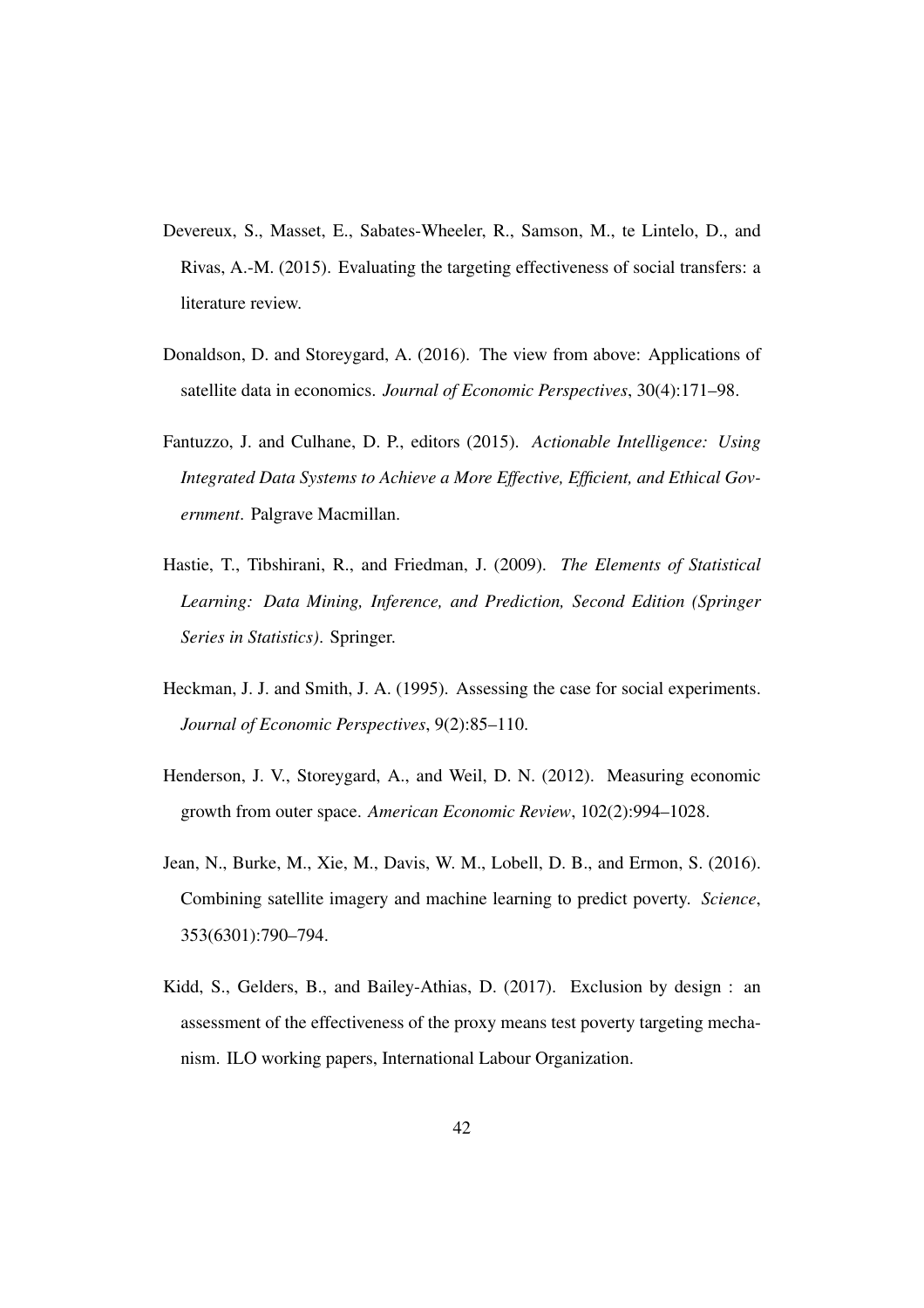- Kilic, T., Whitney, E., and Winters, P. (2014). Decentralised Beneficiary Targeting in Large-Scale Development Programmes: Insights from the Malawi Farm Input Subsidy Programme. *Journal of African Economies*, 24(1):26–56.
- Knippenberg, E., Jensen, N., and Constas, M. (2018). Resilience, shocks, and the dynamics of food insecurity: Evidence from Malawi. *Working paper*.
- Kshirsagar, V., Wieczorek, J., Ramanathan, S., and Wells, R. (2017). Household poverty classification in data-scarce environments: a machine learning approach. *arXiv preprint arXiv:1711.06813*.
- McBride, L. and Nichols, A. (2018). Retooling poverty targeting using outof-sample validation and machine learning. *World Bank Economic Review*, 32(3):531–550.
- Office, U. L. B. C. (2018). Unhcr registration lebanon map of registered syrian refugees by district in lebanon - 31/07/2018. Technical report, UNHCR.
- Schreiner, M. (2010). Seven extremely simple poverty scorecards. *Enterprise Development and Microfinance*, 21(2):118–136.
- Schüring, E. (2014). Preferences for community-based targeting field experimental evidence from Zambia. *World Development*, 54:360 – 373.
- Sharp, K. (2015). Review of targeting of cash and food assistance for syrian refugees in Lebanon, Jordan and Egypt. Report, United Nations High Commissioner for Refugees and the World Food Programme.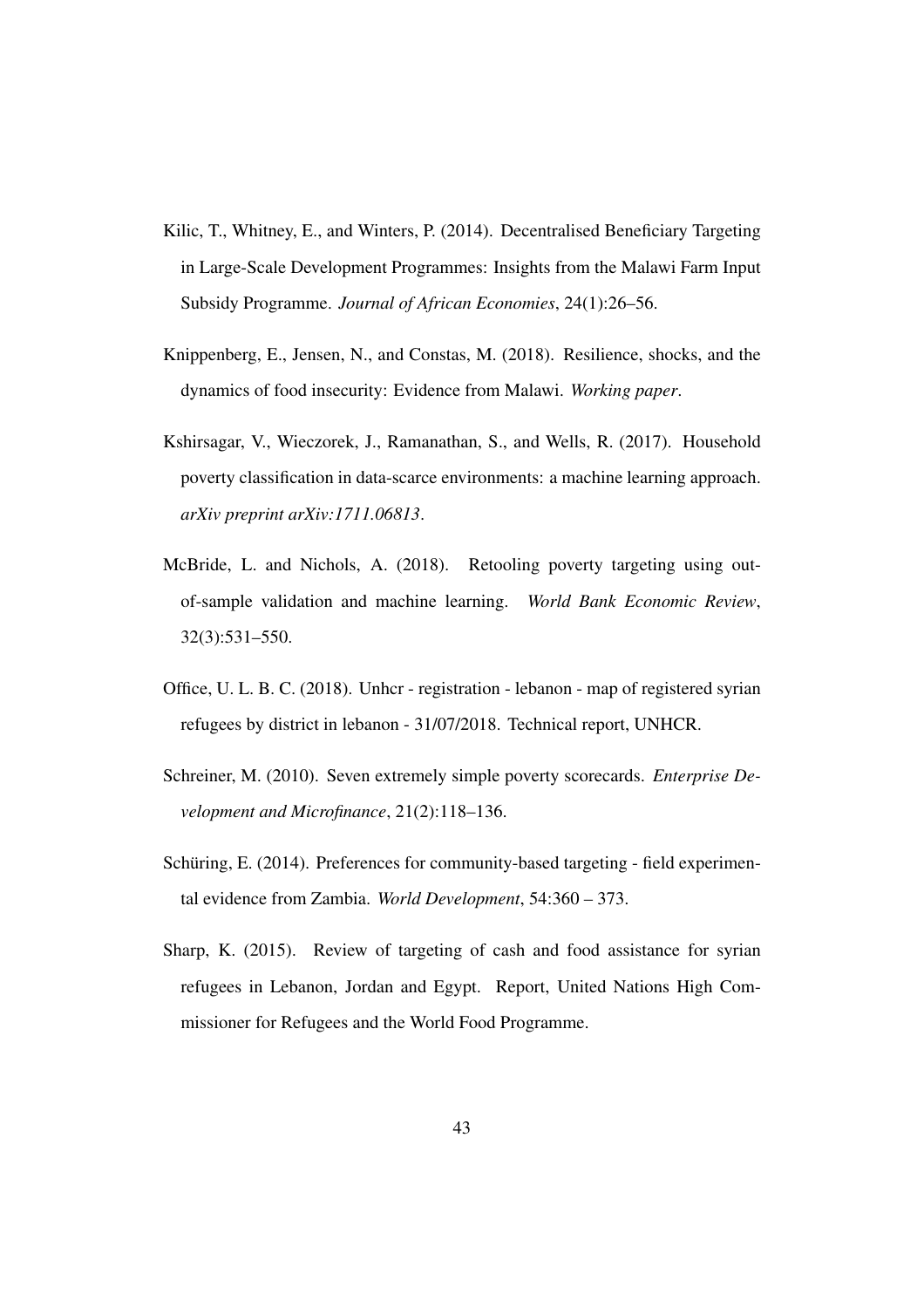- Sohnesen, T. P. and Stender, N. (2017). Is random forest a superior methodology for predicting poverty? An empirical assessment. *Poverty & Public Policy*, 9(1):118–133.
- UNHCR, UNICEF, WFP (2017). The vulnerability assessment for Syrian refugees in Lebanon. Report, United Nations High Commissioner for Refugees, United Nations Children's Fund, The World Food Programme.
- World Bank (2018). *Moving for Prosperity: Global Migration and Labor Markets*. The World Bank.
- UNHCR (2018). The 2016 Statistical Yearbook. Report, United Nations High Commissioner for Refugees.
- Verme, P. and Gigliarano, C. (2019). Optimal targeting under budget constraints in a humanitarian context. *World Development*, 119:224 – 233.
- Verme, P., Gigliarano, C., Wieser, C., Hedlund, K., Petzoldt, M., and Santacroce, M. (2016). *The Welfare of Syrian Refugees: Evidence from Jordan and Lebanon*. The World Bank, Washington, DC.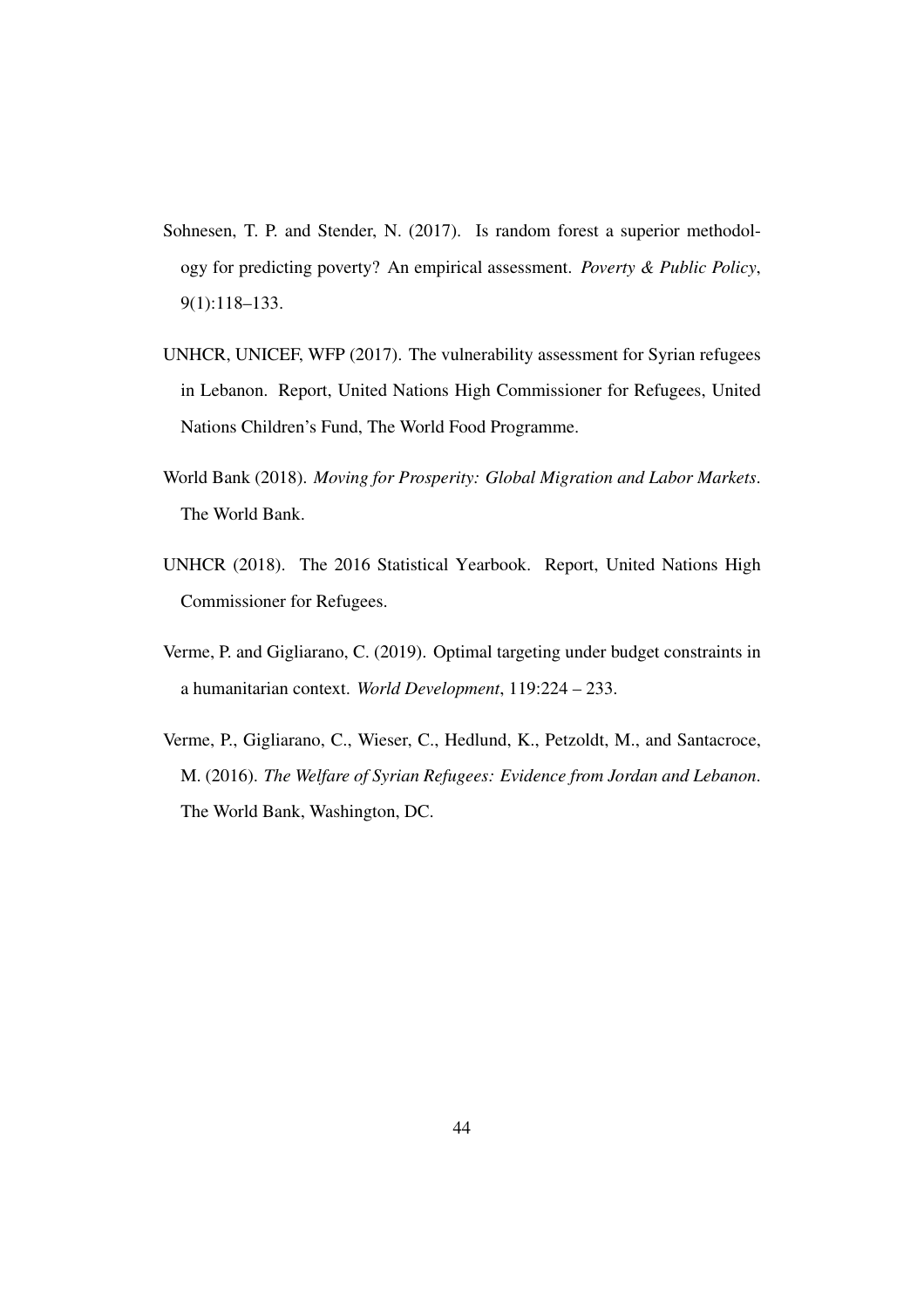## A1 Appendix Tables and Figures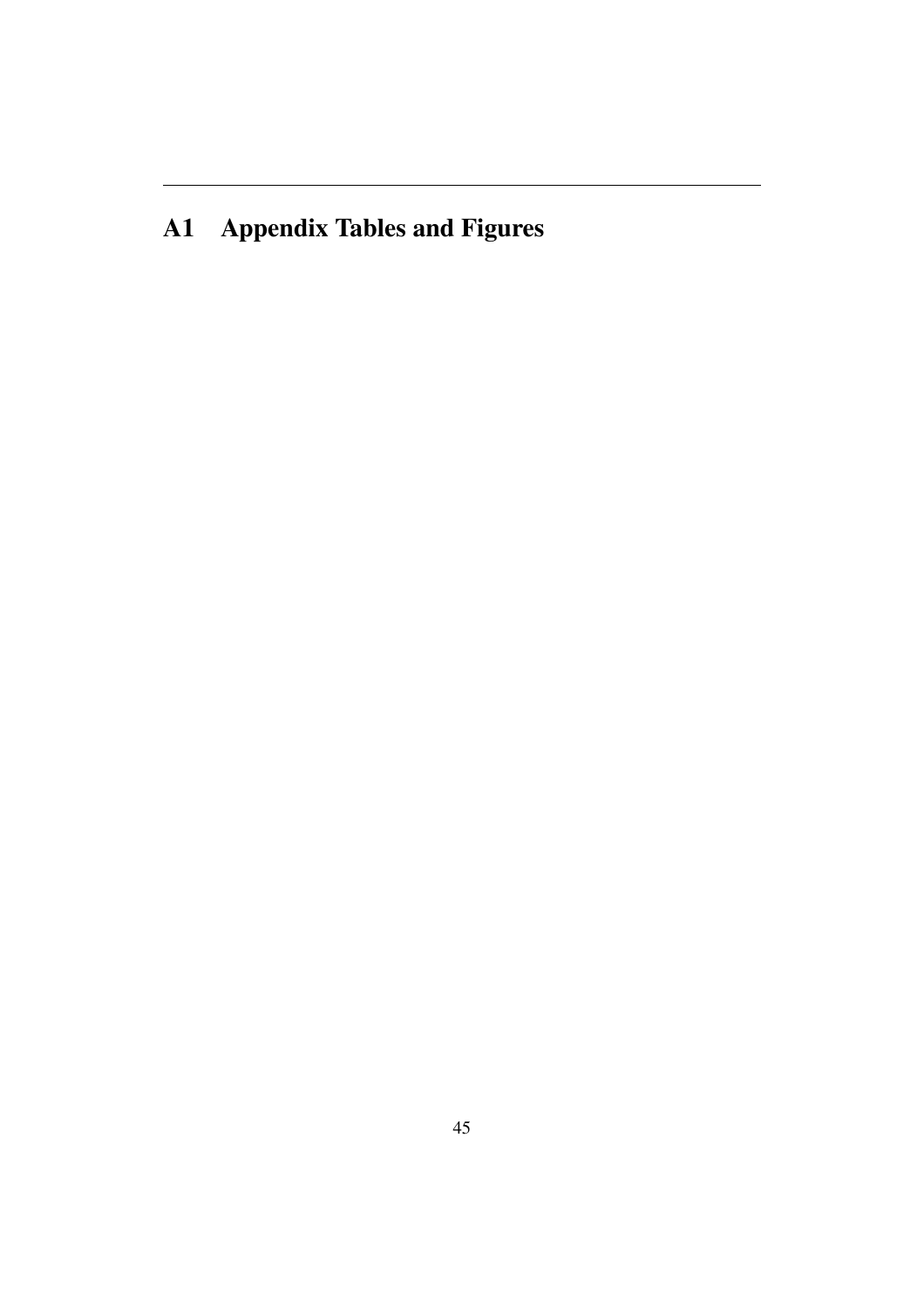| Demographic Variables                                                                                                                                | Type               | Year of Arrival                              | Type                 |
|------------------------------------------------------------------------------------------------------------------------------------------------------|--------------------|----------------------------------------------|----------------------|
| Household Size                                                                                                                                       | Positive integer   | 2011 and before                              | Indicator [0/1]      |
| Household Size Squared                                                                                                                               | Positive integer   | 2012                                         | Indicator [0/1]      |
| Dependency ratio                                                                                                                                     | Continuous [0,1]   | 2013                                         | Indicator [0/1]      |
| Age of the HoH                                                                                                                                       | Continuous [0,100] | 2014                                         | Indicator [0/1]      |
| Female HoH                                                                                                                                           | Indicator [0/1]    | 2015                                         | Indicator [0/1]      |
| Frac. of HH members aged 0-5                                                                                                                         | Continuous [0,1]   | 2016                                         | Indicator [0/1]      |
| Frac. of HH members aged 6-10                                                                                                                        | Continuous [0,1]   | 2017 and after                               | Indicator [0/1]      |
| Frac. of HH members aged 11-17                                                                                                                       | Continuous [0,1]   |                                              |                      |
| Frac. of male members aged 18-50                                                                                                                     | Continuous [0,1]   | Protection Measures                          |                      |
| $-50$<br>Frac. of female members aged 18-                                                                                                            | Continuous [0,1]   | Frac. of HH members with a disability        | Continuous [0,1]     |
| Frac. of members older than 60                                                                                                                       | Continuous [0,1]   | Frac. of HH members with a medical condition | Continuous [0,1]     |
| <b>Education</b>                                                                                                                                     |                    | Disabled HoH                                 | Indicator [0/1]      |
| Frac. of HH members education Unknown                                                                                                                | Continuous [0,1]   | Existence of a disabled dependent member     | Indicator [0/1]      |
| Frac. of HH members no education                                                                                                                     | Continuous [0,1]   | Existence of child at risk                   | Vector of indicators |
| Frac. of HH members some education below primary                                                                                                     | Continuous [0,1]   | Single Parent                                | Indicator [0/1]      |
| Frac. of HH members with primary education                                                                                                           | Continuous [0,1]   | Existence of older person at risk            | Indicator [0/1]      |
| Frac. of HH members secondary education                                                                                                              | Continuous [0,1]   |                                              |                      |
| Frac. of HH members above secondary education                                                                                                        | Continuous [0,1]   |                                              |                      |
| Occupation                                                                                                                                           |                    |                                              |                      |
| Frac. of HH members with Unknown occupation                                                                                                          | Continuous [0,1]   | Assistance received                          |                      |
| Frac. of HH members Housekeepers                                                                                                                     | Continuous [0,1]   | 7 types of assistance received               | Vector of indicators |
| Frac. of HH members with No Occupation                                                                                                               | Continuous [0,1]   | Location of Arrival                          |                      |
| Frac. of HH members in Service jobs                                                                                                                  | Continuous [0,1]   | 26 Districts of Lebanon                      | Vector of indicators |
| Frac. of HH members Laborer                                                                                                                          | Continuous [0,1]   | Location of Origin                           |                      |
| Frac. of HH members Students                                                                                                                         | Continuous $[0,1]$ | 10 Main Governorates in Syria                | Vector of indicators |
| Note: There are three types of variables we use: integer, continuous, and indicator. Integer variables take positive integer values only. Continuous |                    |                                              |                      |
| variables can (but do not necessarily) take any value on the closed interval indicator. Indicator variables capture whether the household exhibits   |                    |                                              |                      |
| the characteristic indicated.                                                                                                                        |                    |                                              |                      |

Appendix Table I: Candidate variables list Appendix Table I: Candidate variables list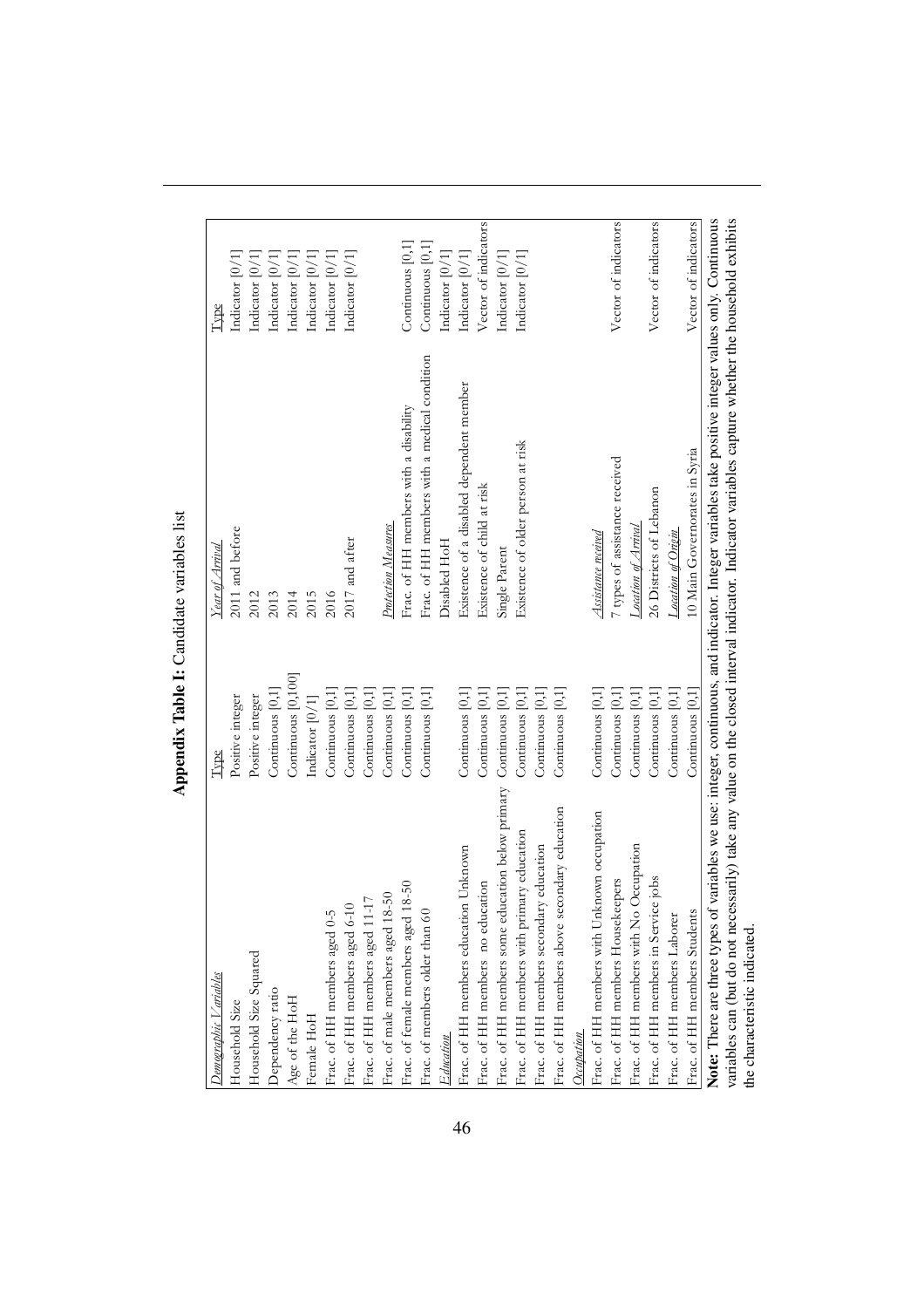#### Appendix Table II: Short-form approach verifiable demographics, conditions, and assets candidate variables list

| Home size and meals      | $T$ <i>v</i> $be$ | Structure/shelter conditions          | Type                 |
|--------------------------|-------------------|---------------------------------------|----------------------|
| # rooms                  | Positive integer  | Structure in Dangerous Condition      | Indicator $[0/1]$    |
| M2 of dwelling           | Positive integer  | Structure in Substandard              | Indicator $[0/1]$    |
| Household size           | Positive integer  | Shelter may collapse                  | Indicator $[0/1]$    |
| M2 per person            | Positive integer  | Shelter has damaged roof              | Indicator $[0/1]$    |
| Bathrooms                | Positive integer  | Shelter structurally weak             | Indicator $[0/1]$    |
| Meals per day - Adults   | Positive integer  | Shelter had unsealed windows          | Indicator $[0/1]$    |
| Meals per day - Children | Positive integer  | Shelter has leaking roof              | Indicator $[0/1]$    |
|                          |                   | Structure has rot                     | Indicator $[0/1]$    |
| Shelter characteristics  | <b>Type</b>       | Shelter has damaged walls             | Indicator $[0/1]$    |
| Has Air conditioning     | Indicator $[0/1]$ | Shelter has faulty plumbing           | Indicator $[0/1]$    |
| Have Beds                | Indicator $[0/1]$ | Shelter has unuseable latrine         | Indicator $[0/1]$    |
| Have Blankets            | Indicator $[0/1]$ | Shelter has unuseable bath            | Indicator $[0/1]$    |
| Have Light Vehicle       | Indicator $[0/1]$ | Shelter lacks electricity             | Indicator $[0/1]$    |
| Have Computer            | Indicator $[0/1]$ | Shelter had other damage              | Indicator $[0/1]$    |
| Have Dishwasher          | Indicator $[0/1]$ | Type of housing (14 categories)       | Vector of indicators |
| Have Dryer               | Indicator $[0/1]$ | Shelter type (Perm./Non-perm./Resid.) | Indicator $[0/1]$    |
| Have DVD Player          | Indicator $[0/1]$ | Household shares toilets              | Indicator $[0/1]$    |
| Have Heater              | Indicator $[0/1]$ | Wastewater destination (7 categories) | Vector of indicators |
| Have Internet            | Indicator $[0/1]$ | Energy source (15 categories)         | Vector of indicators |
| Have Kitchen Utensils    | Indicator $[0/1]$ |                                       |                      |
| <b>Have Mattresses</b>   | Indicator $[0/1]$ | Demographics                          | Type                 |
| Have Microwave           | Indicator $[0/1]$ | Men                                   | Positive integer     |
| Have Mobile Phone        | Indicator $[0/1]$ | Women                                 | Positive integer     |
| Have Motorcycle          | Indicator $[0/1]$ | HH members <5                         | Positive integer     |
| Have Oven                | Indicator $[0/1]$ | HH members 6-10                       | Positive integer     |
| Have Pots & Pans         | Indicator $[0/1]$ | HH members 11-17                      | Positive integer     |
| Have Refridgerator       | Indicator $[0/1]$ | HH members 18-60                      | Positive integer     |
| Have Satellite Dish      | Indicator $[0/1]$ | HH members $61+$                      | Positive integer     |
| Have Separate Freezer    | Indicator $[0/1]$ | Working-age men                       | Positive integer     |
| Have Small Gas Stove     | Indicator $[0/1]$ | Working-age women                     | Positive integer     |
| Have Sewing Machine      | Indicator $[0/1]$ | Medical condition                     | Positive integer     |
| Have Tables+Chairs       | Indicator $[0/1]$ | Disability                            | Positive integer     |
| Have TV                  | Indicator $[0/1]$ | $60+$ with medical cond.              | Positive integer     |
| Have Vacuum Cleaner      | Indicator $[0/1]$ | Age of HH head                        | Positive integer     |
| Have Washing Machine     | Indicator $[0/1]$ | Female Head of Household              | Indicator $[0/1]$    |
| Have Water Containers    | Indicator $[0/1]$ | <18 Head of Household                 | Indicator $[0/1]$    |
| Have Water Heater        | Indicator $[0/1]$ | 60+ Head of Household                 | Indicator $[0/1]$    |
| Have Winter Clothing     | Indicator $[0/1]$ | Disabled Head of Household            | Indicator $[0/1]$    |
|                          |                   | Head of Household has Med. Cond.      | Indicator $[0/1]$    |
|                          |                   | Dependents                            | Positive integer     |
|                          |                   | Working-age adults                    | Positive integer     |
|                          |                   | Disabled dependents                   | Positive integer     |
|                          |                   | Members with serious medical cond.    | Positive integer     |
|                          |                   | $60+$ unable to work                  | Positive integer     |
|                          |                   | $60+$ caregivers                      | Positive integer     |

Note: See Appendix Figure I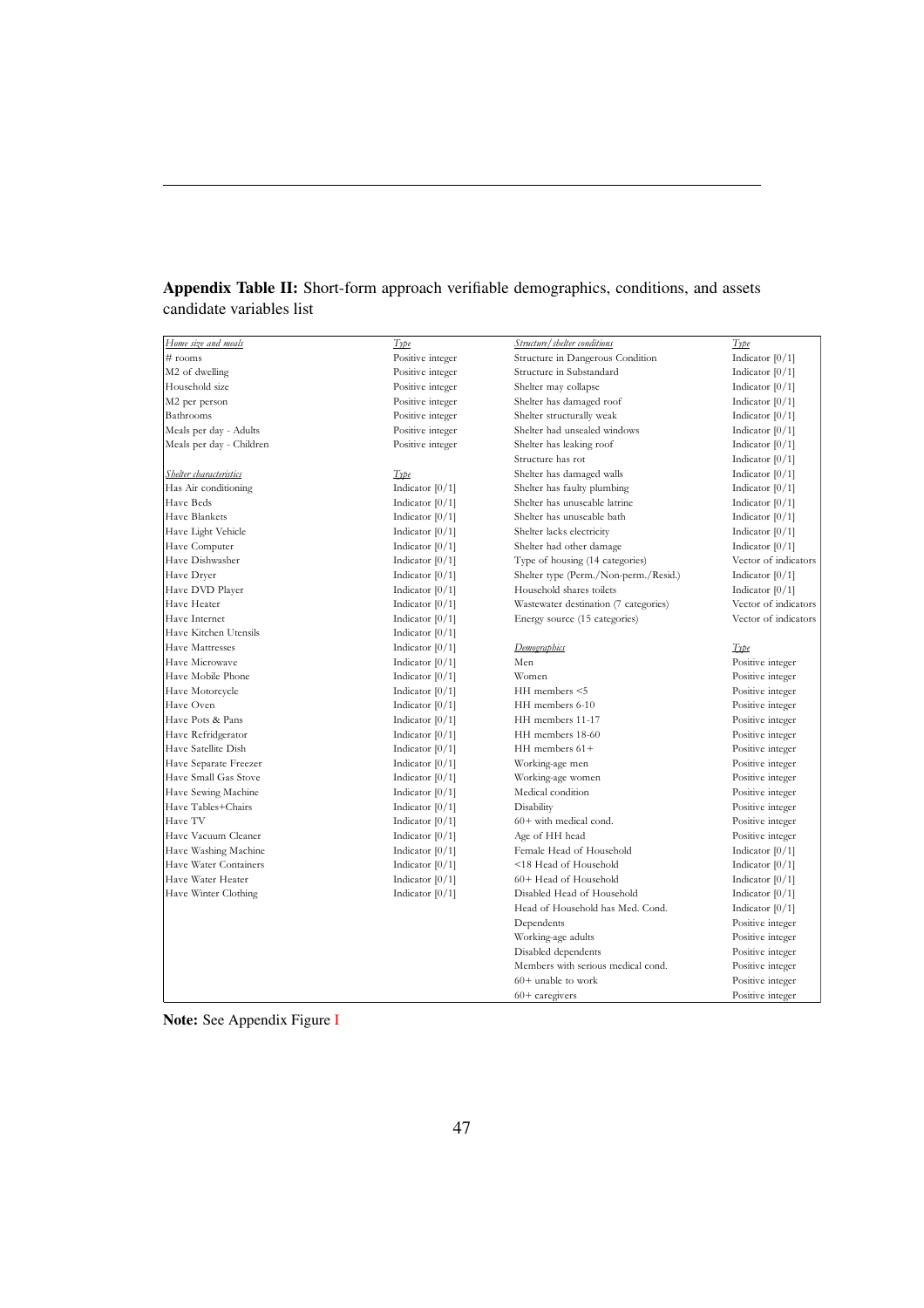$\mathcal{L}_{\hat{\mathcal{O}}_{\hat{\mathcal{O}}}}$ {0.0<br>00.000 0.000 0.000 io, **Exclusion error Exclusion error** S. has electricity<br>has dryer<br>has pots/pans<br>energy source has table/chairs<br>type of housing<br>shelter problem has sewing mach.<br>
has dishwasher<br>
has dishwasher<br>
has computer<br>
has air cond.<br>
has air cond.<br>
has mig problem<br>
plumbing problem<br>
plumbing problem<br>
plumbing problem windows problem<br>shared toilets<br>property type has refridg.<br>has mobile phone<br>walls problem<br>structural problem inop. latrine<br>has water heater<br>has sep. freezer<br>has internet<br>has heater structure rot<br>has small stove<br>has mattress inop. bath<br>has kitch. utensils<br>water source has washing mach.<br>has dvd player<br>has satellite dish has beds roof leaks has table/chairs type of housing shelter problem has car has sewing mach. has dishwasher has computer has air cond. has microwave plumbing problem has winter clothing has water containers has blankets windows problem shared toilets property type has washing mach. has dvd player has satellite dish has refridg. has mobile phone walls problem structural problem roof problem has vacuum has vacuum other damage to shelter inop. latrine has water heater has sep. freezer has internet has heater structure rot has small stove has mattress has kitch. utensils water source has motorcycle has electricity has pots/pans energy source as water containers has blankets other damage to shelter has motorcycle roof problem  $\mathcal{L}_{\hat{O}}$ −0.02 −0.01 0.00 0.01 ò ò ò Ŷ Inclusion Error **Inclusion Error** ð, structural problem<br>
roof problem<br>
roof problem<br>
roof problem<br>
roof problem<br>
roof problem<br>
roof problem<br>
roof problem<br>
roof problem<br>
roof problem<br>
roof problem<br>
roof problem<br>
roof problem<br>
roof problem<br>
roof problem<br>
roof rias refridgi.<br>windows problem<br>walls problem<br>has winter dothing<br>has water containers has washing mach.<br>has dvd player<br>inop. bath nas kitch, utensiis<br>shelter problem<br>shelter problem<br>has car has motorcycle<br>has dryer has sewing mach.<br>has dishwasher<br>has computer has beds<br>energy source<br>has electricity<br>has table/chairs type of housing has tv has oven has air cond. type of housing has refridg. windows problem walls problem has winter clothing has water containers structural problem roof problem has blankets has small stove has vacuum property type has water heater has sep. freezer has internet has heater has microwave other damage to shelter inop. latrine has satellite dish plumbing problem structure rot water source has mobile phone has pots/pans has mattress shared toilets has washing mach. has dvd player has kitch. utensils shelter problem has motorcycle has sewing mach. has dishwasher has computer has air cond. energy source has electricity has table/chairs

Appendix Figure I: Reduction in targeting error from single survey question added to administrative-data-based lasso model Appendix Figure I: Reduction in targeting error from single survey question added to administrative-data-based lasso model

Note: Figure plots the change in inclusion error from the lasso model per single feature added to the candidate vector. Note: Figure plots the change in inclusion error from the lasso model per single feature added to the candidate vector.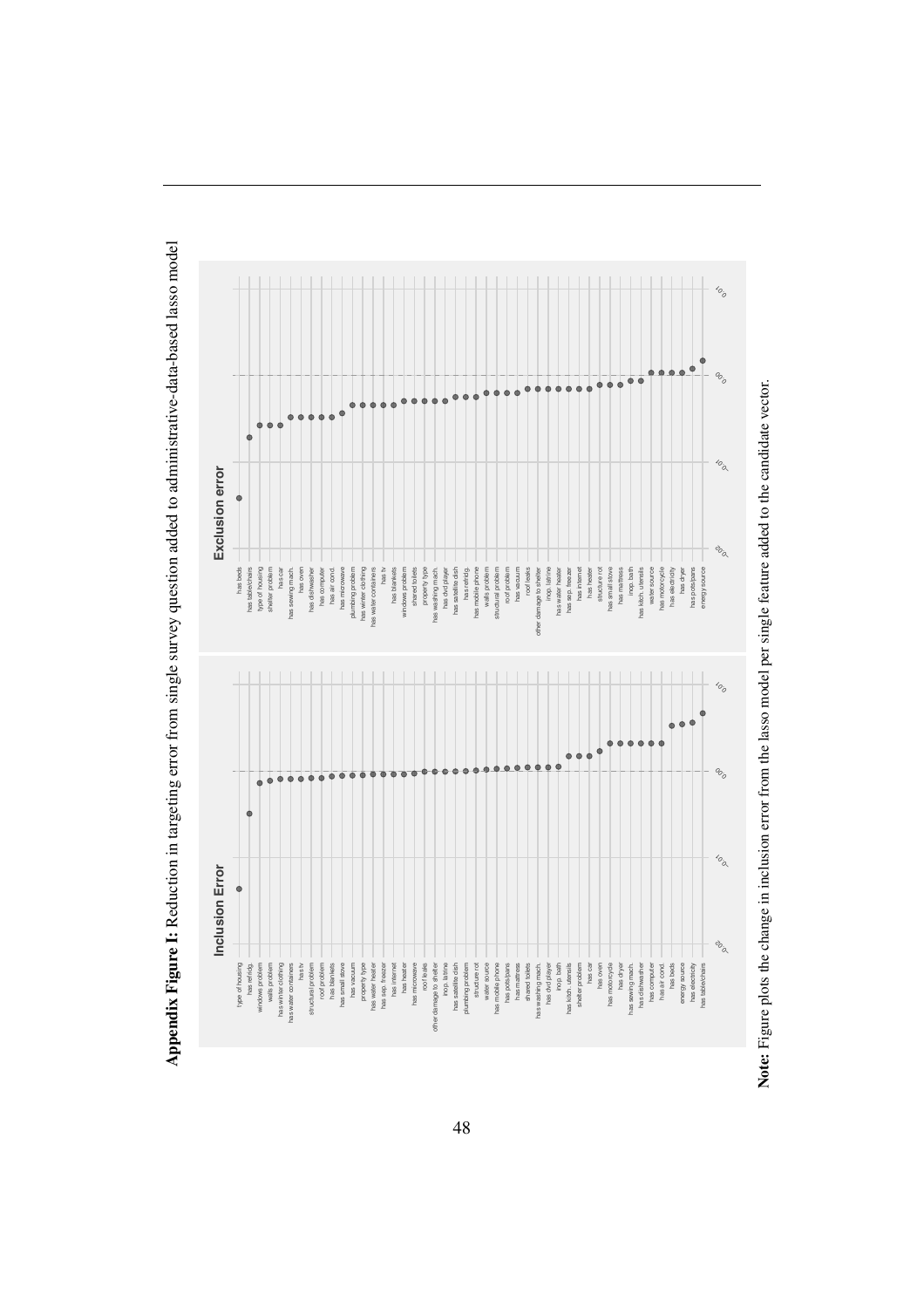| <b>Statistic</b>                                              | Mean    | St. Dev. | Median | N     |
|---------------------------------------------------------------|---------|----------|--------|-------|
| Panel A: Summary statistics, Validation sample (11 districts) |         |          |        |       |
| Expenditure per capita (USD)                                  | 107.098 | 100.237  | 81.792 | 1,042 |
| Household size                                                | 5.094   | 2.335    | 5      | 1,042 |
| Is vulnerable                                                 | 0.534   | 0.499    |        | 1,042 |
| PBVS (0-110; 110=most vulnerable)                             | 58.023  | 17.813   | 58.333 | 1,042 |
| Panel B: Summary statistics, VASyR (11 districts)             |         |          |        |       |
| Expenditure per capita (USD)                                  | 96.843  | 71.568   | 79.238 | 2,389 |
| Household size                                                | 4.980   | 1.987    | 5      | 2,389 |
| Is vulnerable                                                 | 0.563   | 0.496    | 1      | 2,389 |
| Panel C: Summary statistics, VASyR (All districts)            |         |          |        |       |
| Expenditure per capita (USD)                                  | 105.598 | 75.680   | 86.000 | 4,659 |
| Household size                                                | 4.931   | 1.971    | 5      | 4,659 |
| Is vulnerable                                                 | 0.508   | 0.500    |        | 4,659 |

Appendix Table III: Summary statistics, Validation sample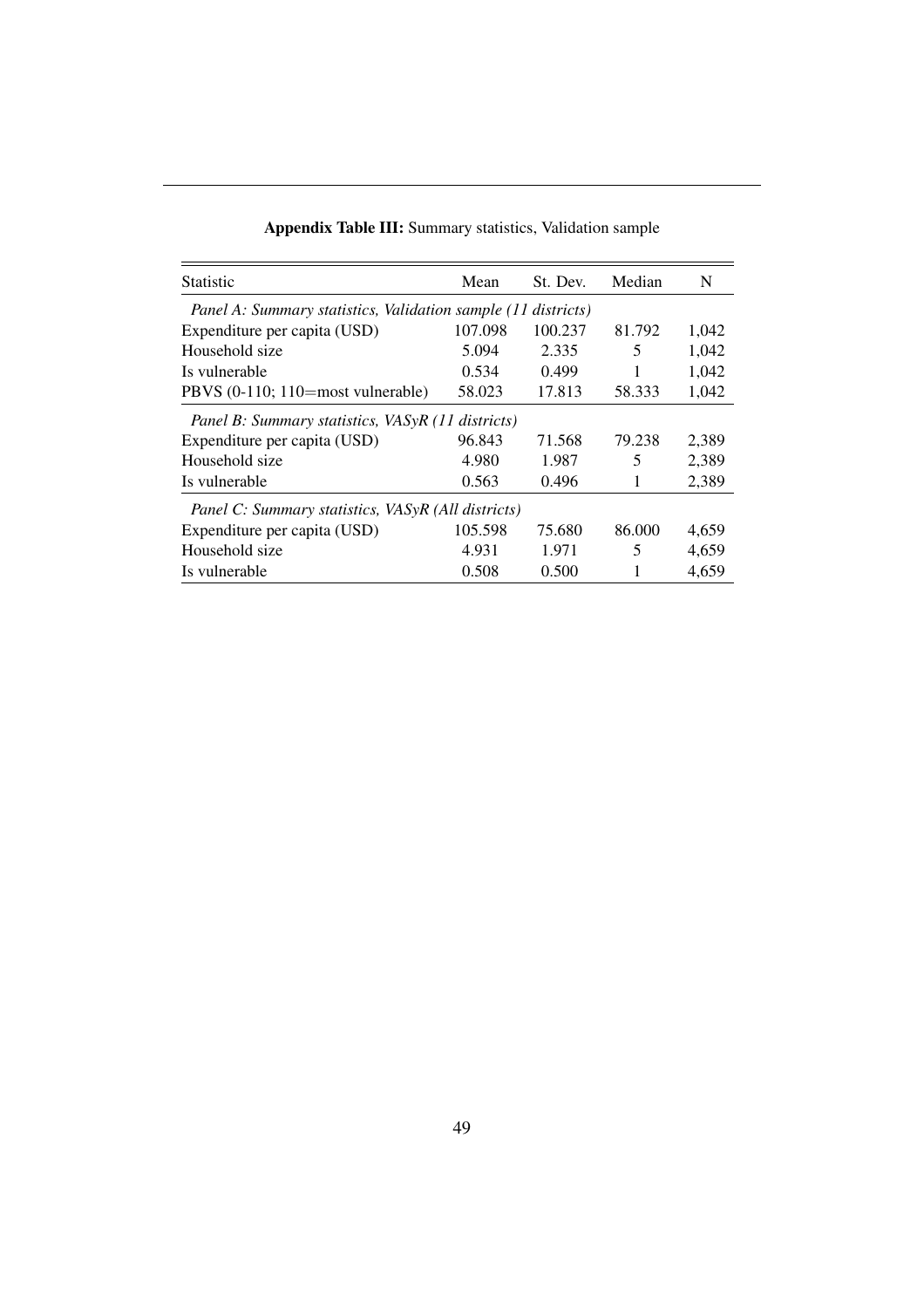## A2 Data Collection for Model Validation

#### A2.1 Survey Instrument

The data collection instrument aimed to (i) collect basic data about the household, (ii) open the conversation between the interviewers and the family to observe the welfare of the household, (iii) collect expenditure and food consumption data in a similar way to VASyR to undertake an out-of-sample prediction test and (iv) collect the subjective assessments of the interviewers on fulfillments of basic needs in the household. The data collection instrument included the following components:

- *•* General information on the household composition
- Dimensions of vulnerability (food, shelter conditions, access to healthcare, income and debt, coping strategies, general subjective assessment)
- Monthly expenditure
- *•* Weekly food consumption

The sections on household composition, expenditure and food consumption followed the VASyR data collection instrument closely so that the data can be comparable. Each section in the "dimensions of vulnerability component" was composed of background questions through which the interviewer can open the conversation with the household and receive information. Each of 12 subjective assessment questions answered by the interviewers had options that are equivalent to vulnerability categories used by UNHCR (not vulnerable, mildly vulnerable, highly vulnerable,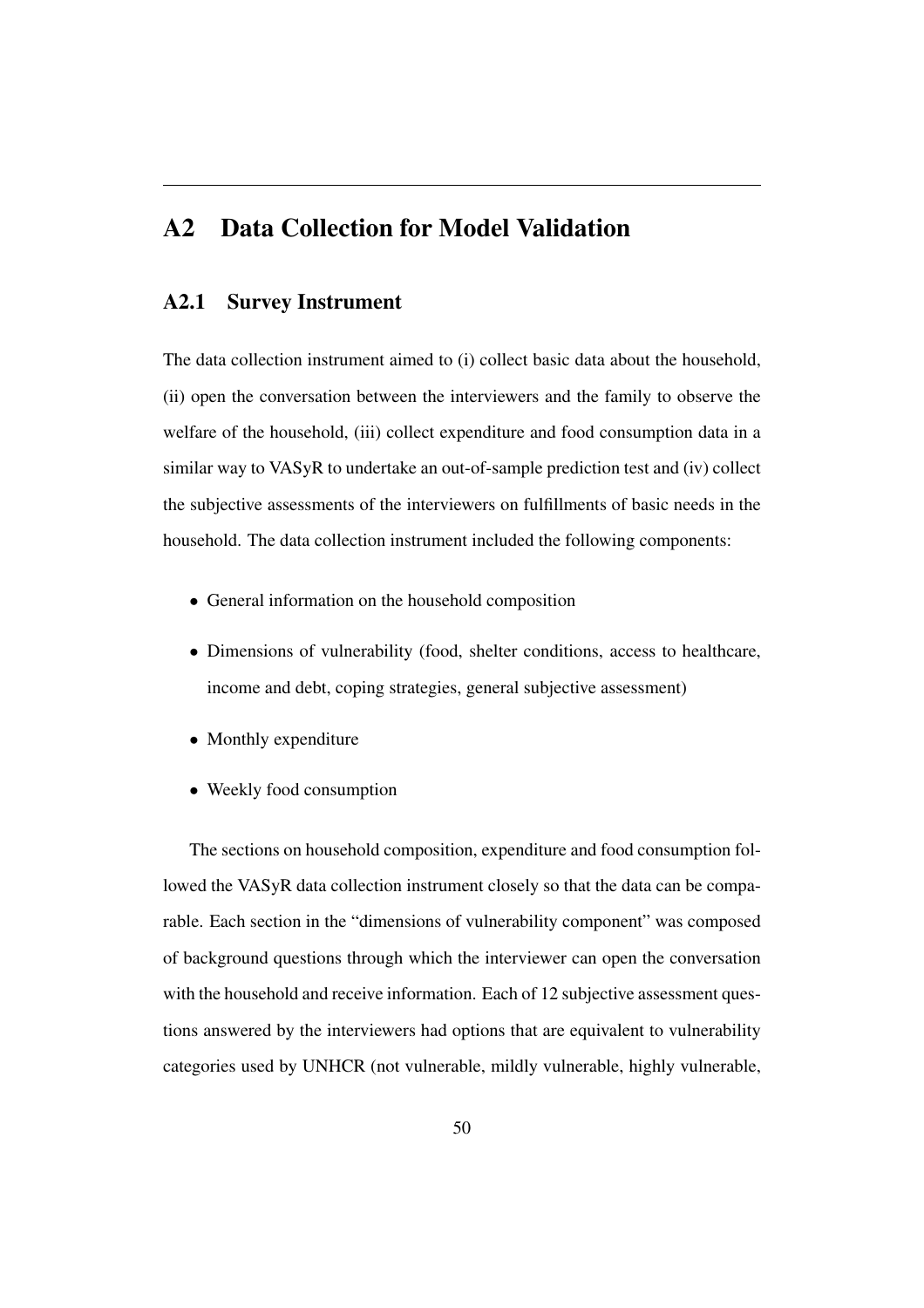severely vulnerable).<sup>27</sup>

#### A2.2 Sampling Design and Data Collection

The data collection for the validation exercise was based on a random sample of 521 households from 11 districts in Lebanon, nine of which were randomly selected from the administrative data. Two other districts were imposed on the sample to ensure that governorates with only one district (Akkar and Beirut) are represented in the sample. To ensure sample size was maintained, we prepared a list of 2750 additional households to the field offices as potential sample replacements in the case of non-response among the households sampled. Note that the validation exercise sample is not representative of the population of concern in Lebanon due to administrative constraints in conducting the survey.<sup>28</sup> However, we did not expect this to have a substantial impact on the validation exercise. The main aim of this exercise was to assess the correlation between subjective vulnerability assessment and expenditure per capita and predicted scores. The requirements of this aim was fulfilled given the high level of variation in vulnerability across and within 11 districts in which the survey was conducted. Appendix Table IV provides information on the sampling structure.

During each household visit, two interviewers collected data together but separately provided answers to the same questionnaire. This was to ensure that the subjective nature of perception-based assessment is at least partially mitigated by

 $27$ The full survey instrument is available in the Web Appendix.

 $28$ These included time constraints (the survey had to be fielded in one week) and additional authorizations required in some regions of the country.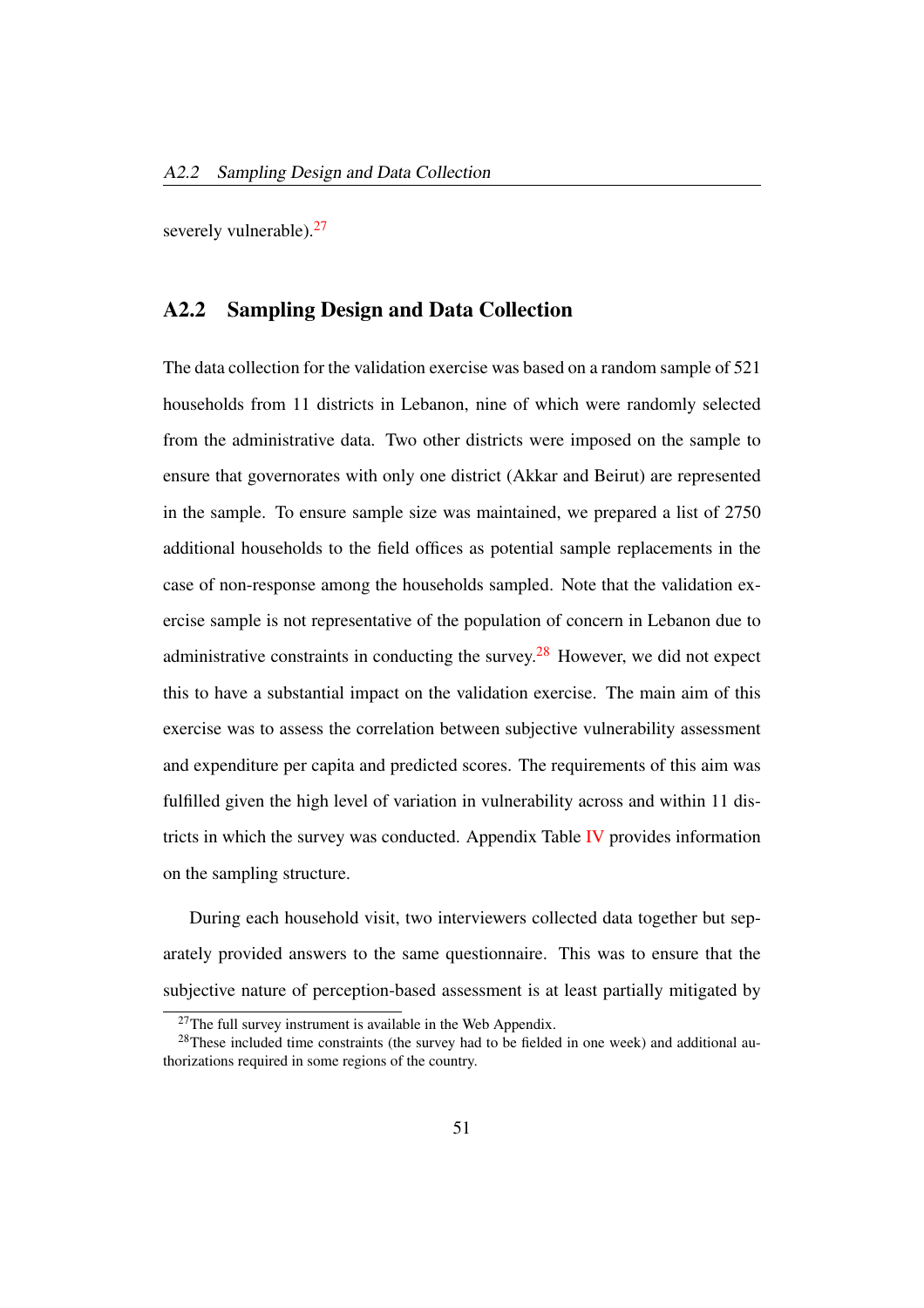| Region                   | Number of<br>randomly<br>selected<br>districts | Imposed<br>districts | Total<br>districts | Number of<br>randomly<br>selected<br>villages | Number of<br>randomly<br>selected<br>households |
|--------------------------|------------------------------------------------|----------------------|--------------------|-----------------------------------------------|-------------------------------------------------|
| North                    | 2                                              | Akkar                | 3                  | 30                                            | 150                                             |
| South                    | 2                                              |                      | 2                  | 20                                            | 100                                             |
| Bekaa                    | 3                                              |                      | 3                  | 30                                            | 150                                             |
| Beirut and Mount Lebanon | 2                                              | Beirut               | 3                  | 30                                            | 150                                             |
| Total                    | 9                                              |                      |                    | 110                                           | 550                                             |

Appendix Table IV: Sampling design for the validation exercise data collection

collecting two subjective assessment about the same household. The collected raw data included 1216 observations including both Syrian and non-Syrian populations of concern. The final sample excluded non-Syrian households, those with a missing case  $ID^{29}$  as well as families for which we could only obtain one survey response.<sup>30</sup> The main analysis is based on a sample of 1042 observations (521 households), and Appendix Table V shows the distribution of the sample by governorate.

<sup>&</sup>lt;sup>29</sup>Households in which the data collection team were not able to collect a correct case ID.

<sup>30</sup>Data from non-Syrian households were collected by the same data collection teams and with the same data collection instrument, as UNHCR wanted to conduct a similar validation exercise for the formula they use for distributing cash assistance to non-Syrian refugee families. They were excluded from the sample for these analyses because the formulae used for Syrian refugees and non-Syrian refugees are different.